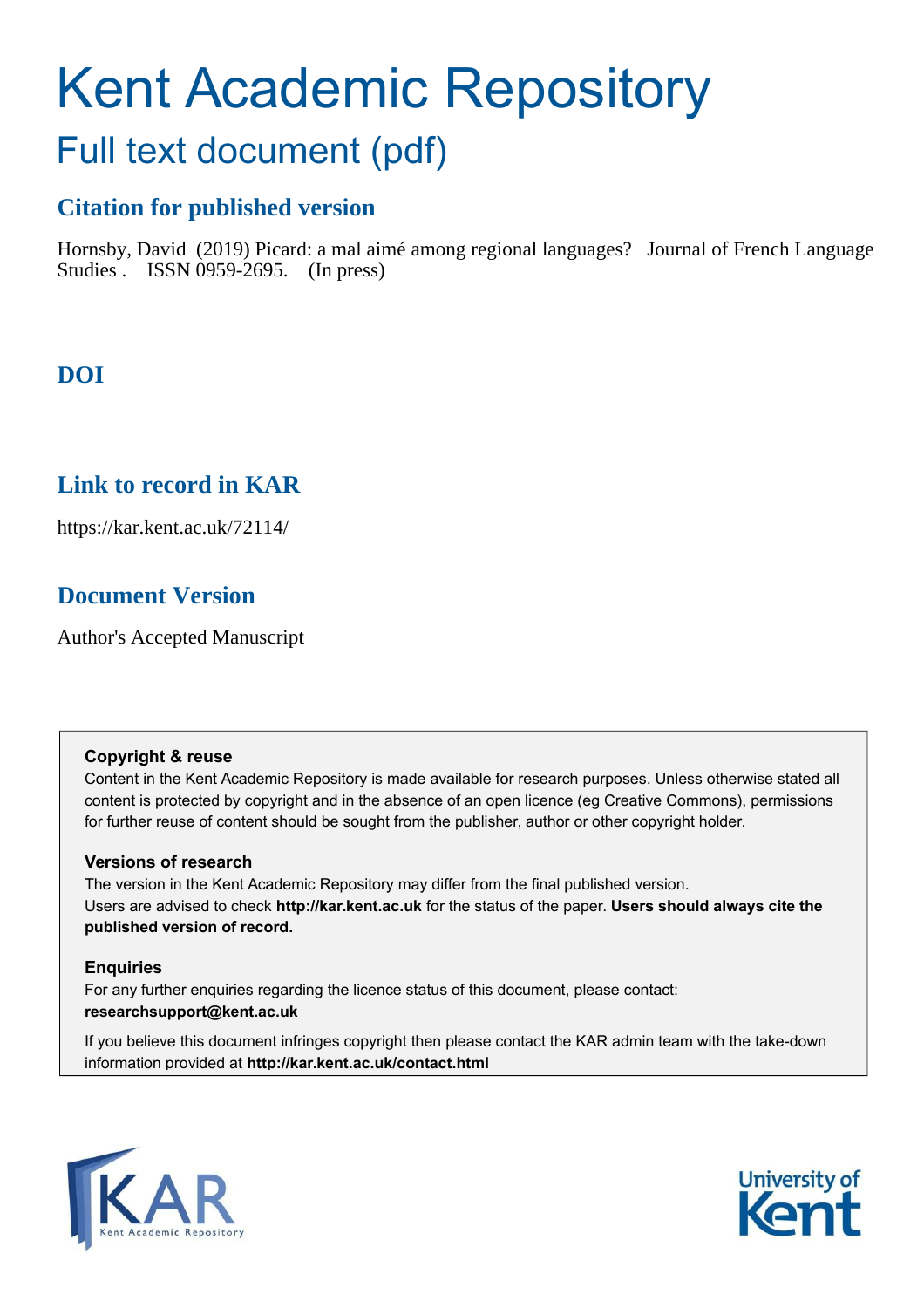#### **1. Introduction**

A central aim of this JFLS Special Issue is to explore contact between European French and substrate varieties which have been either ignored or, all too often, suppressed as a result of Republican language policy. In addition to providing a useful counterweight to the anglocentric focus of much current sociolinguistic research, the case studies in this volume present a number of practical and theoretical challenges. The complexities of France's Oïl varieties in particular raise perhaps the most fundamental and intractable question of all: what is a language? The case of Picard, seen by some as a serious medieval rival to French, provides an excellent illustration. While its historical significance in the development of the standard language is widely acknowledged (see for example Cohen 1967: 88; Lodge 1993: 113; Rickard 1995: 45), Picard has been largely ignored in a succession of regional language policy documents and for supporters such as Eloy (1997), its exclusion from the 1951 loi Deixonne reflected a wider Republican ideology which legitimizes only the national standard. The lack of official recognition recalls that of Francoprovençal (see Kasstan, this volume), but in the case of Picard a shared history and high degree of similarity to the national language have fostered the perception that Picard varieties are simply 'bad French'. For this and other reasons, as we shall see, Picard presents difficulties of a very different order from those of the other Romance languages recognized by Deixonne. It is fair to ask, in such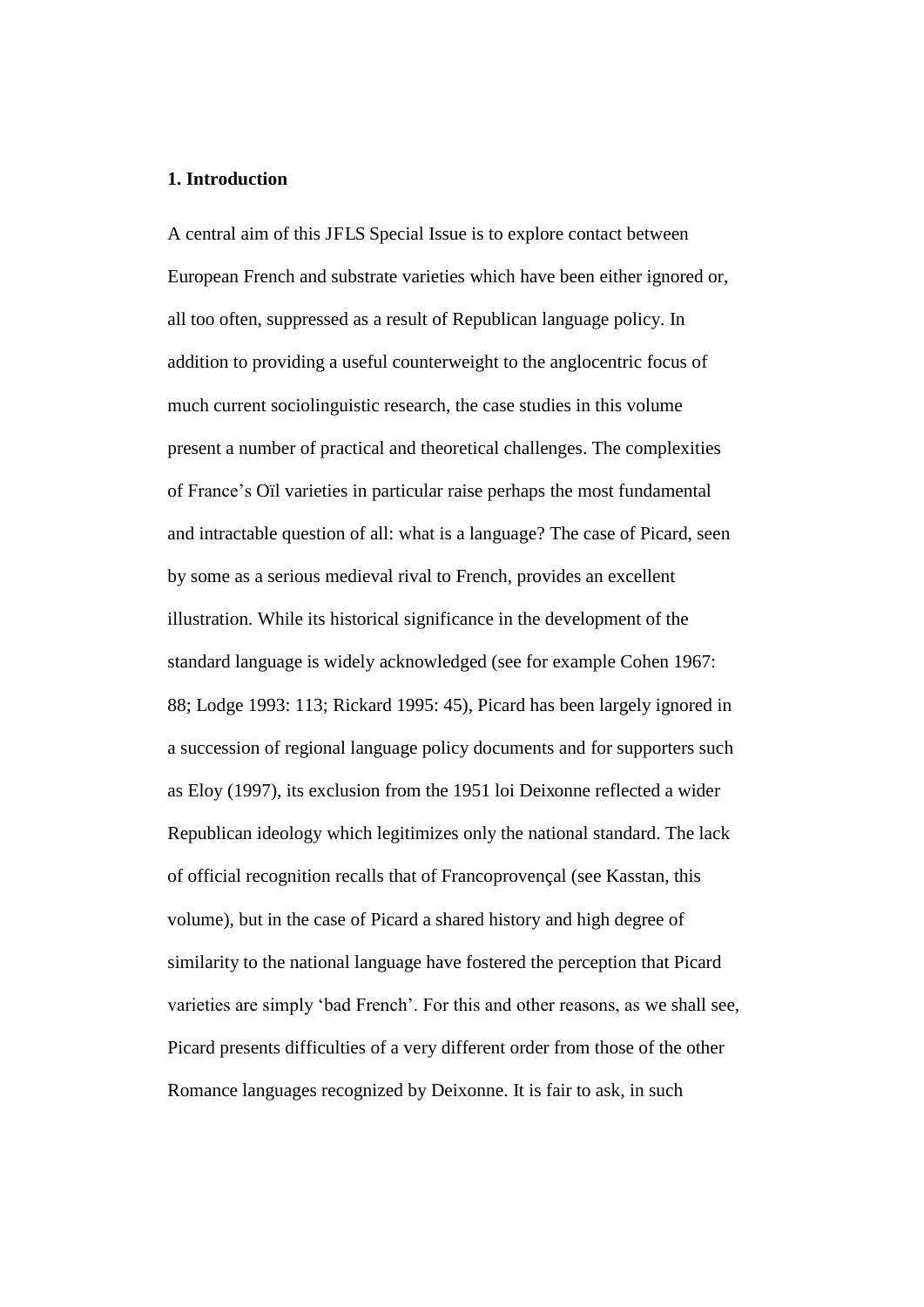circumstances, whether a discourse of languagehood is always helpful in supporting the varieties on behalf of which it is invoked. We first consider Picard in the context of so-called 'collateral languages' (section 2), before exploring, in section 3, attempts to resolve the contradiction between popular perception of a français-picard or français-patois diglossia and the reality of what are often highly mixed outputs. Extensive mixing of national and local/regional elements is a long-established phenomenon, which we attempt to set in historical perspective in section 4; the problems facing activists who seek to promote a Picard language are then discussed in section  $5.<sup>1</sup>$ 

#### **2. Picard as a 'collateral' language**

 $\overline{a}$ 

France's Oïl varieties provided the inspiration for a conference and collection of papers (Eloy 2004) devoted to langues collatérales ('collateral languages'), whose indeterminate status stems from their linguistic similarity to and shared history with a dominant language, falling somewhere between 'languages' and 'dialects' in public perception (Eloy 2004a: 6):

<sup>&</sup>lt;sup>1</sup> I am most grateful to Tim Pooley, to my co-editors Jonathan Kasstan and Damien Hall, and to three anonymous reviewers for their illuminating comments on an earlier version of this paper. Any remaining errors or misunderstandings are, of course, my own.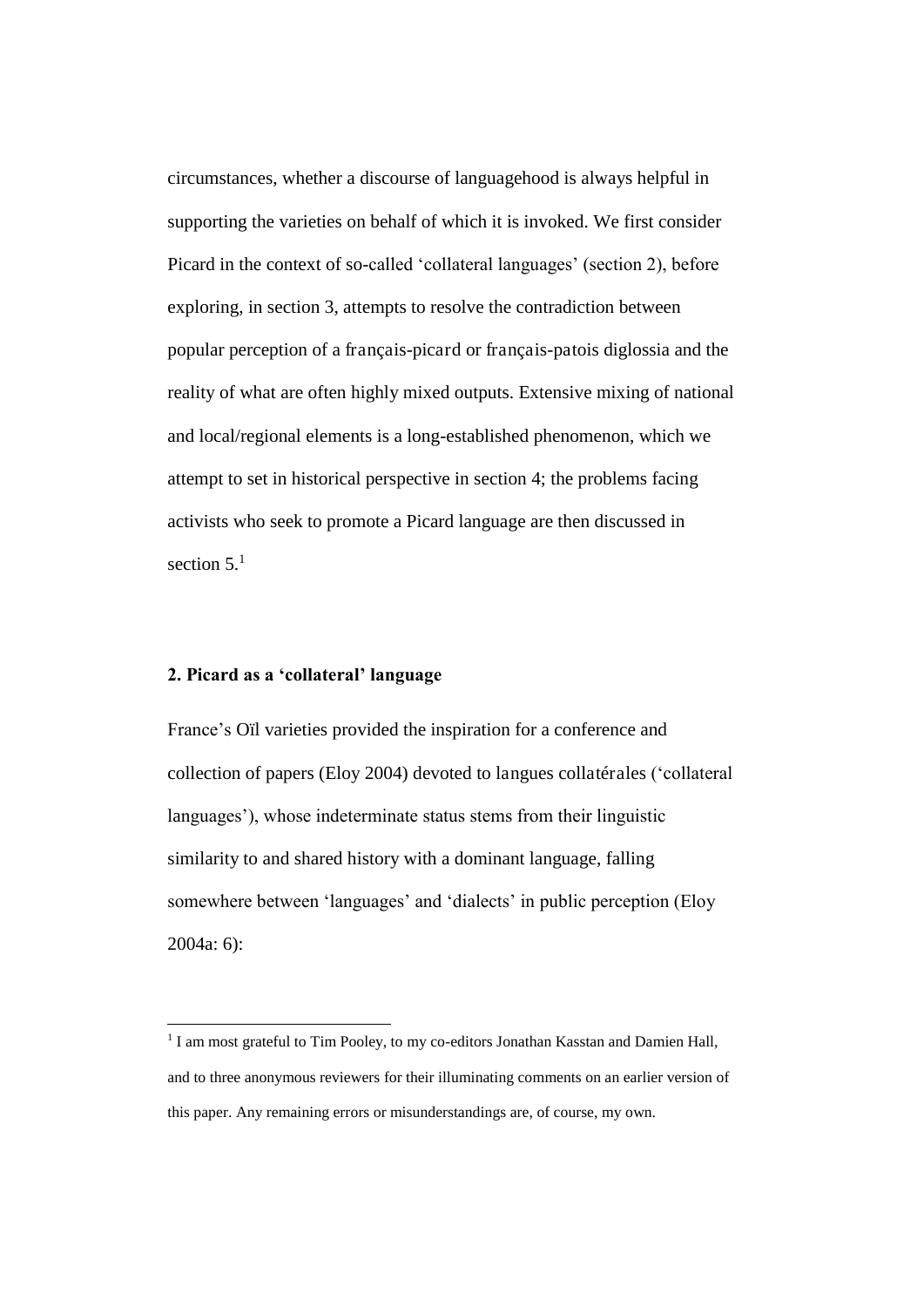La spécificité première de ces langues, qui les différencie d'autres variétés "minorées" est qu'elles sont senties comme "proches" – trop proches, aux yeux de certains – de la langue dominante ou standard ("toit").

Writing in the same volume, Trudgill views 'collateral' languages as a subset of what Kloss (1967) has labelled ausbau varieties. Recognized primarily on socio-political or cultural grounds (2004: 70), the status of the latter can alter at any time: from 'dialect' to 'language' in the case of Letzeburgesch, for example, or from 'language' to 'dialect' in the case of Scots, Provençal or Low German. By contrast abstand languages, in Kloss' terminology, are separated by a linguistic distance great enough for them to be universally considered different from their dominant competitor – Basque, for example, cannot be grouped together with its Romance neighbours French and Spanish. Authorities may seek to downplay differences between ausbau varieties and the dominant language, casting the former (as for example with Catalan in Franco's Spain) as a dialect of the latter. In abstand situations, on the other hand, they may seek to accentuate differences between a minority variety and a dominant language used in a neighbouring state, thereby discouraging contact between speakers of closely related varieties across a national border.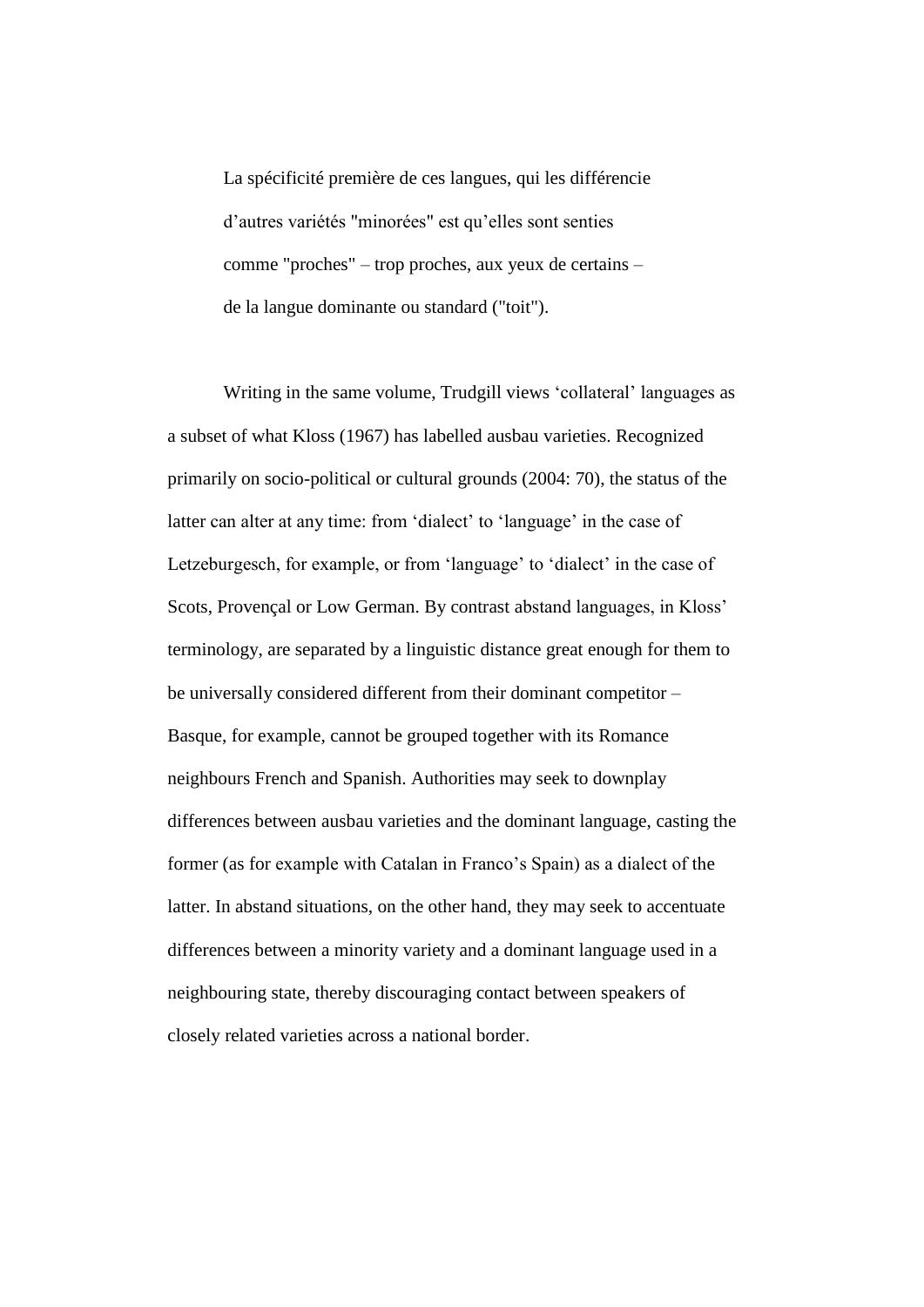While linguists, Trudgill argues, are no better placed than others to decide questions of minority language rights, or to dictate language policy, they do have the expertise to distinguish linguistic from non-linguistic arguments, and to identify claims falsely made on the basis of political, social or cultural motives, and bolstered by pseudo-linguistic evidence. Picard would seem to be an archetypical collateral language in Eloy's terms, and indeed both a section of the editor's introduction (pp.20-21), and four other papers in the 2004 collection are devoted to it. Although officially recognized since 1990 (alongside Wallon, Champenois, and Lorrain) as a regional language of Belgium, Picard enjoys no comparable status in France. It was not mentioned in the loi Deixonne of  $1951$ ,<sup>2</sup> nor in a succession of governent reports on regional language diversity published since the Revolution; Abbé Grégoire's 1794 report to the National Convention Rapport sur la nécessité *et les moyens d'*anéantir les patois et *d'universaliser l'usage de la langue*  française (see De Certeau, Julia and Revel 2002: 331-51) had barely referenced the Oïl varieties at all, viewing them apparently as little more than 'bad French'. Not until Cerquiglini (1999) is Picard mentioned directly as one of 75 'langues de France', in a report received with some suspicion by language activists, who saw in belated official recognition of linguistic diversity little more than an attempt to stymie ratification of the Council of

<sup>&</sup>lt;sup>2</sup> Repealed in favour of the loi Toubon of 1994; many of its provisions were incorporated into the *Code de l'éducation*.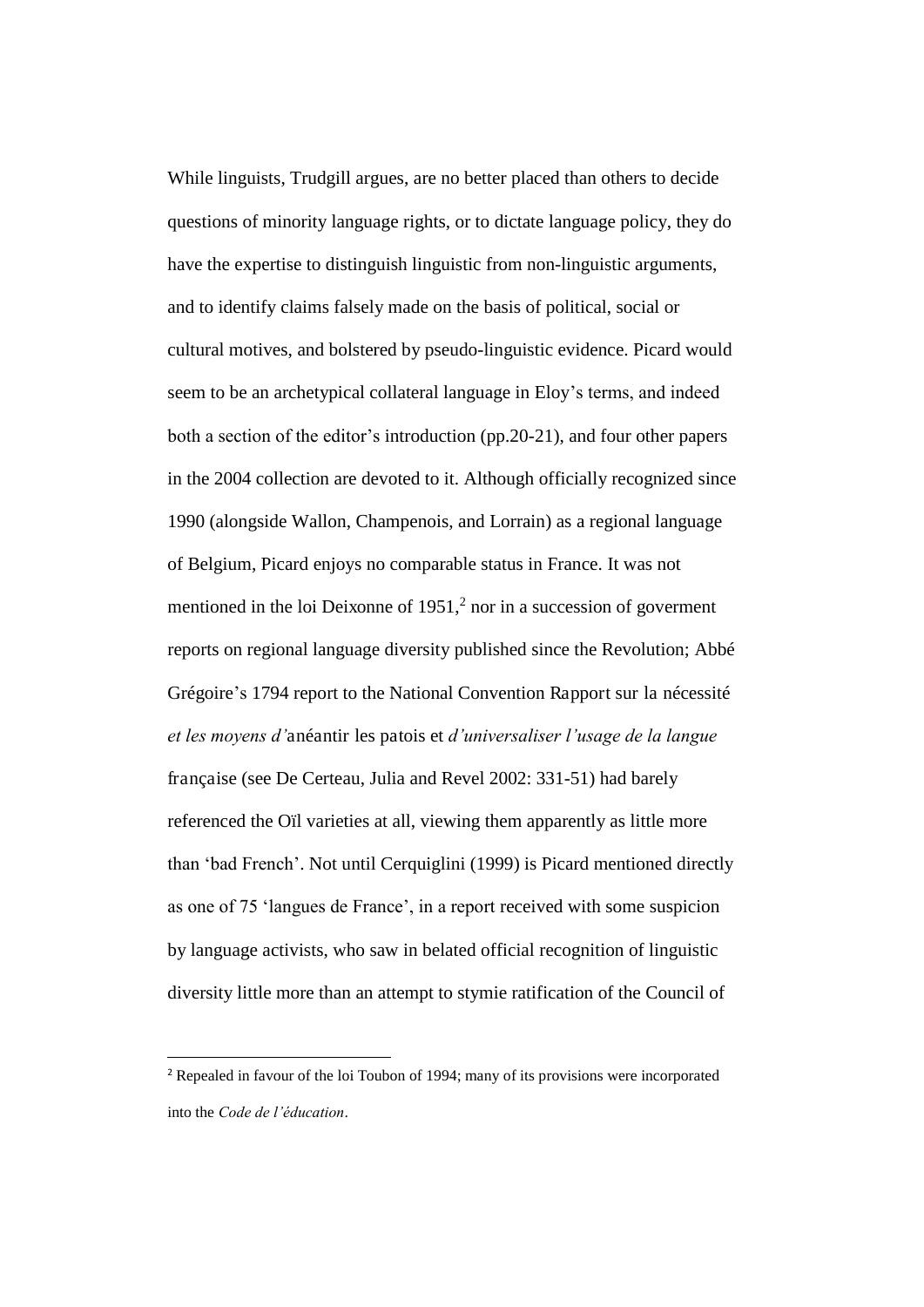Europe's (1992) Charter for Regional or Minority Languages (CRML), by over-emphasizing the impracticalities of societal multilingualism.<sup>3</sup>

Structural similarity to another dominant variety need not, however, be an impediment to language status, as we saw above, and would not in itself justify the downgrading of the *langue d'oîl* varieties, such as Picard, in comparison with France's other regional languages. Eloy (1997: 210), in this vein, draws parallels with Corsican, Scandinavian and creole varieties to offer an unequivocal answer to his own question, 'Qu'est-ce que le picard?':

"Le picard" est potentiellement une vraie langue, qui a déjà construit et fixé une autonomie linguistique réelle.

Eloy is at pains to emphasize the word 'potentiellement', and does not pretend that conditions are currently propitious. Even for its own speakers to recognize Picard as a language alongside French would require what he terms a 'démarche identitaire forte' (ibid.). Though the precise

<sup>&</sup>lt;sup>3</sup> Ratification of the CRML, a campaign promise of Presidential candidate François Hollande in 2012, was formally rejected by the Senate in 2015. For full text of Charter see [https://www.coe.int/en/web/european-charter-regional-or-minority-languages/text-of-the](https://www.coe.int/en/web/european-charter-regional-or-minority-languages/text-of-the-charter)[charter](https://www.coe.int/en/web/european-charter-regional-or-minority-languages/text-of-the-charter) (accessed 19.4.2018). The French Culture Ministry now brackets Picard alongside 8 other *langues d'oïl* in its alphabetical list of 'langues de France', without proposing specific measures for its maintenance. See [http://www.culture.gouv.fr/Thematiques/Langue](http://www.culture.gouv.fr/Thematiques/Langue-francaise-et-langues-de-France)[francaise-et-langues-de-France](http://www.culture.gouv.fr/Thematiques/Langue-francaise-et-langues-de-France) (accessed 1.5.2018).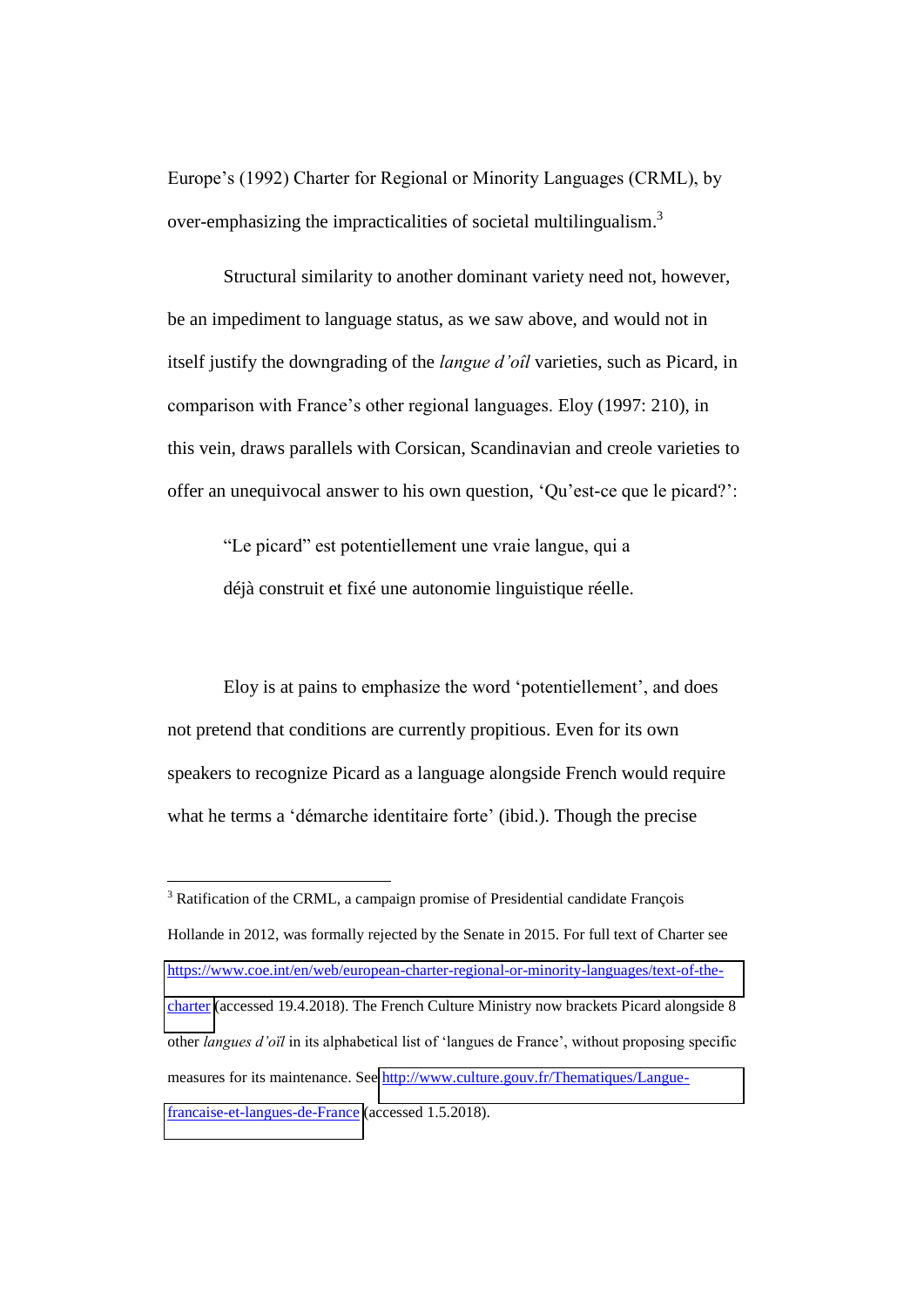nature of this démarche is unspecified, it is likely to face some very significant obstacles. Historical evidence for an identifiable Picard language rests on shaky ground (see section 4), and the label 'Picard' itself has little resonance in much of the picardophone area identified by linguists (section 5). Perhaps more significantly, a binary French-Picard model which is not, and probably never has been, reflective of actual usage may even have been detrimental to maintenance of Picard varieties.

### **3. Modelling Picard usage**

Evidence suggests that speakers within the picardophone area (see section 5) see language variation in terms of a diglossic model which contrasts français and either picard or patois. This was evident from metalinguistic comment by my own informants in Avion (see Author 2006), who used the term 'patois' to denote a set of forms (which might vary between localities) with local rather than national currency; the diglossic model also underpins Carton's (1981) typology, discussed below. Support for this model comes from compelling evidence of discrete differences between Picard and French at the grammatical level (see Auger 2010; Auger and Villeneuve 2008;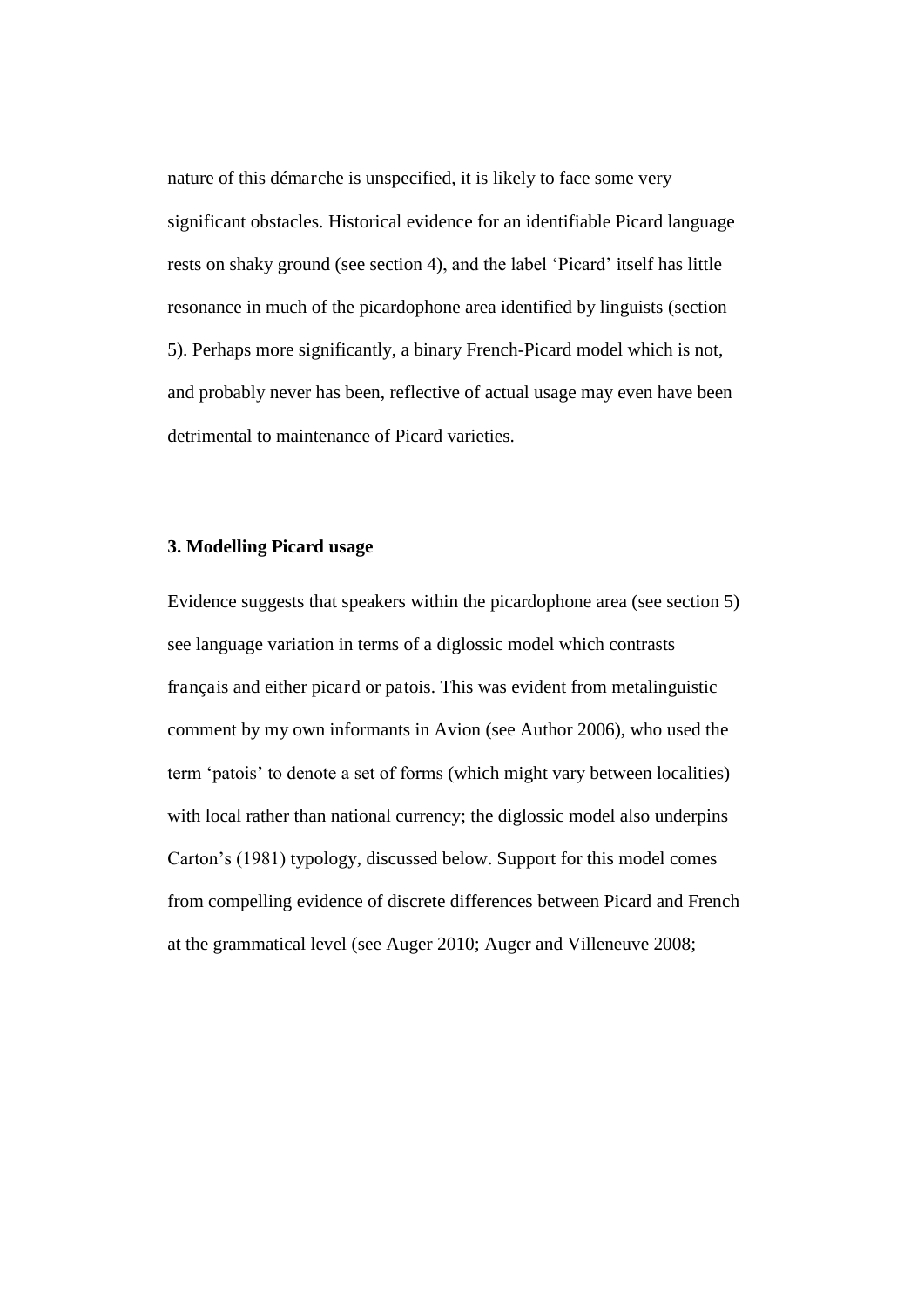Villeneuve and Auger 2013;<sup>4</sup> Auger and Villeneuve, this volume), and in phonology (Auger and Villeneuve 2014; Hendrickson 2014). But the perception of discrete varieties is often belied by the reality of highly heterogeneous outputs. In the example below, recorded in Avion, Pas-de-Calais (see Author 2007: 77), French elements (underlined) are mixed in the same turn as corresponding Picard forms (**bold)**, which are geographically restricted and trigger identification of speech as 'patois' among Avionnais themselves (e.g. tu/té; une/enne; dans/dins). The bulk of the lexicon can be taken to be either French, or common to both French and Picard:

(1) ben la bière **alle** perd tout son goût... ben...j'ai mis j'ai mis de la mousse...la mousse **alle** tombe, ben tu mets ça dans un... dans une chope de grès ben la mousse **alle** reste ..et **té** vas voir **enne** différence de boire **dins enne** chope de grès que de boire..euh...et pi **té** sais question de bière je peux parler hein... **mi** j'aime boire **enne** bière hein....alors... je veux pas tellement tout ça bon ben j'en bois mais...**ch'est** pas **min** fort, hein

<sup>4</sup> The authors stress (2013:112) that their findings in Vimeu, where a relatively 'pure' variety of Picard has been maintained, do not necessarily hold for dialectal varieties spoken elsewhere in the Picard zone, notably in the Nord and Pas-de-Calais.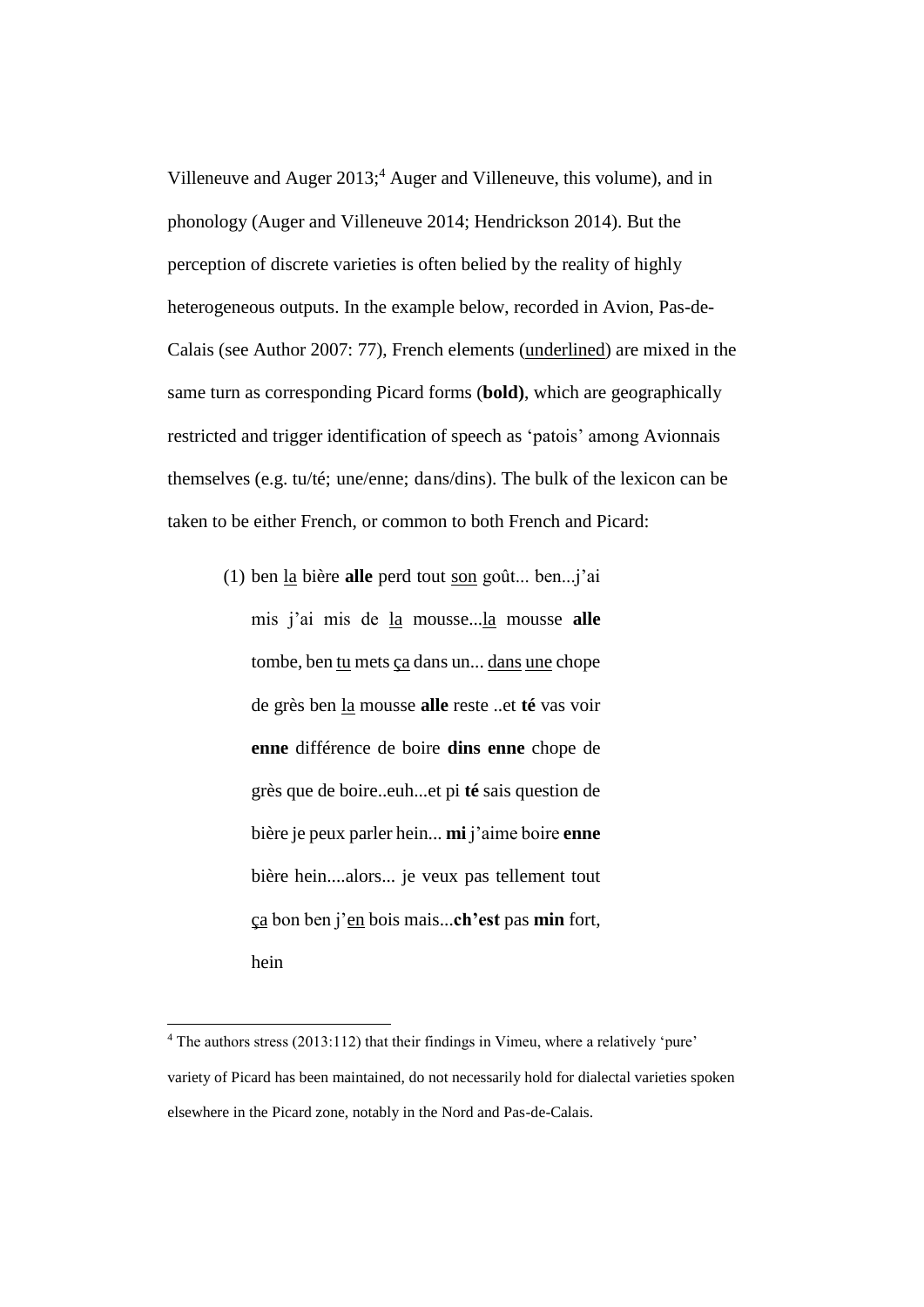Mixing of Picard, French and shared elements is evident in the speech of Eloy's Amiénois picardophone informant Maurice Boucher (1997: 145-74), and is also reported by Villeneuve and Auger (2013) in Vimeu, where language mixing has acquired the term 'dravie'. The latter distinguish regional French (2) from Franco-Picard (3) on the basis of a greater proportion of French forms for which Picard equivalents are available in (2) than in (3), where the matrix language appears to be Picard (Villeneuve and Auger 2013: 115). Vimeu speakers perceive (2) to be French and (3) Picard, but nonetheless, as the authors point out, marked Picard forms (**bold**) are embedded in (2) and French ones (underlined) in (3):

- (2) l'français est // il est plutôt euh...il est  $=$  // on dit que quand on cause euh / / picard / / pis qu'on mélange du français avant, on fait **d'od'**dravie hein. Bon ben là e-ch'français c'est **d'ol'**dravie aussi hein. // Parce que là y = y a quand même un = un mélange. Et tous les ans dans **chés** dictionnaires, / / eh beh ils rajoutent des mots mais c'est des mots / / anglais hein.
- (3) pour travailler pour des grandes surfaces, i feut…éq cha aille vite pis qu'cha fuche bien foait. Mais ch'est difficile éd concilier chés deux in même temps, hein.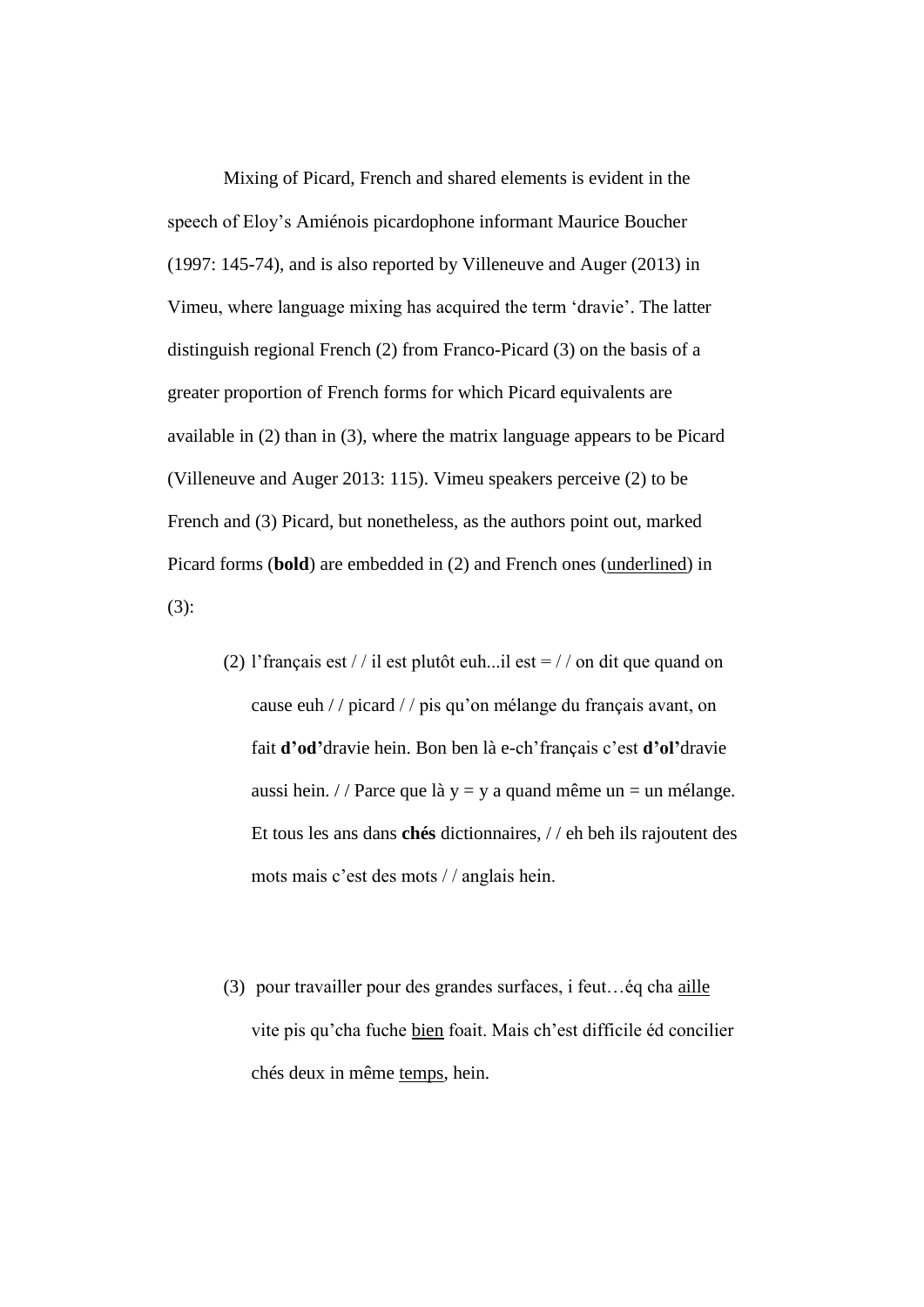('to work for superstores, it needs…to go fast and to be well done. But it's hard to do both at the same time': Authors' translation.)

Such heterogeneity at the level of the speech turn might, of course, be a reflection of conversational code-switching and belie greater homogeneity over shorter sequences of talk. To investigate this possibility, clause and turn-level co-occurrence for a number of binary Picard/French morphological variables in the Avion data were examined by Author (2006: 58-64). For each variable pairing, 'cohesion scores', based on the percentage co-occurrence of 'like' variants (French+French or Picard+Picard) were indeed found to increase significantly as the unit of analysis was reduced, but were noticeably lower for Picard+Picard than for corresponding French+French pairings, and fell away sharply at turn level. Picard speakers in Avion, in other words, sustained fairly homogeneous output in what they would term patois only over short stretches of talk; over longer sequences mixed output was normal. Switches to patois were signalled primarily through (inconsistent) use of Picard morphology and some high-frequency Picard lexical items. Such behaviour recalls young Londoners' targetting of 'London Jamaican', as reported by Le Page and Tabouret-Keller (1985: 180):

Speakers behave as if there were a language called 'Jamaican', but often all they do (perhaps all they know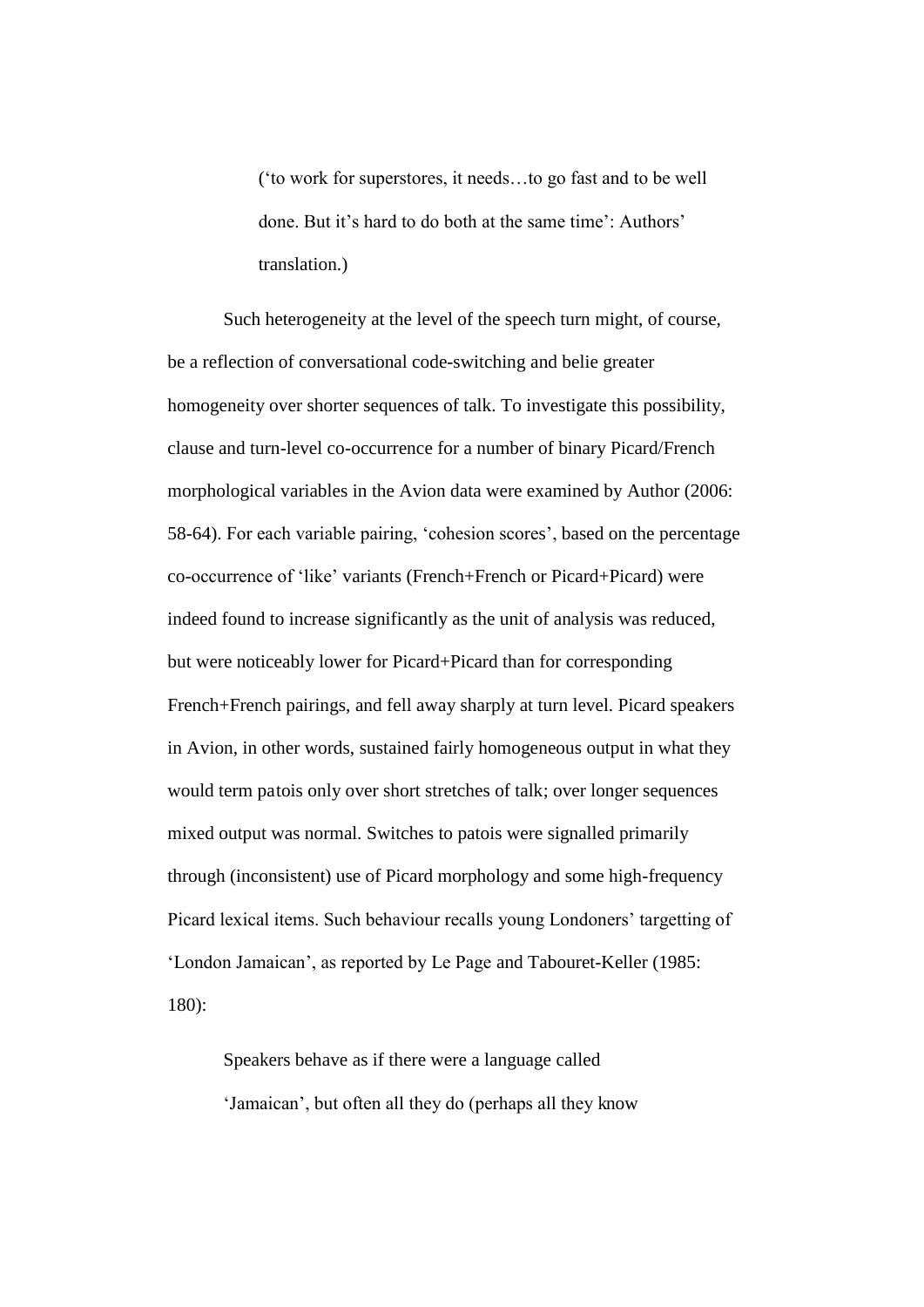how to do) is to make gestures in the direction of certain tokens associated with Jamaican Creole which have a stereotypical value. In other words, the 'idealized' London Jamaican is a language close to the 'deepest' form of Jamaican Creole, and is identified as such by all those features above the level of awareness which distinguish Jamaican Creole form Standard English (with minor exceptions, noted below). In practice, most speakers cannot achieve the ideal. The result is a variety of speech which is (a) highly variable from speaker to speaker, (b) highly variable internally (c) tends to 'revert' to London English – i.e. speakers often seem to find difficulty maintaining London Jamaican over long stretches.

Carton's (1981) model of variation in the Nord-Pas-de-Calais represents an attempt to resolve the contradiction between speakers' perception of a two variety (français-patois) model on the one hand, and the reality of highly mixed usage on the other, through appeal to what Carton calls dialectalité, i.e. the variety targetted by the speaker him/herself, irrespective of actual output. The four-term typology he offers bears some similarities with post-creole continua described by Bailey (1973), Bickerton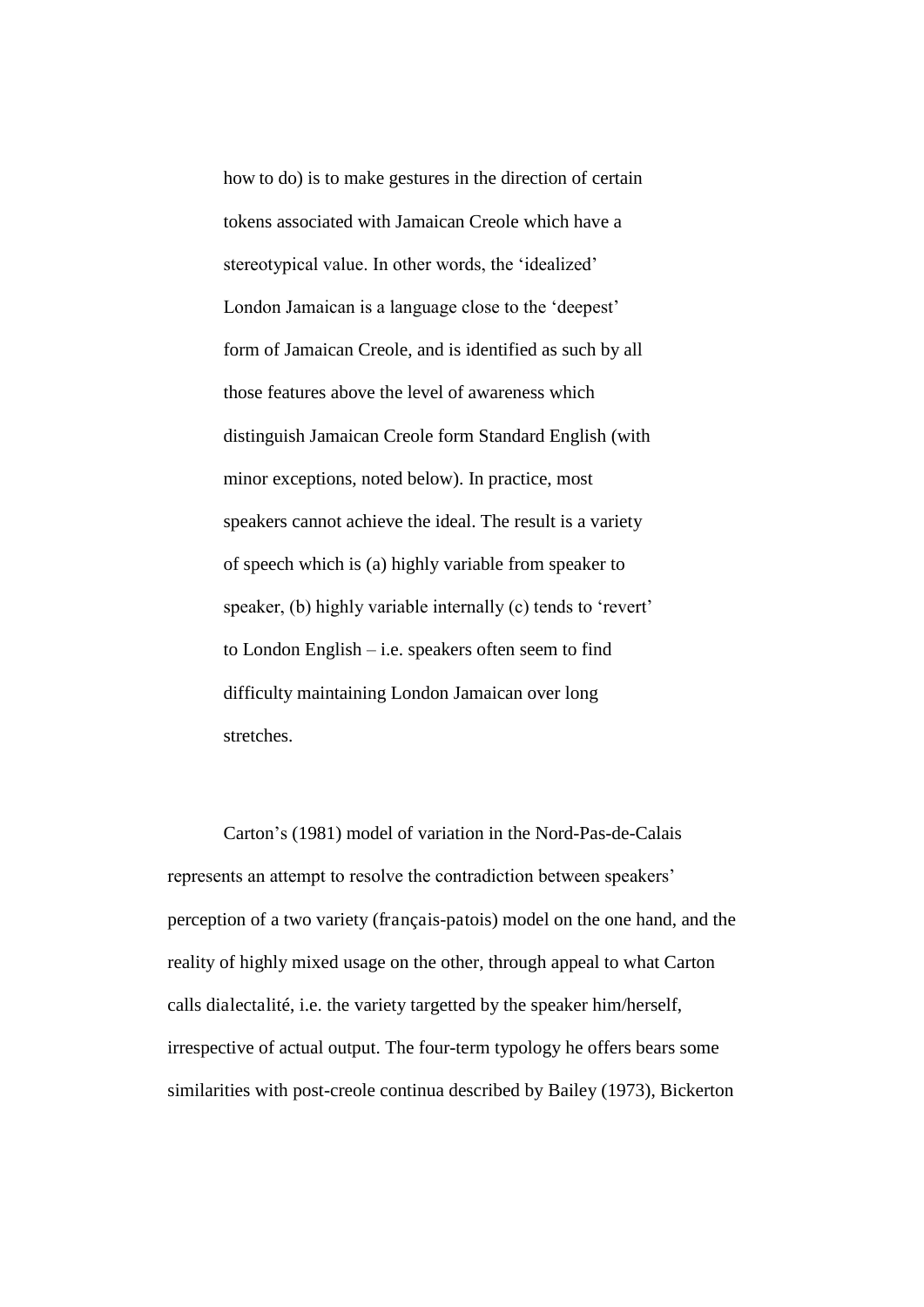(1975), and others, in so far as an 'acrolectal' Variety 1 (français général) betrays no regional marking at all, while at the other extreme 'basilectal' Variety 4 (patois) represents a pure Picard variety showing no influence at all from French. Here and elsewhere Carton is clear that Variety 4 is a notional construct, which no longer corresponds to any speaker's actual output, if indeed it ever did: 'Le "pur picard", s'il a existé, n'existe plus. Mais la "picardité" est bien vivante' (Carton and Lebègue 1989: Introduction).<sup>5</sup> The 'mesolectal' Varieties 2 and 3 represent intended French (*français d'intention*) and intended patois (*patois d'intention*) on the part of the speaker. While both mix regional and national forms, the former are more localized and greater in number in Variety 3 (see (2) and (3) above):

<sup>&</sup>lt;sup>5</sup> Villeneuve and Auger (2013: 114) do however find speech approximating to Variety 4, at least over short sequences, from their Vimeu data.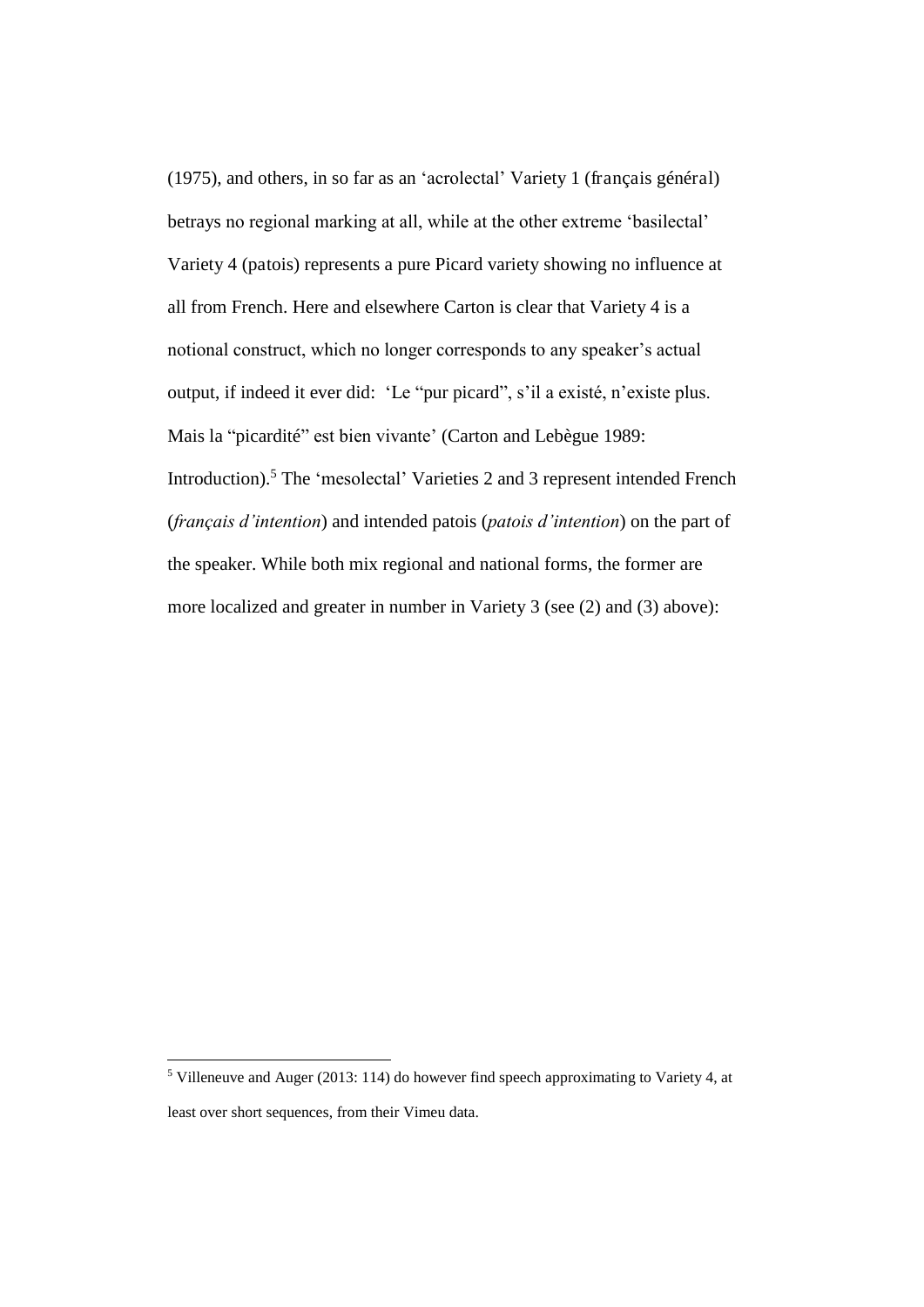|                                       |                | Variétés                          | Dialectalité | Marques dialectales |          | Etendue                   |
|---------------------------------------|----------------|-----------------------------------|--------------|---------------------|----------|---------------------------|
|                                       |                |                                   |              | Quantité            | Qualité  | de l'aire de<br>diffusion |
| Langue                                | 1              | français<br>général               |              | absence             |          | maximale                  |
| Mélange à<br>dominante<br>neutralisée | $\overline{2}$ | français<br>régional              | 'français'   | minimale            | minimale | grande                    |
| Mélange à<br>dominante<br>dialectale  | 3              | français<br>local ou<br>dialectal | 'patois'     | moyenne             | moyenne  | petite                    |
| Patois                                | 4              | patois<br>local                   | patois       | maximale            | maximale | minimale                  |

\_\_\_\_\_\_\_\_\_\_\_\_\_\_\_\_\_\_\_\_\_\_\_\_\_\_\_\_\_\_\_\_\_\_\_\_\_\_\_\_\_\_\_\_\_\_\_\_\_\_\_\_\_\_\_\_\_\_\_\_\_\_\_\_\_\_\_\_\_\_\_\_\_\_\_\_\_\_\_\_\_

# **Figure 1. Typology of Nord-Picardie Varieties (after Carton 1981: 17)**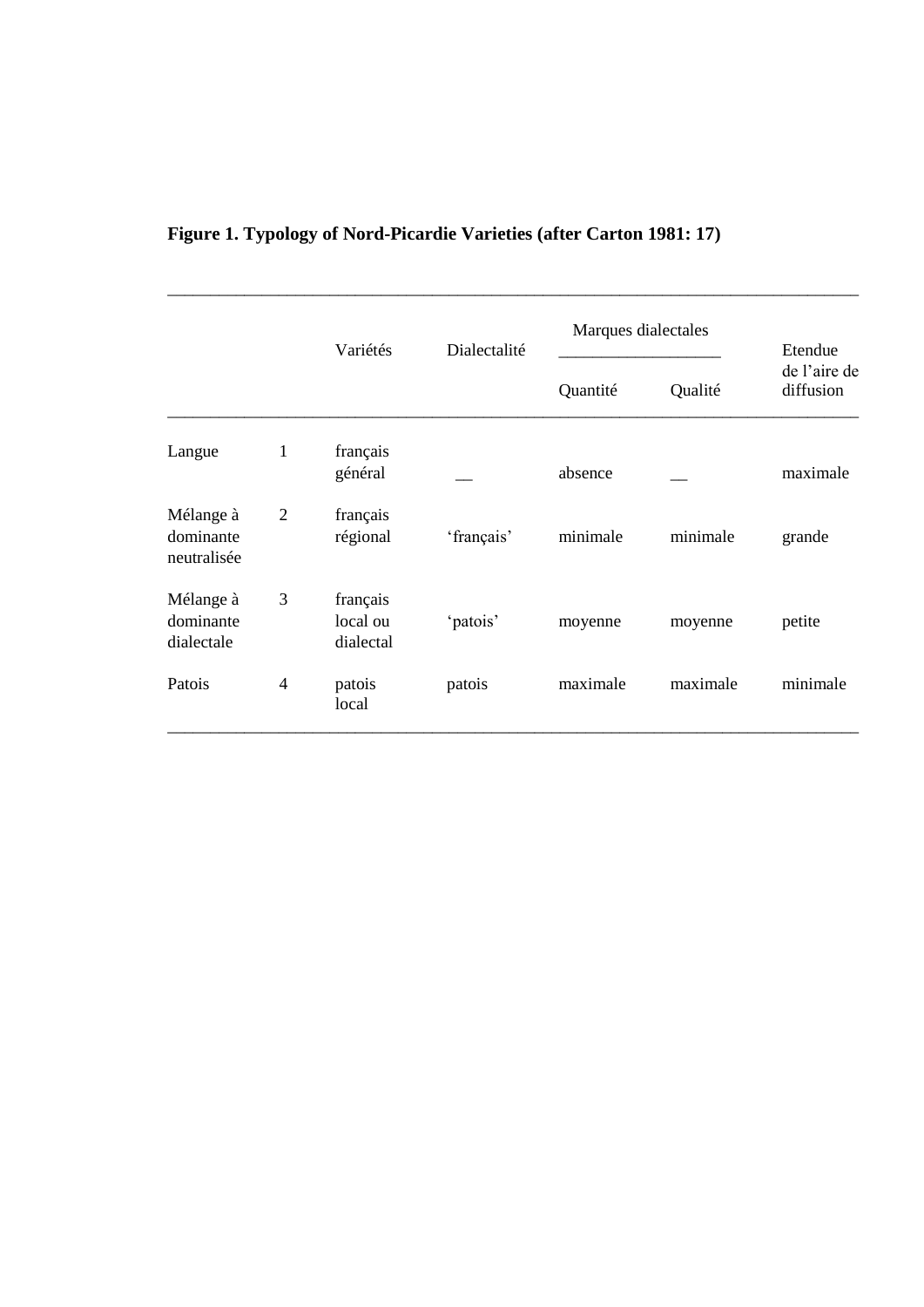While the model is not unproblematic (see Author 2006a), Carton's insistence (1981: 17) that his Varieties should be seen as a reference points in a continuum ('il n'y a aucune solution de continuité entre ces variétés') frees us from the reductive fiction of a binary model and allows for a wide range of behaviours in which local, supralocal and national features are mixed.

It was notable that Picard forms were not used at all in Avion by informants under 30 years of age, and further evidence of declining competence in Picard is presented in Pooley's (2004) research among younger speakers in the Lille conurbation. Pooley's informants showed low levels of lexical recognition in Picard and even lower levels of active competence in a translation test, where less than 10% of informants on average could correctly render French items in Picard. Pooley concluded that there was 'very little latent competence in Picard' (2004: 487) among young Lillois. Low rates of intergenerational transmission would seem to be a classic symptom of language death, and Picard would appear, on Fishman's (1991) GIDS (Graded Intergenerational Disruption Scale), to be close to the highest level of attrition, level 8 ('most vestigial users of Xish are socially isolated old folks'). Certainly, as Pooley (2004: 576) points out, the view that contemporary northern patois are varieties which emerged from a respectable medieval language called Picard but have 'fallen from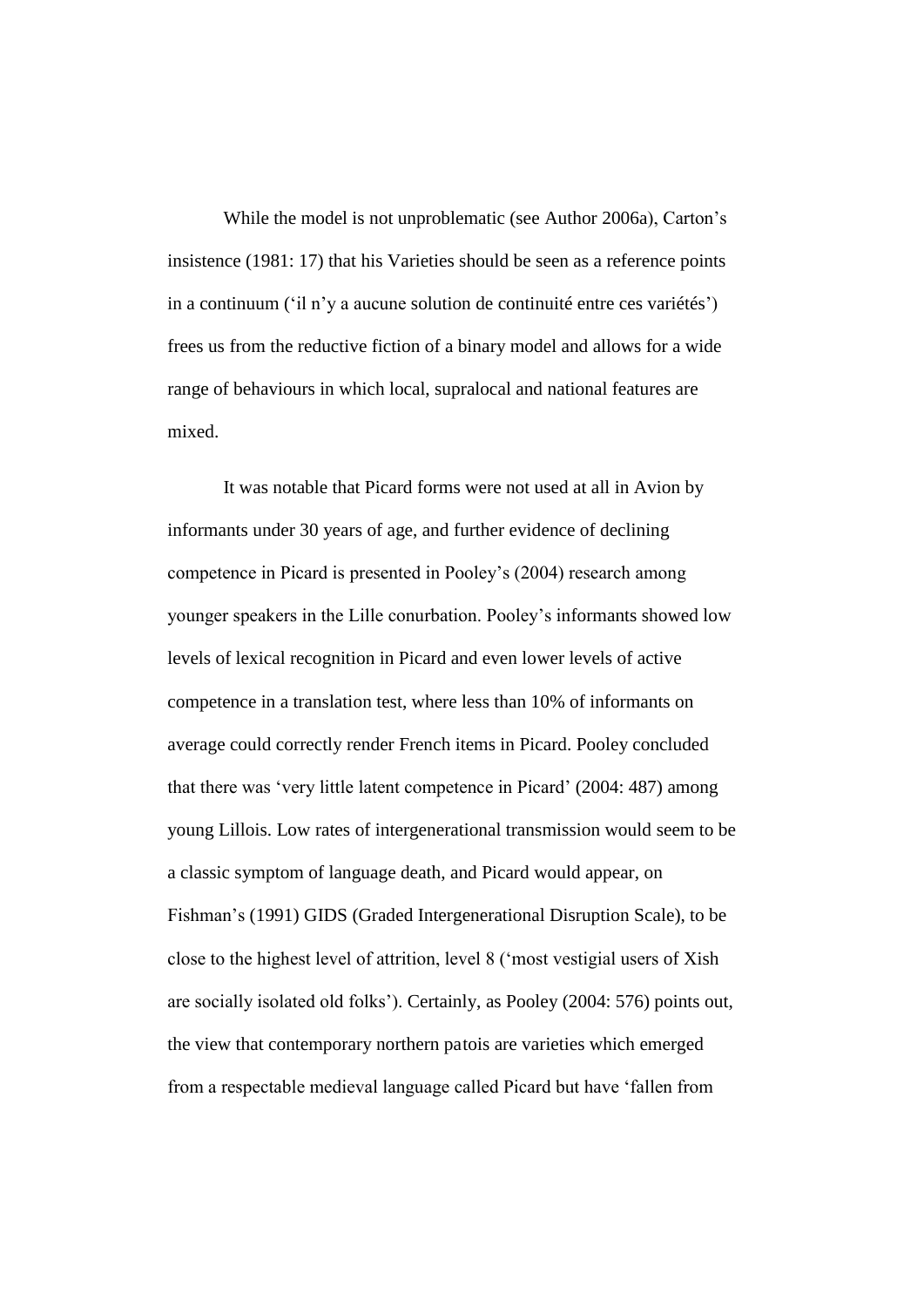grace' through contact with French is well established in the education system. A case could certainly therefore be made that Picard is an obsolescent heritage regional language worthy (and in urgent need) of at least the support afforded to, for example, Breton or Corsican, a view arguably bolstered by belated recognition of language status in the Cerquiglini Report. Seductive though this narrative might appear, it is not supported by the historical evidence, which suggests that parallels with France's other regional languages are of limited value.

#### **4. Picard and French in historical perspective**

There is a long-standing divide in French dialectology between 'separatists' such as Remacle, Gossen and Chaurand, who argue for discrete dialects in France's Gallo-Roman patchwork - Gaston Paris's 'immense bigarrure' and 'continuators' such as Paris himself, Meyer, Gilliéron, Brunot and Tuaillon who view such divisions of the Romance continuum as arbitrary, and potentially a distortion of the linguistic facts. Divisions of the langue *d'Oïl* area are particularly controversial given the prolonged contact, and extensive similarities, between these varieties and French. What is not disputed is that there is little evidence of differentiation within the Oïl zone before the 9<sup>th</sup> Century (see Delbouille 1970; Eloy 1997: 54-55), though it should be emphasized that there was very little vernacular writing at this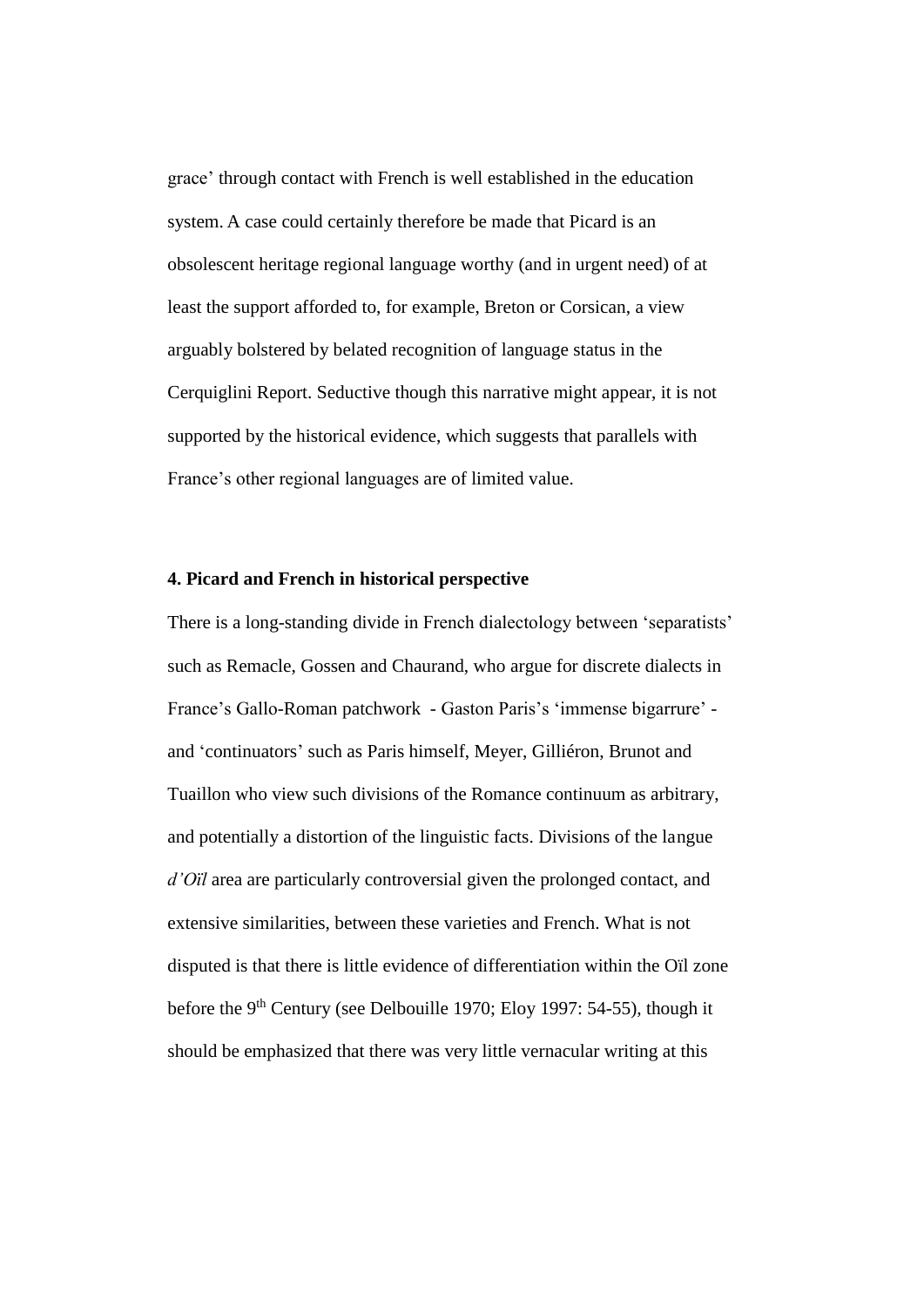stage, and written documents are in any case a notoriously unreliable indicator of spoken norms.

While local differences do become evident from the ninth century, medieval texts such as the Serments de Strasbourg and the Séquence de Sainte-Eulalie (see Ayres-Bennett 1996) are highly mixed, as scribes often selected forms of wide currency at the expense of less familiar local ones. The consensus view among French historical linguists (see e.g. Delbouille 1970; Gossen 1970: 30-31; Carton 1992: 33) is that early Oïl texts are written in what amounts to a pan-regional koiné ('On a le droit de parler de la littérature d'oui en ancien français comme d'un tout.': Cohen 1967: 84), leavened with a proportion of local forms according to the origin of the writer. However, Picard forms associated with prosperous northern mercantile centres such as Arras figure strongly enough alongside francien items for some to posit a medieval scripta franco-picarde, i.e. a de facto Oïl written standard in which French and Picard predominate (a claim rejected by Dees 1980, 1985), or even to suggest that Picard was a serious medieval rival to French in terms of prestige - see for example Wartburg (1946: 87):

La part que la Picardie a prise dans la création d'une littérature française est très grande. L'épopée nationale, les chansons de geste ont été rédigées en grande partie dans cette région. (...) Tous les genres littéraires un peu populaires ont eu leur centre dans ce pays : les fabliaux,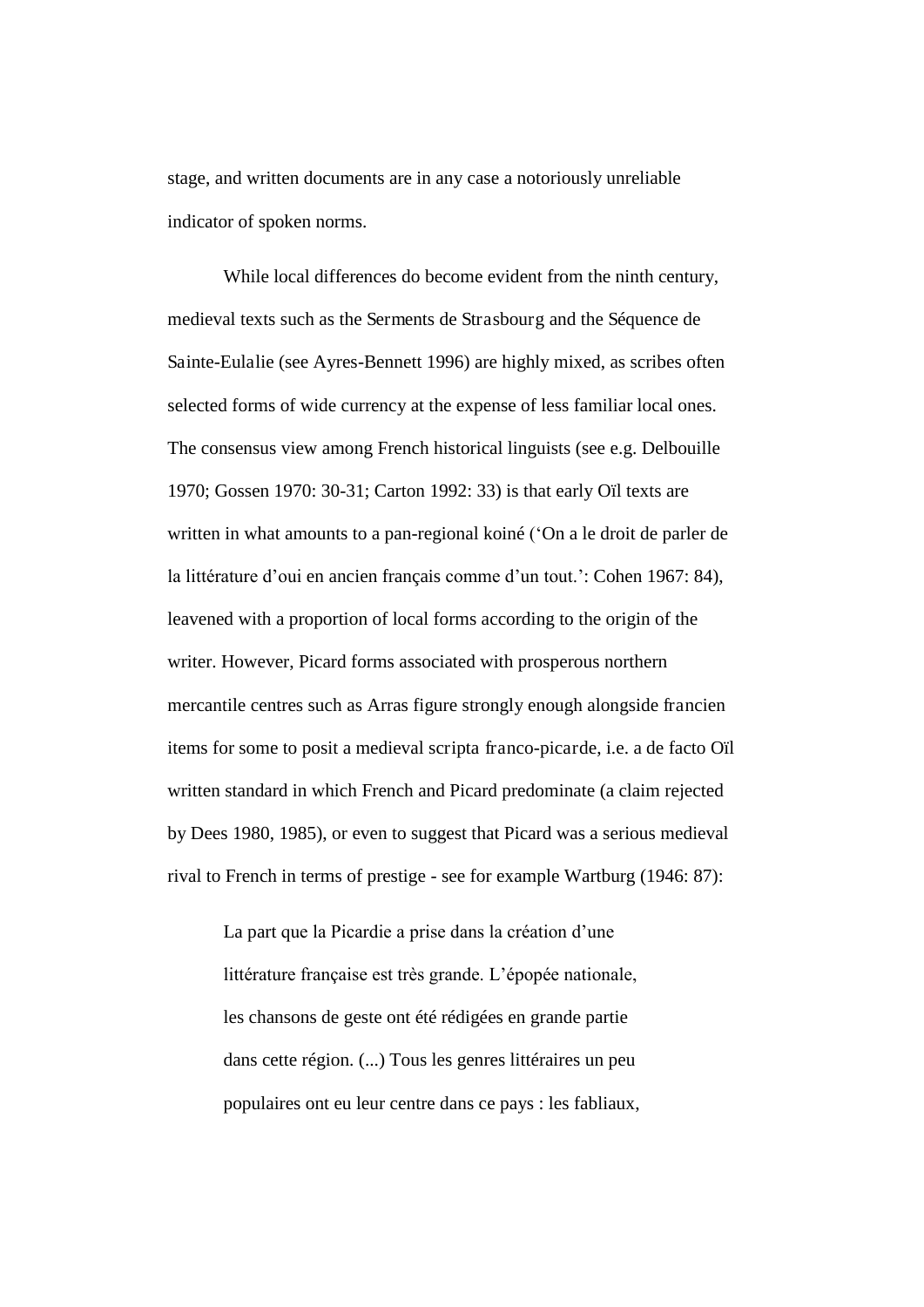la comédie, l'épopée satirique qui se groupe autour de Renart. Au 13<sup>e</sup> siècle, la vie littéraire en Picardie est supérieure à celle de Paris.

A strong Picard visibility in medieval texts, however, does not amount to a well-defined and clearly delimited norm, and in terms of prestige, Picard soon starts to lose out to its Parisian rival. The presence of Picard forms declines markedly in the 13<sup>th</sup> century with economic decline in the mercantile centres of the north, and French forms soon start to predominate (see Cohen 1967: 84): Picard forms had all but disappeared in texts by around 1400. Brunot 1966: I, 328-31; Picoche and Marchello-Nizia 1989: 21-22; Lodge 1993: 98-100 and others, moreover, cite evidence that, long before this point, Picard norms were already being compared unfavourably to those of Île-de-France. Some four centuries before a stylised Picard would be used to comic effect by Molière (for example through the character of Nérine in Monsieur de Pourceaugnac), a mocking pastiche of Picard speech appeared in a play dating from 1285, cited by Picoche (1985: 57), who also quotes a mid-thirteenth-century assertion by Barthélémy l'Anglais that Picard 'est idiomatis magis grossi aliarum Gallie nationum' ('is the ugliest tongue of all the peoples of France'). The most celebrated illustration of Picard social inferiority, however, comes earlier still. A number of commentators reference twelfth-century poet Conon de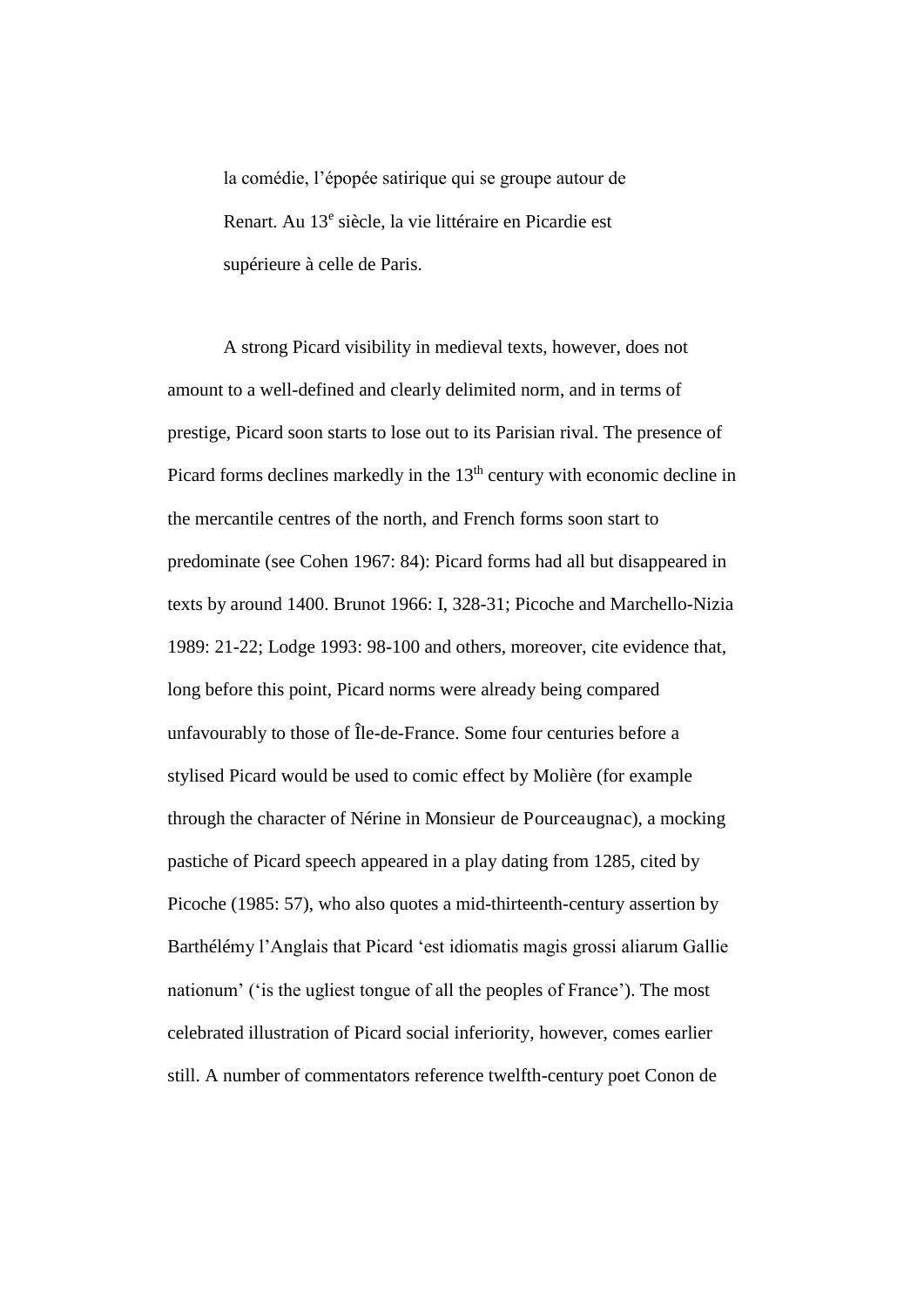Béthune's annoyance at being mocked, by Queen Alix of Champagne and her son Philippe-Auguste, for his Artesian speech:

> La Roine n'a pas fait ke cortoise Ki me reprist, ele et ses fueis li Rois Encoir ne soit ma parole franchoise, Si la puet on bien conprendre en franchois Ne chil ne sont bien apris ne cortois S'il m'ont repris se j'ai dit mos d'Artois, Car je ne fui pas norris a Pontoise (Conon de Béthune, Chansons, III 8-14, c.1180)

While for Picoche (1985), Conon has been labouring under the misapprehension that Picard and French are social equals, one might equally suggest that his frustration stems rather from the fact that he was already well aware of the gulf in prestige, and had been doing his best to accommodate to his socially elevated guests by attempting to speak French, only to fall back occasionally on Picard forms ('se j'ai dit mots d'Artois'). What does seem clear is that, at least at Conon's social level, convergence with French at this stage was already significant enough to allow mutual comprehensibility ('Si la puet on bien conprendre en franchois'), and that Picard forms are not deemed appropriate in high-status company. It is perhaps also noteworthy that Conon refers not to Picard, but to 'mots d'Artois', suggesting that the former may not yet have any resonance as a glottonym. Gossen (1970: 27) and others cite two references to langage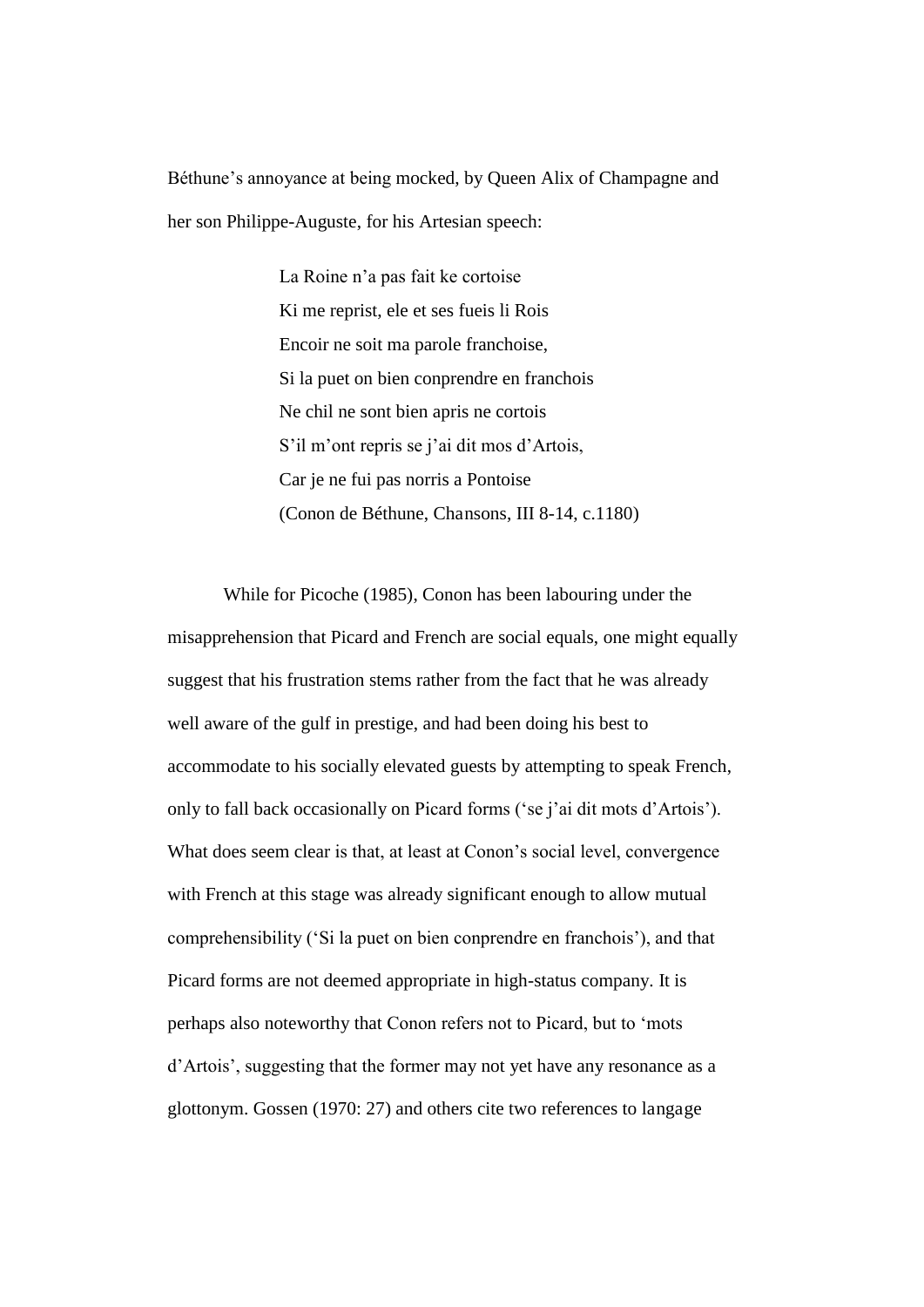pickart in the 1283 Livre Roisin, a legal document written in Lille, in a section prescribing use of the local Romance vernacular in preference to Latin (and, almost certainly, to Flemish) for the swearing of oaths. But as Boisier-Michaud (2011: 74) points out, these are the exception rather than the rule, and in so far as direct reference to the vernacular is made at all, the term roman is usually preferred in legal documents drafted in the region.

In spite of Holmes and Schutz' (1935: 43) claims for an early 13<sup>th</sup> Century 'standard' Picard which fell from acceptability by the turn of the 14<sup>th</sup> century, standardization in the case of Picard can be described as abortive at best. While it is possible to argue that it was briefly selected to perform some of the H functions previously reserved for Latin, elaboration was minimal and Picard has been neither codified<sup>6</sup> nor accepted in Haugen's (1966) terms.

Gossen stresses the heterogeneous character of medieval Picard texts ('Ce que nous exposerons au cours des chapitres suivants sera donc l'élément picard de la scripta franco-picarde et non « le dialecte picard du moyen âge ».': 1970: 45), contrasting 18 Picard features with 32 other

<sup>6</sup> Eloy (1999: 79) cites a 1772 Grammaire artésienne printed in Saint Omer as an example of metalinguistic writing about Picard vernacular, but its full title Grammaire Artésienne, *Pour s'instruire, en peu de temps, des fautes qu'on commet contre la Langue Françoise, principalement dans cette Province d'Artois,* only underscores the perceived inferiority of Picard patois with respect to a now dominant French norm.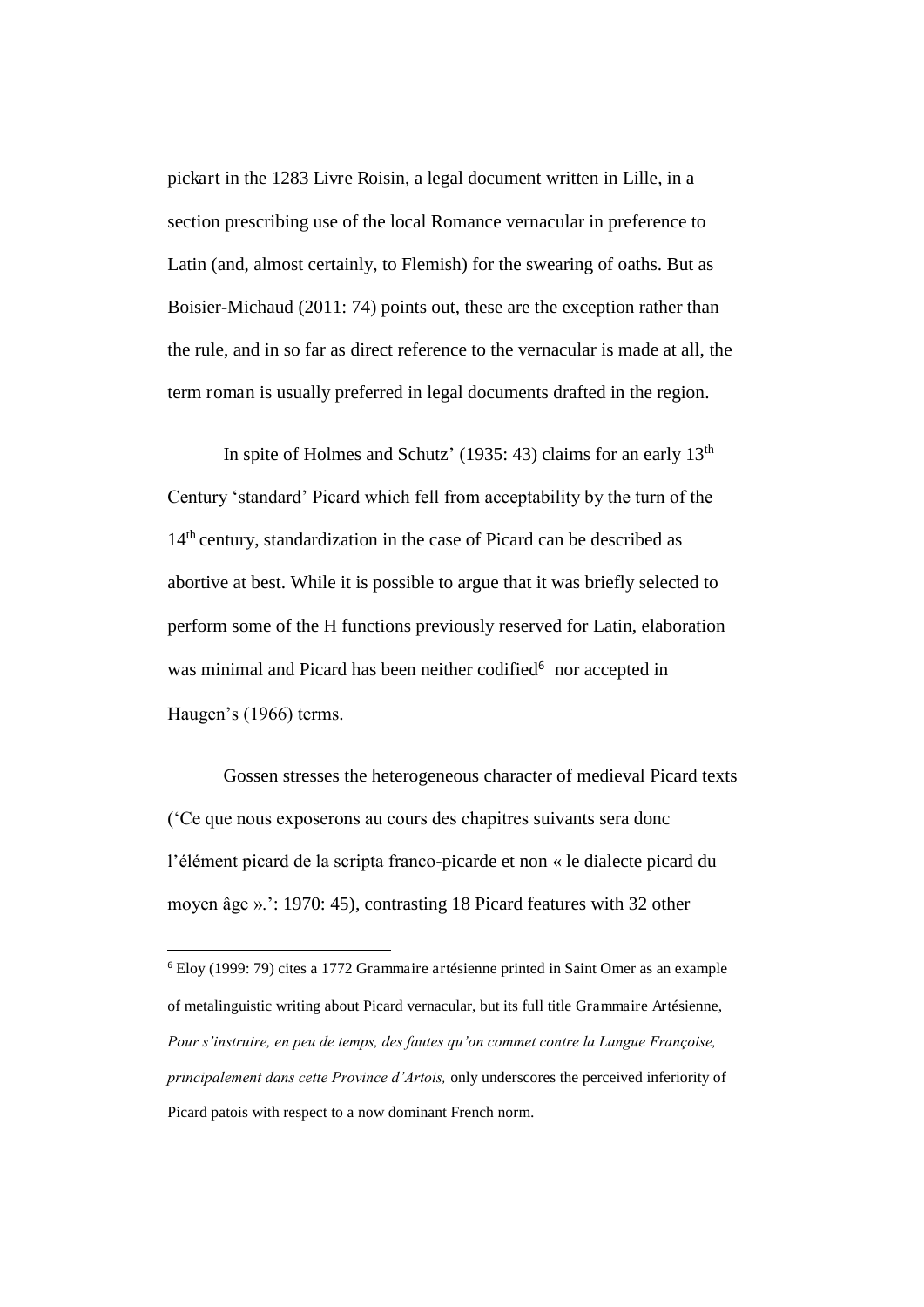regularly occurring forms which are shared with other dialects (pp.153-55), while Picoche (1985: 59) argues that even in the most dialectal texts the proportion of unambiguously Picard forms never exceeds 30%. The fourteenth-century historian Froissart, for Pooley (2004: 175) 'the last author of any importance in the French canon to manifest any Picard features', uses the latter to a much greater degree in quoting direct speech than in the main body of his text (Lodge 1993: 132), again suggesting that Picard forms were already deemed less appropriate for 'serious' writing.

In the absence of a codified, pan-regional standard, later Picard writers and performers made their work accessible over a broader area of what is now northern France in the same manner as medieval scribes had done, by substituting localized forms for those of wider currency, which were often French. In his analysis of seven Picard poets writing between 1710 and 1892, Carton (1992; quoted by Pooley 2004: 219) finds the proportion of identifiably Picard forms to range between 22.2% and 48%.<sup>7</sup> Mixing was seen as the normal mode of expression, while attempts to render an overly 'pure' Picard were seen as inauthentic, striking a false note. Referring to the Lillois minstrel François Cottignies ('Brûle-Maison'; 1678- 1742), Carton observes (1965: 59): 'une trop grande densité de

<sup>&</sup>lt;sup>7</sup> This does not rule out the possibility that some grammatical phenomena common to French and Picard, e.g. ne deletion or clitic doubling, may behave differently according to the code targetted by the speaker (see Auger and Villeneuve, this volume).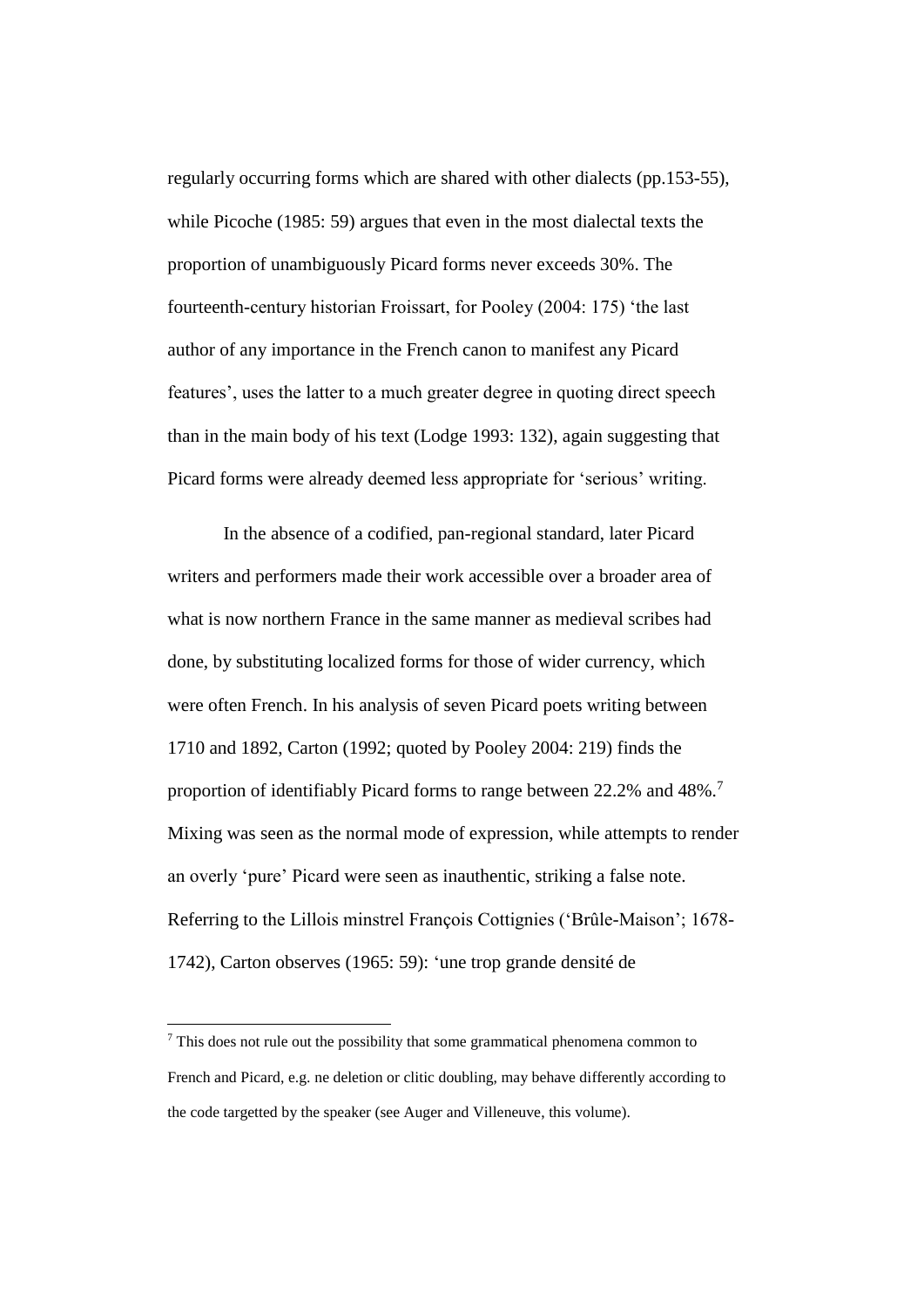dialectalismes fait suspecter une chanson de n'être pas vraiment populaire'. A further study by Pierrard of 960 Picard songs from the modern period finds evidence of conscious francofication by Desrousseaux, Watteuw and others. The nineteenth-century chansonnier Louis Debuire Du Buc is quite candid about the reasons for this (Pierrard 1966: 36):

Si j'ai chanté en patois de Lille, j'ai toujours cherché à franciser, et mes confrères, quoi qu'on dise, ont subi le même entraînement. Je l'ai fait remarquer souvent, le patois de Lille se francise de plus en plus ; c'est un progrès auquel je m'associe de tout coeur. Aussi, lorsque l'occasion se présente de substituer, sans inconvénient, les mots français aux mots patois, je n'hésite point à le faire, car ils sont de nos jours employés indifféremment dans le langage populaire.

We are thus left with something of a paradox: speakers' perceptions of a two-variety français/patois model seem entirely at odds with an apparently unbroken tradition of mixing Picard and French elements which extends all the way back to the medieval period.

In the light of historical and contemporary evidence, Eloy concludes that Picard is 'un idiome [my emphasis] dont l'autonomie par rapport à un autre est demeurée partielle' (1997: 209), having never enjoyed a concerted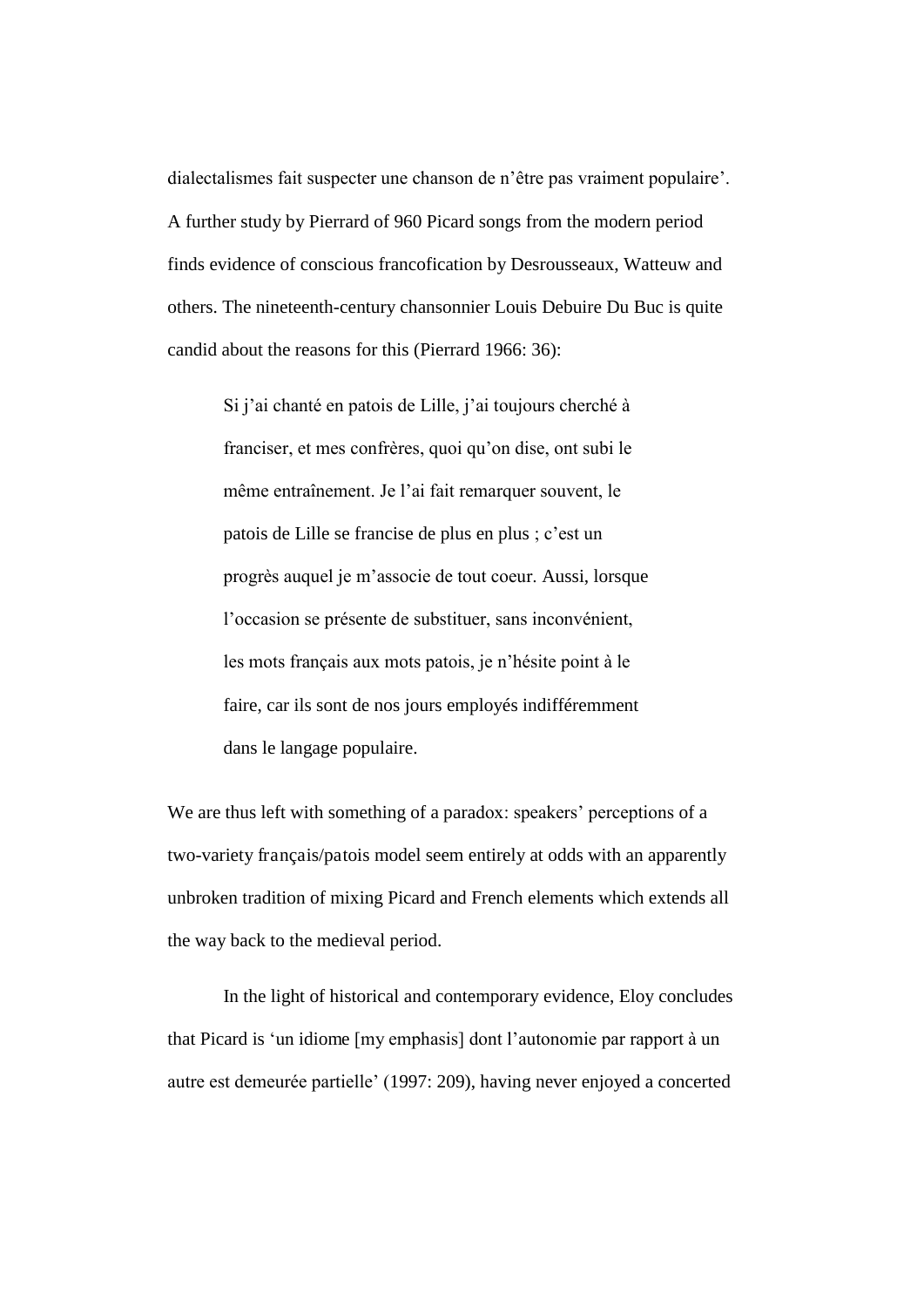enhancement initiative which might have cemented its status as a language in its own right (p.110):

l'idiome comme signe identificateur n'a jamais bénéficié d'une démarche identitaire forte, qui aurait accentué son contraste avec le français, et en retour il n'a pas pu avoir l'effet structurant sur l'identité que permettrait (sans la rendre nécessaire) une autonomie plus grande.

One might suggest that the success of such a démarche identitaire forte would depend on at least three elements: codification, acceptance, and territorial unity. All of these present sizeable, and probably insurmountable, obstacles in the case of Picard.

#### **5. Status enhancement for Picard**

Recognition of 'language' status normally implies use of a codified norm in some H functions, the range of which in the case of a regional or minority language may in practice be limited. Certainly it is difficult to envisage the 'effet structurant sur l'identité' envisaged by Eloy where fragmentation of varieties hampers any genuine sense of 'speaking the same language' among speakers themselves, and indeed compromises mutual comprehensibility in some cases for speakers of different varieties. For national languages, the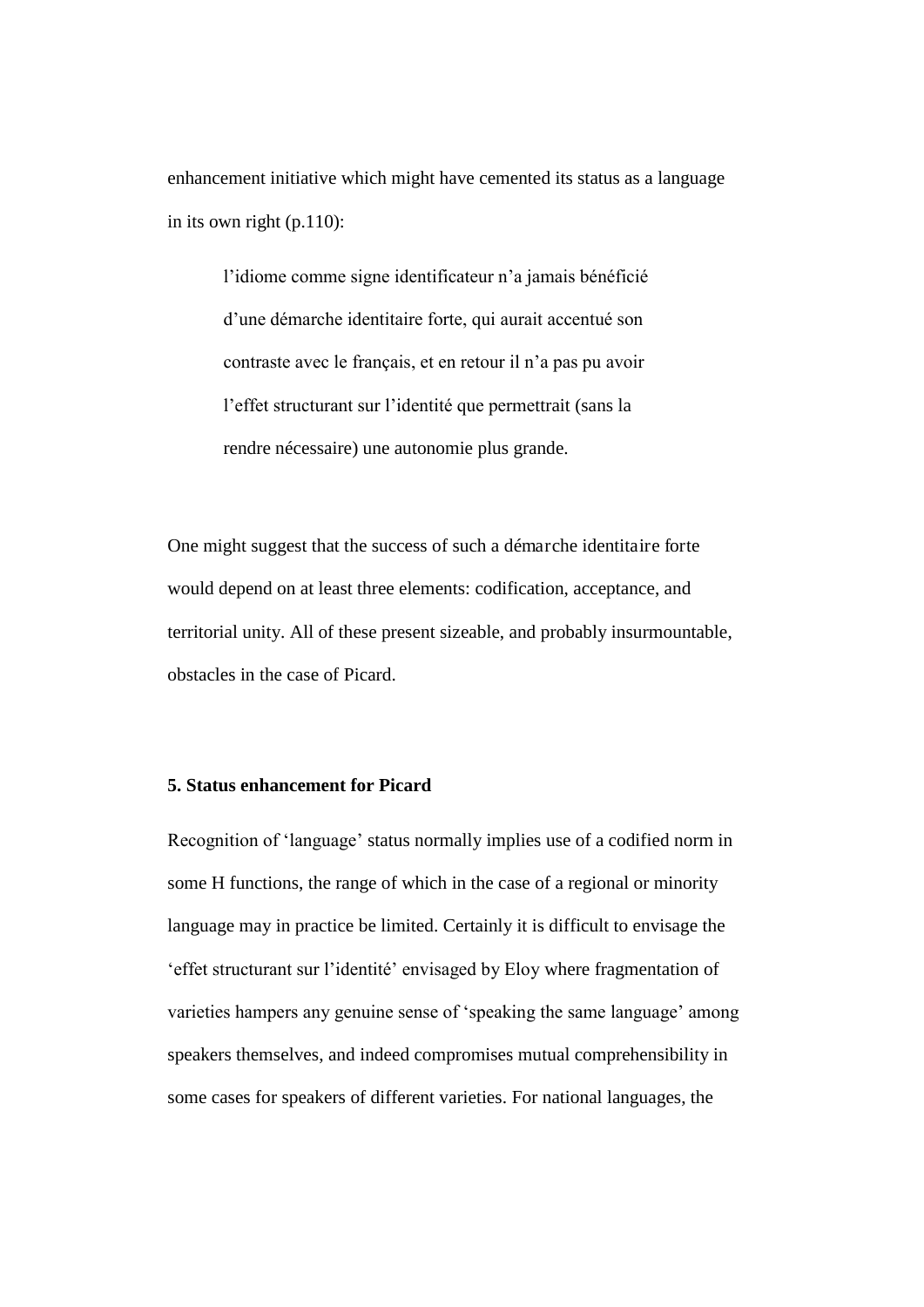norm selected is what Trudeau (1992: 16 fn.4) has called a norme spontanée, which emerges through association with a social elite, often based around a national capital or centre of power. Regional languages are generally denied a norme spontanée, not only because by definition they are generally spoken at some distance from centres of power, but also because the very elites whose norms might have been selected are generally the first to abandon the language for a more prestigious rival (in this case French). In the case of ausbau languages such as Picard, the problem is further compounded by difficulties in determining the boundaries of the language with respect to the standard or dominant variety, and with respect to other, neighbouring varieties which form part of the same linguistic continuum.

Using a model developed by Junkovic and Nicolai (1987), Eloy (1997) posits two sets of 'Réferentiels normatifs' (RN), i.e. Picard and French, from which speakers may diverge to a greater or lesser degree. The RNs are defined primarily on the basis of morphology, for which distinct Picard and French forms are available; items for which no such formal contrast exists are deemed to be common to both RNs. Thus the usage of Eloy's own informant Maurice Boucher, an Amiénois local radio presenter, is classified as 'Picard' on the basis of fairly consistent use of marked morphological items which contrast with equivalent French forms, even though much of his lexicon is shared with French. In fact, as Pooley (2004: 605-7) points out, much of the picardité of Boucher's output can be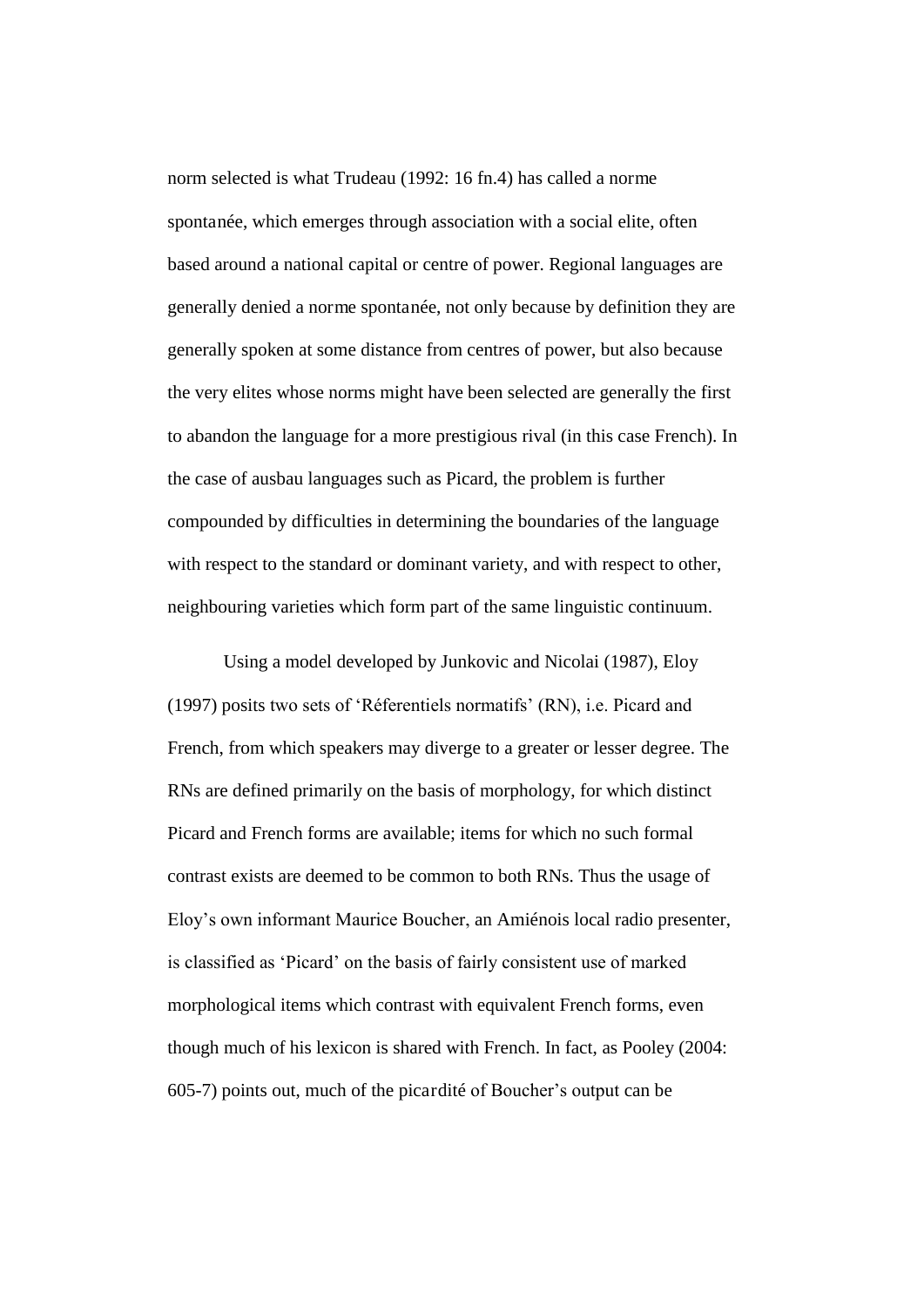attributed to frequent use of the imperfect tense, which has the distinct Amiénois Picard ending - [wɛ] (sg.)/- [wɛt] (plu.), in his capacity as host of a nostalgic radio programme which invites Picard speakers to reminisce. Even were this not the case, morphology alone seems a poor basis on which to base a claim for languagehood and, in Pooley's words (2004: 608): 'there would be no difficulty in finding examples of related varieties where more sharply contrasting sets of paradigms over a wider area of the grammar are not deemed sufficient for speakers to perceive the two varieties as distinct languages but rather related dialects of the same language'. Unfortunately, the alternative approach adopted by Pooley himself in an earlier work (Pooley 1996), which requires item-by-item identification of forms as either 'Picard' or 'French', proves no less problematic. The complexities of such an exercise can be seen from Pooley's analysis of French-Picard  $\sqrt{\tilde{a}}$  -/ $\tilde{\epsilon}$ / alternation. The specific phono-lexical set affected is defined as follows (Pooley 1996: 99; after Viez 1978 [1910]: 82):

> (i) Items containing  $e + n$  in Latin in a closed syllable, i.e. followed by another consonant, even when the nasal consonant had been assimilated by the preceding vowel, e.g. amende  $/\text{am\~et}$ , charpente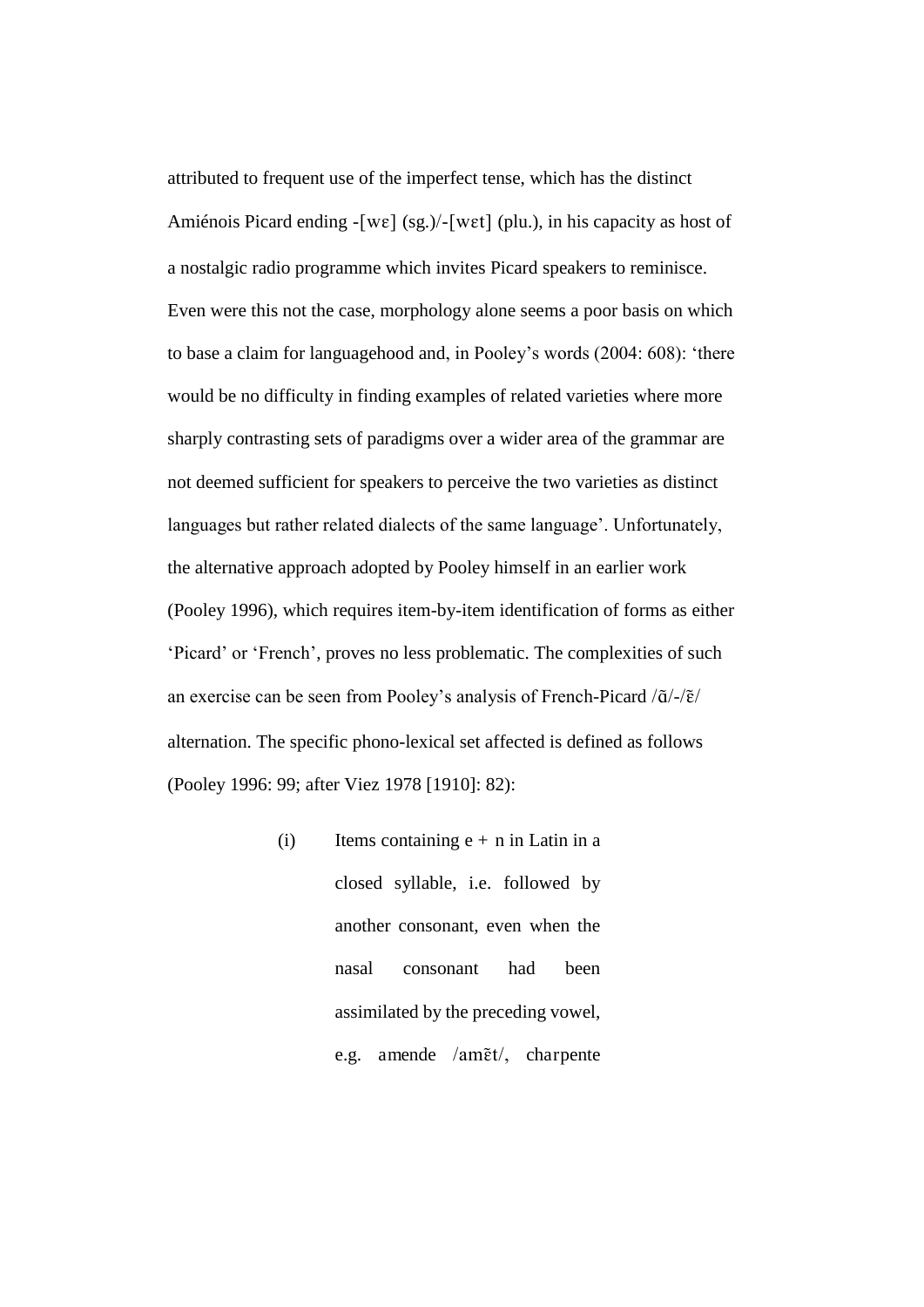$\frac{1}{k}$  ka $\frac{1}{k}$  fente  $\frac{1}{k}$  fente  $\frac{1}{k}$  tranche / $t \times \tilde{\epsilon}$  //, ventre /v $\tilde{\epsilon} t$ /.

- (ii) Items containing  $e + n$  in what became through well attested sound changes (fall of word-final *–*um, muting of word-final consonants, e.g. argentum *–* argent *–* argen(t)) – open word-final consonants, e.g. argent /ar $\overline{z}\tilde{\epsilon}$ /, cent / $\overline{\epsilon}$ /, couvent / $kuv\tilde{\epsilon}$ , dent /d $\tilde{\epsilon}$ /, and all items ending in -ment.
- (iii) Loan words from French, e.g. manger / mẽ3e/, étranger / etʁɛ̃3e/, usually spelled with an. One example spelled with en is de temps en temps, pronounced /tɛ̃zɛ̃tã/ or /tẽzẽtẽ/. Landrecies (1992: 72) would include many items in –ment.

There is an obvious contradiction here between (ii), which suggests that all ment items are subject to  $\sqrt{\tilde{q}}$  /- $\sqrt{\tilde{\epsilon}}$  variation and (iii), which implies that only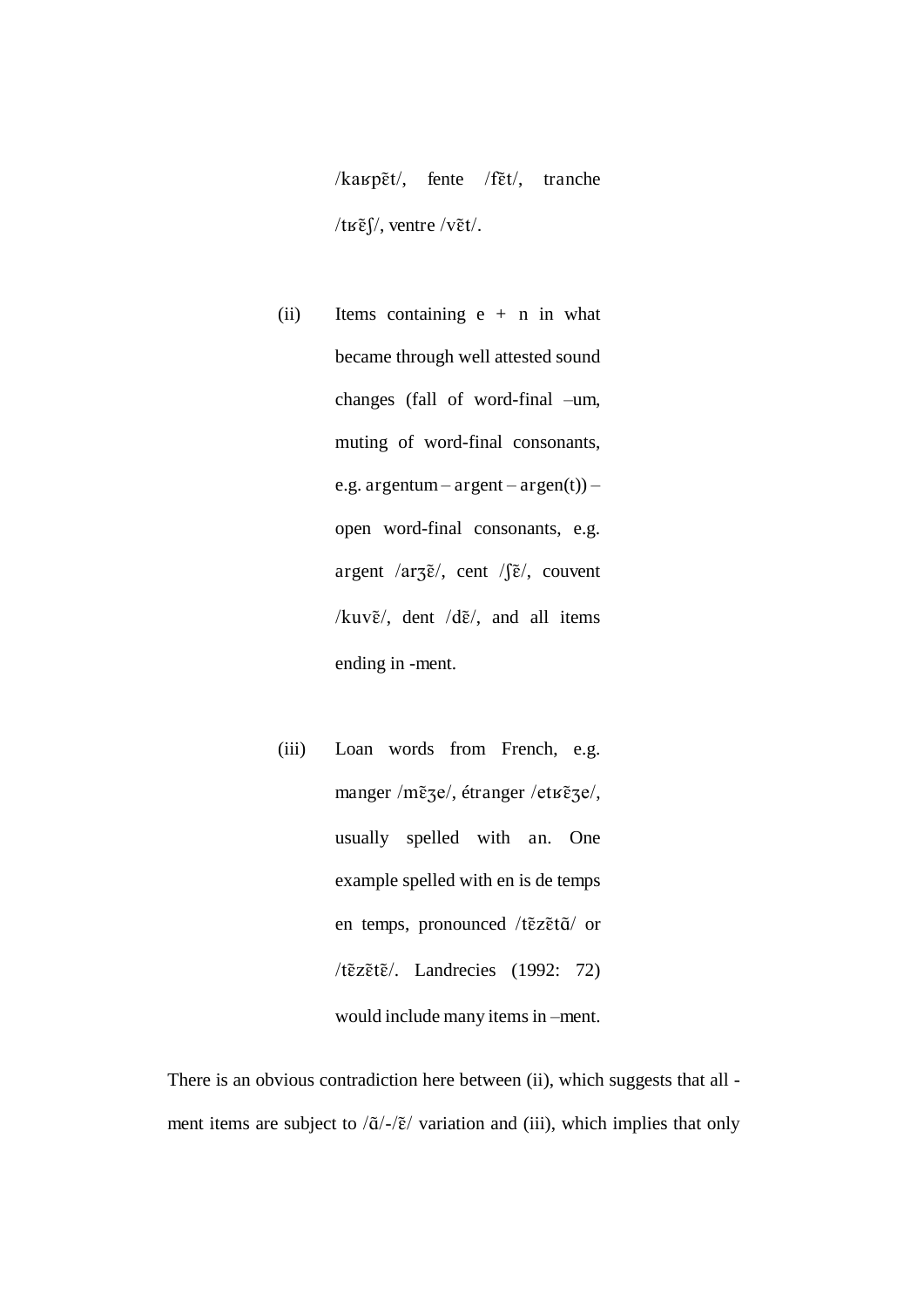some are: category (iii) in fact amounts to a catch-all grouping allowing potentially any SF  $\overline{a}$  to be realized  $\overline{\epsilon}$  by some speakers, and raises the problem of what do and do not constitute 'loan words from French'. Pooley suggests that membership of the *–*ment set should be determined on the basis of citations in early Picard glossaries, providing a checklist of patois forms (p.100) which includes for example rudemint but not *mélancoliqu'mint*, the latter having been rejected by Landrecies (1992: 72) as a French form '[habillé] régionalement à la hâte'. Such decisions appear to turn ultimately on considerations of formality, with higher register terms generally presumed to be unavailable in the Picard form, $8$  but register in French is generally viewed as a continuum (see Offord 1990: 121) and it is unclear where the threshold for acceptability in Picard might be set. And, of course, it hardly needs saying that the exclusion of 'learned' lexical items only weakens the case for Picard as potentially a fully-fledged language fit for a range of H and L functions.

In the absence of identification with an autochtonous social elite, acceptance in Haugen's (1966) terms depends on association with a clearly

<sup>8</sup> Cf Pooley (2004: 237):

Is it possible that forms like intérinot (French 'entérinait') would actually occur spontaneously in the Rouchi or Chtimi varieties of Picard? I rather doubt it.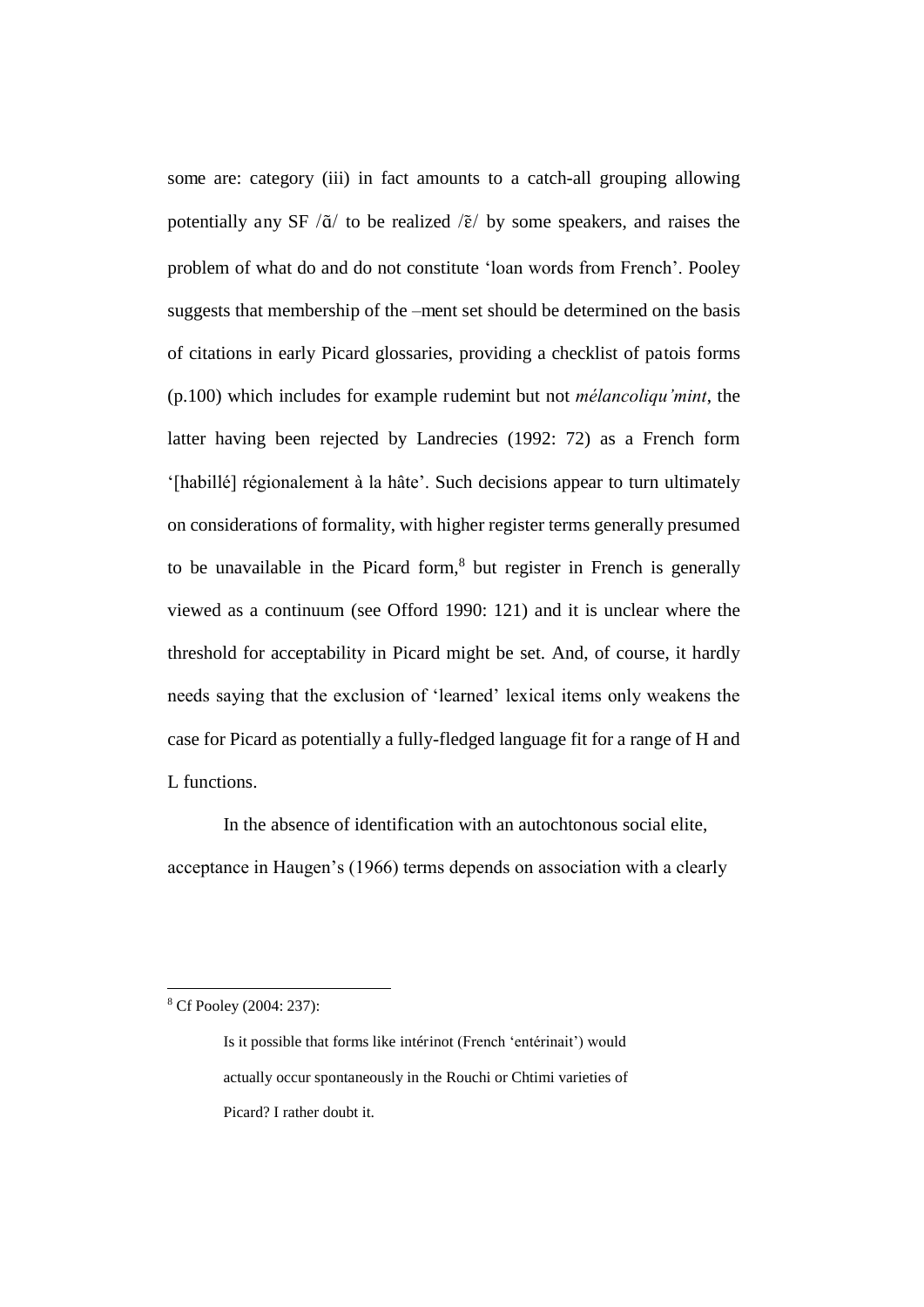bounded territory with which speakers identify.<sup>9</sup> This again proves problematic for Picard, given that the Picard area as defined by linguists (see Figure 2), largely but not exclusively on the basis of isoglosses (see Dubois 1957; Loriot 1967), is an abstraction which has never corresponded to any historical province or administrative area.

<sup>&</sup>lt;sup>9</sup> Cf. Pooley (2004: 638)

While it is indeed true that individuals are free to choose their own identities which may indeed change at different points in their life, it seems to me pure sophistry to pretend that autochtonous ethnolinguistic identities (Figure 1.1) can be preserved if the territorial dimension is removed.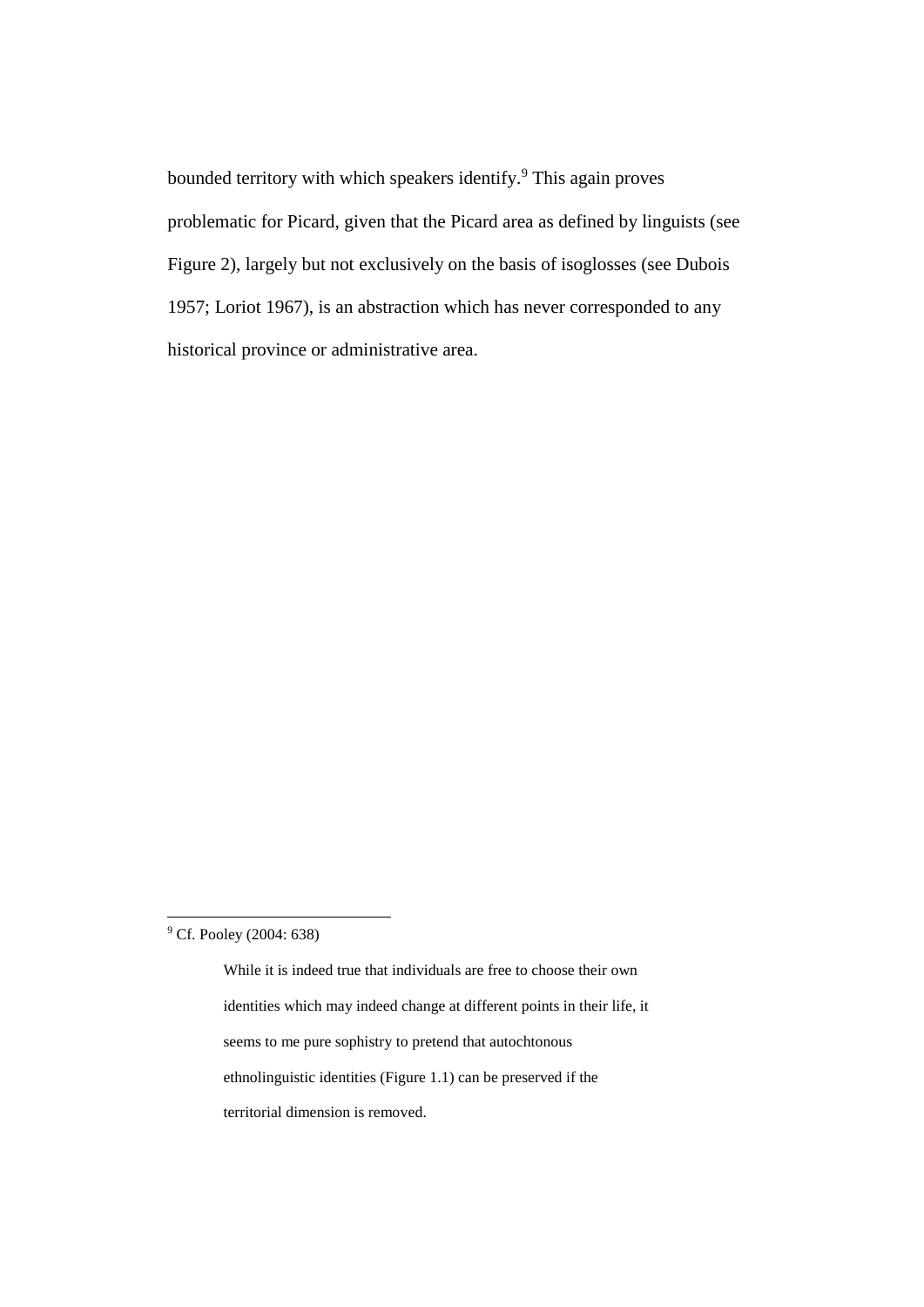

**Figure 2. The Picard linguistic area (from Dawson 2012: 49, Carte 1)**

Carte établie par René Debrie selon les données de Raymond Dubois, réalisée par Joëlle Désiré pour l'Atlas de<br>Picardie (Amiens, Université Jules Verne, 1985, éditions A.E.C.R.P.)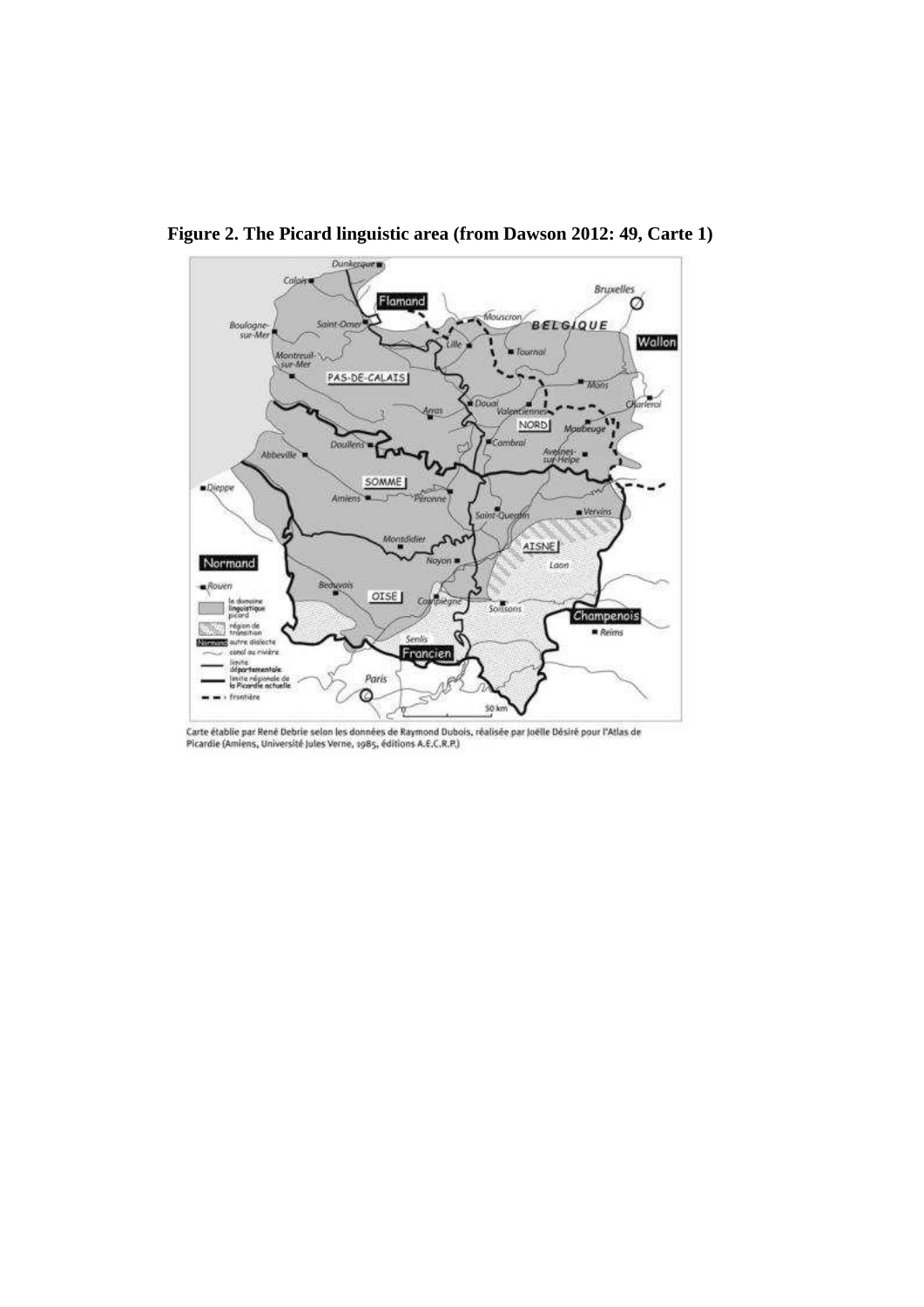The zone identified in Figure 1 sits rather awkwardly on a contemporary political map, encompassing the entirety of the modern Somme and Pas-de-Calais departments, covering all but the traditionally neerlandophone Westhoek area of Nord, and extending north-west into Belgium to include Tournai and Mons. The southern boundary cuts through the mostly Francien-speaking Aisne and Oise departments. Not surprisingly, this area has no resonance among non-linguists, and is notable for its lack of internal unity in both cultural and linguistic terms. It lacks any ethnographic political or independence movement comparable even with Le Parti pour la Normandie indépendante in Normandy. A further complicating factor is the creation in 1982 of an administrative Picardie region encompassing Somme, Aisne and Oise, but not the Nord or Pas-de-Calais; this was replaced in 2016 by the larger 'Hauts de France' administrative region which includes all five departments but is still not coterminous with lingistic Picardie. The absence of any genuine pan-Picard identity stems in large part from a cultural divide between 'francs picards' (Carton and Poulet 2006: 114) in the predominantly rural areas south of the Somme and 'Ch'ti(-mi)s' in the traditionally industrial urban north. This divide is significant enough to merit publication of two separate popular works on Picard (albeit with a significant overlap in content) by Alain Dawson: *Le "Chtimi" de Poche* (2002) and Le Picard de Poche (2003).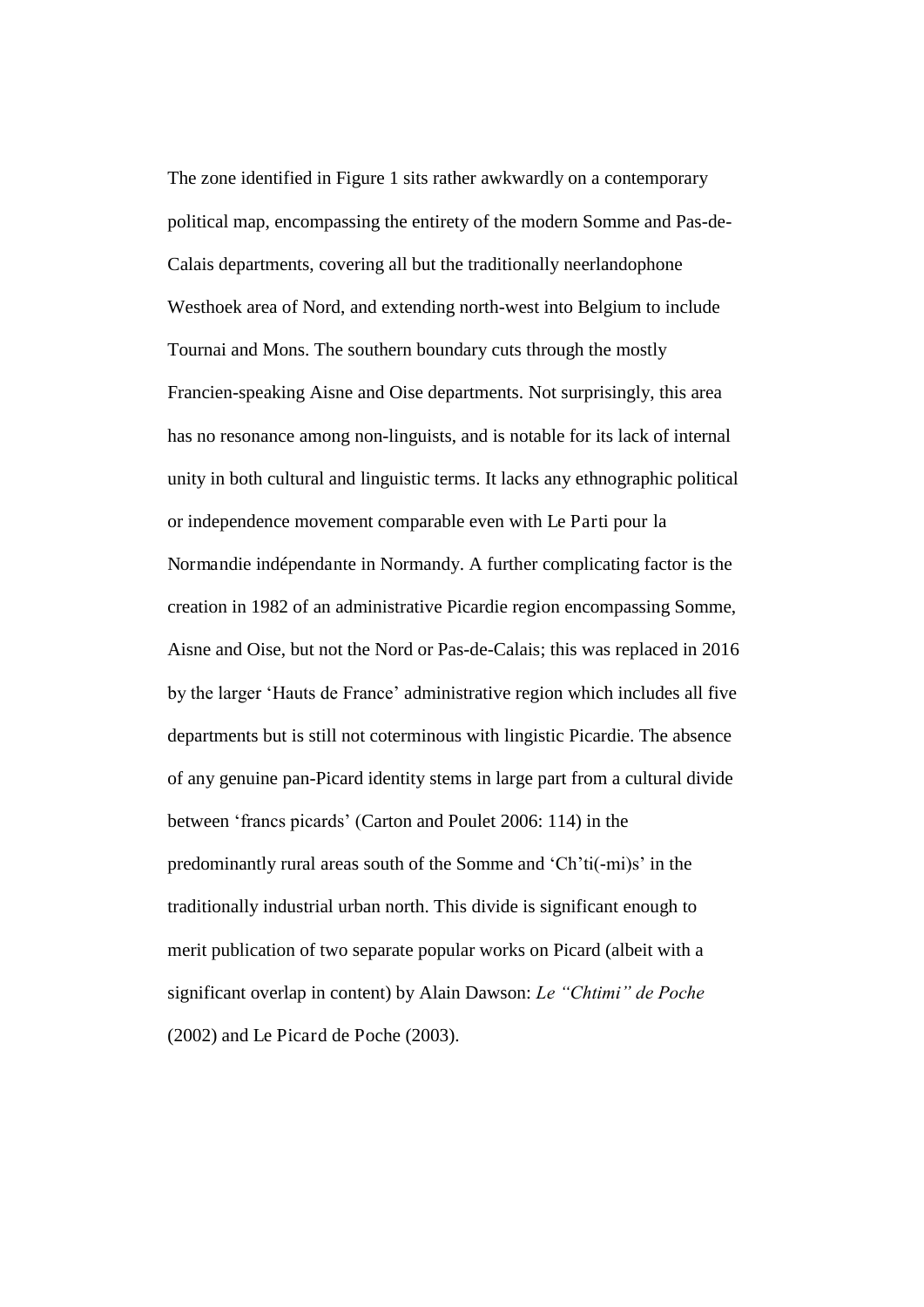Working-class inhabitants of the Nord and Pas-de-Calais identify as Nordistes or *Ch'ti(*-mi)s rather than as Picards, and while Pooley's Lillois informants (2004: 665) distinguished 'patois paysans' and 'patois ouvriers', the term 'picard' was hardly ever used, even by patois associations, and Pooley soon dropped it during fieldwork to avoid confusion. The sociocultural division within the Picard area between 'deux régions aux mentalités bien distinctes' (Carton and Poulet 1991: 114) owes much to an accident of geology: industrialization of the Nord-Pas-de-Calais was triggered by the discovery of rich and exploitable coal reserves there in the 18<sup>th</sup> century. Internal variation is not in itself, of course, principle a barrier to languagehood: major differences between varieties have hardly impeded the success of English, and all of France's langues régionales are highly fragmented. Nonetheless, for most of the latter – a notable exception being Corsican (see below) – recognition of langue régionale status has gone hand in hand with a measure of codification for a limited range of H functions. Any attempt to codify Picard, however, is likely to be severely hampered by the peculiar demographics of the area in which Picard varieties are spoken. The problem is neatly illustrated by the imperfect ending which was so totemic for Eloy.

Evidence from the Atlas Linguistique de la France suggests that a wide range of imperfect tense forms was available within the Picard zone at the turn of the last century (see Author 2006: 92). These reduced over time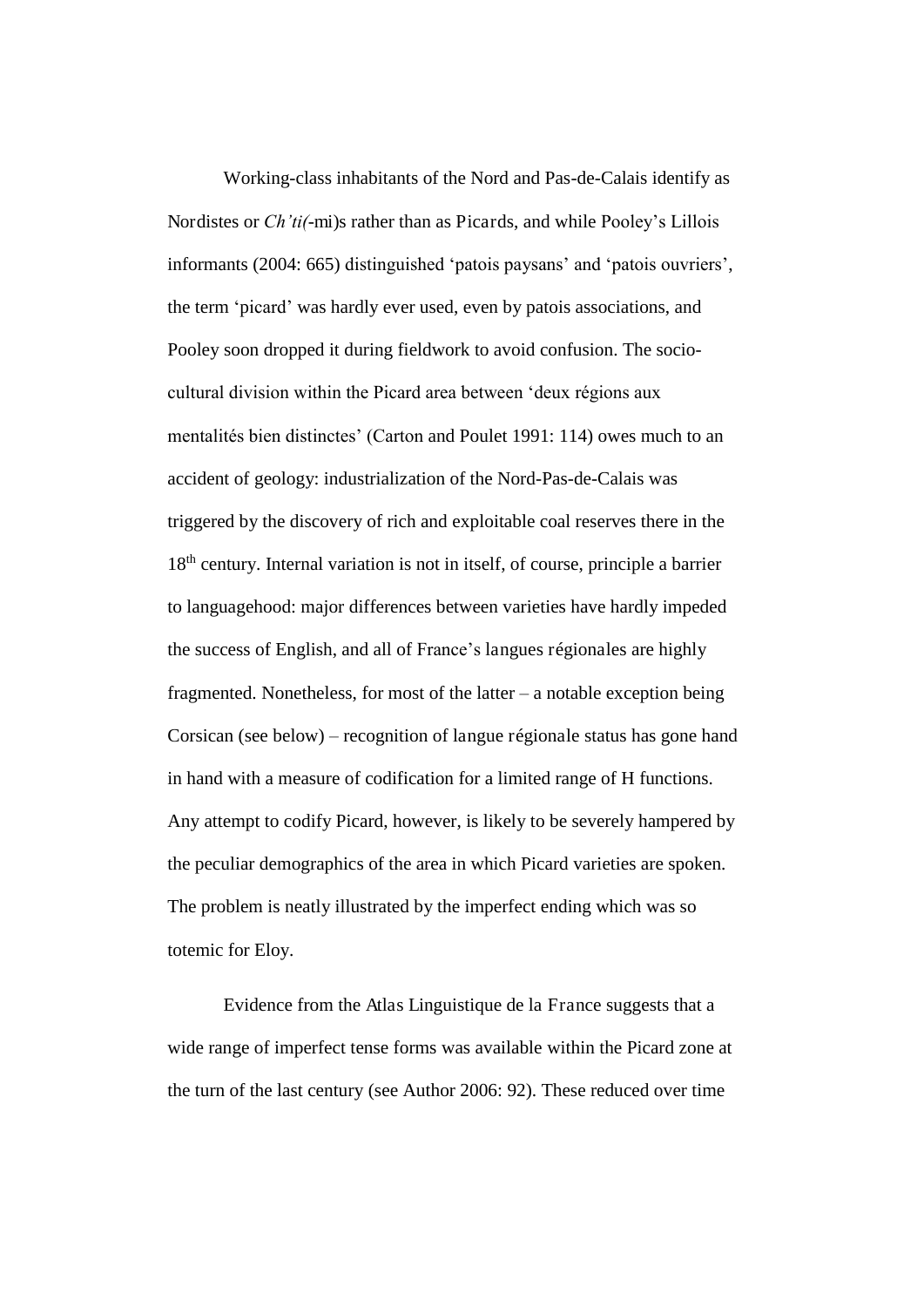to two principal variants, one  $(-\lceil o \rceil \text{ singular}/\lceil o \rceil \text{ plural})$  associated very broadly with the Nord and Pas-de-Calais, the other  $(-[w\varepsilon]/[w\varepsilon])$  used mostly south of the Somme (see Eloy 1997: 156-57; Flutre 1977: 89-90). Of these, the northern variant is likely to be the majority form, given that the population of the Nord and Pas-de-Calais is a little more than twice that of Somme, Aisne and Oise combined.<sup>10</sup> Furthermore, given what is known about geographical diffusion, we would expect the form associated with densely populated industrial agglomerations in the north to be more widely adopted than the form used in the less densely populated south. This appears to be borne out by Eloy's informant Maurice Boucher, who mostly uses the  $-[w\epsilon]$  form of his native Amiens, but also has some occurrences of  $-[o]$ (1997: 157); by contrast neither Author (2006) nor Pooley (1996; 2004) report any occurrence at all of  $-[w\epsilon]$  in the north. The form which appears to recommend itself as a standard on grounds both of majority usage and diffusion, then, is the one used by speakers who generally do not identify their own patois as Picard. Selection of the minority form  $-[w\epsilon]$ , on the other hand, would be unlikely to command widespread acceptance given that it is almost unknown in the Nord-Pas-de-Calais.

<sup>&</sup>lt;sup>10</sup> Population of Nord-Pas-de-Calais 4,089,016 ; Picardie 1,934,320. Source: INSEE [https://www.insee.fr/fr/statistiques/1893198.](https://www.insee.fr/fr/statistiques/1893198) Accessed 20.4.2018.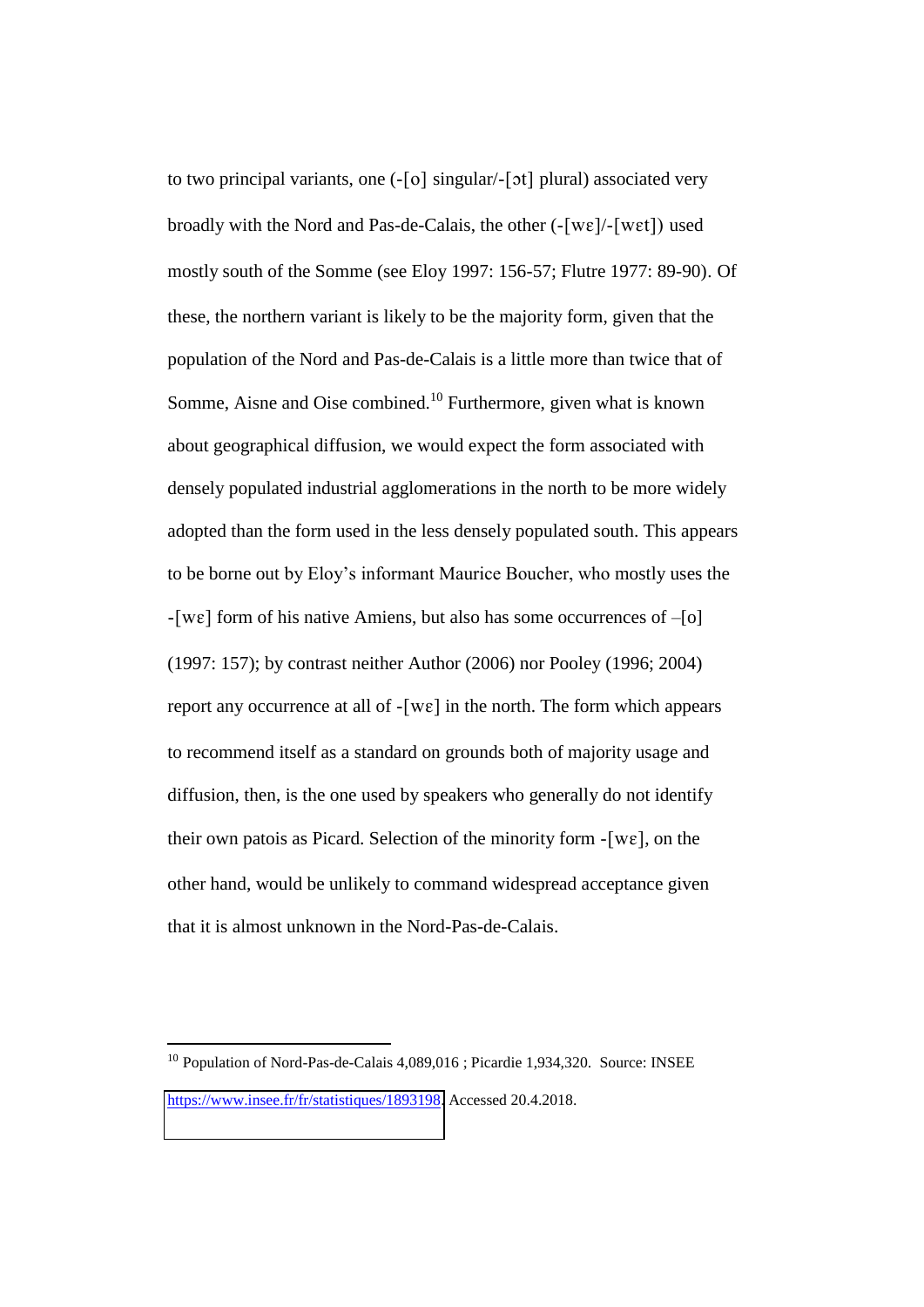It is not hard to imagine a multitude of similar dilemmas, particularly if, as Dawson (2012: 49) suggests, east-west differences within the Picard area are at least as significant as those separating the north and south. For orthography, Carton (2004: 185) neatly summarizes the tension between a desire to respect local differences on the one hand, and the need on the other for an accessible, standardized writing system in the absence of a codified norm: 'Un picard "unifié" est une utopie, mais on a besoin de cette utopie pour progresser." Abandoning this utopie altogether in favour of polynomic model, as proposed by Dawson (2012: 49-50), is unlikely to offer a way out of this impasse. While polynomic communities such as Corsica have no single codified norm, but show wide mutual comprehension between, and tolerance of, different varieties, the model as described for example by Marcellesi et al (2003: 199-306) crucially requires a strong sense of common identity within a clearly bounded territory, both of which are notably absent in the case of Picard.<sup>11</sup> Without these, there is no consensus among speakers on what does or does not constitute 'Picard', nor on where the boundaries between it and French or, say, Norman lie (on this point see Pooley 2004: 17-19).

Standardized varieties which have to be constructed from the top down often involve uneasy compromises between dialects, and rarely

<sup>&</sup>lt;sup>11</sup> A polynomic approach has, however, been applied in published Picard translations of Astérix.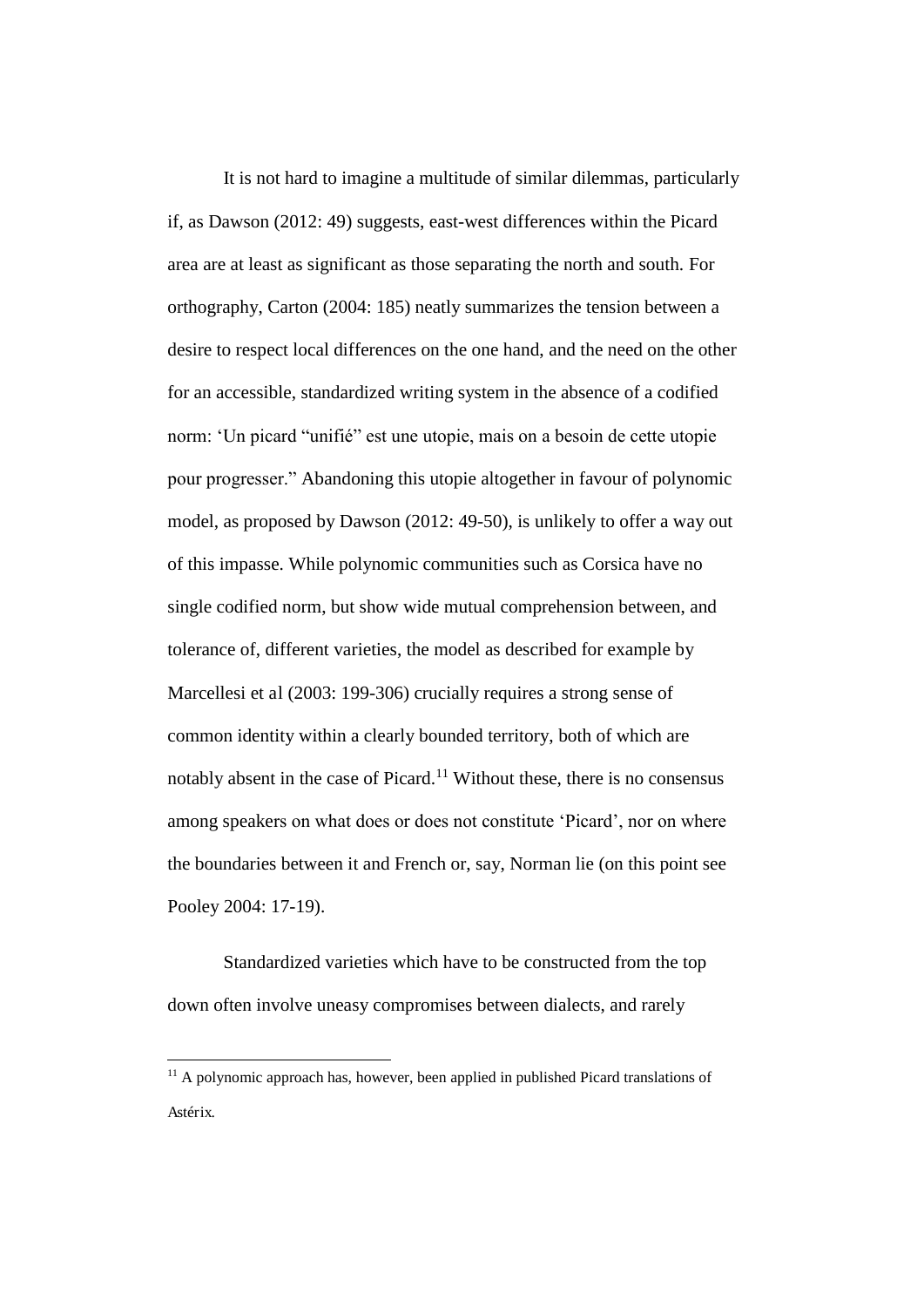command widespread acceptance in Haugen's (1966) sense. France's regional languages provide ample evidence of artificial standard languages which command little acceptance among native speakers. In the case of Breton, for example, Jones (1998: 321) highlights the chasm which separates generally middle-class néo-bretonnants, who promote a standardized Breton, often learned as a second language, from the mostly poorer and less-educated users of traditional, more localized varieties (see also Kuter 1989: 85): 'For all their endeavours to arrive at a more 'grass roots' type of Breton, the variety spoken by many néo-bretonnants is still identifiable as such and remains worlds apart from that of traditional native speakers.'

In such cases, those who see standardization as a route to status enhancement or revitalization are all too often driven by a purist desire to establish a standard variety which is true to its roots, and which maximises differences from the dominant language, even where this runs counter to the established usage of most speakers. Hornsby and Quentel (2013: 74) for example report the coining of Celtic neologisms in neo-Breton 'by a very small, literate elite whose authority is questioned or simply not recognized by a majority of speakers'. They cite as examples the Welsh calque poellgor 'committee', which is preferred to the long-established French loan komite, the coining of kontelezh 'county' where kontad already exists, and the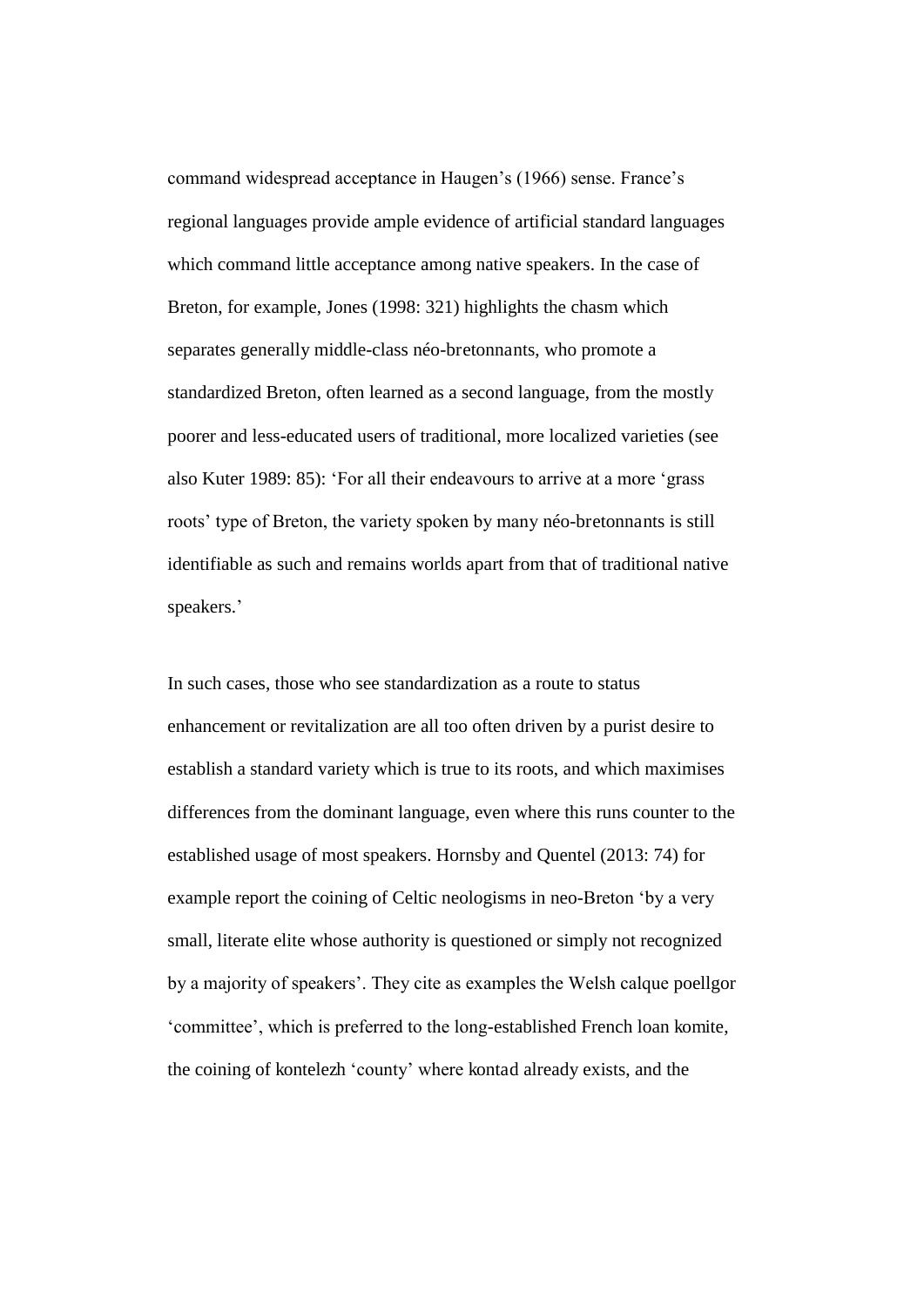redefinition of *marc'h houarn* (literally 'iron horse'), already used by some speakers to mean 'locomotive', as an official term for 'bicycle'.

While language-based activism in the picardophone area has a lower profile than in Brittany, similar tendencies can certainly be observed. Pooley notes that patoisant gatherings tend to attract people 'who have achieved a degree of upward mobility and a confidence to express themselves in French', and exclude those who feel comfortable in neither French nor Picard.<sup>12</sup> Some of these endeavour to promote a notionally pure but historically inauthentic variety of Picard (2004: 679):

there is a minority of performers and contributors to magazines like *Ch'Lanchron* or *Chés Vints d'Artois* who find themselves free to reconstitute the Picard language as far as they are able, restoring traditional lexical items discovered in dictionaries and glossaries. Among such authors, one often observes a strong normative or purist streak, no doubt inculcated by the French educational tradition, to which Picard must match up in terms of

<sup>&</sup>lt;sup>12</sup> Pooley's allusion to fluency in standard French as a de facto criterion for acceptance in such circles recalls Bourdieu's reference to the mayor of Pau, whose use of Béarnais at the start of his address (1982: 63) is admired rather than denigrated precisely because he is known to be a fluent and proficient French speaker. On this point see Coulangeon (2013: 53).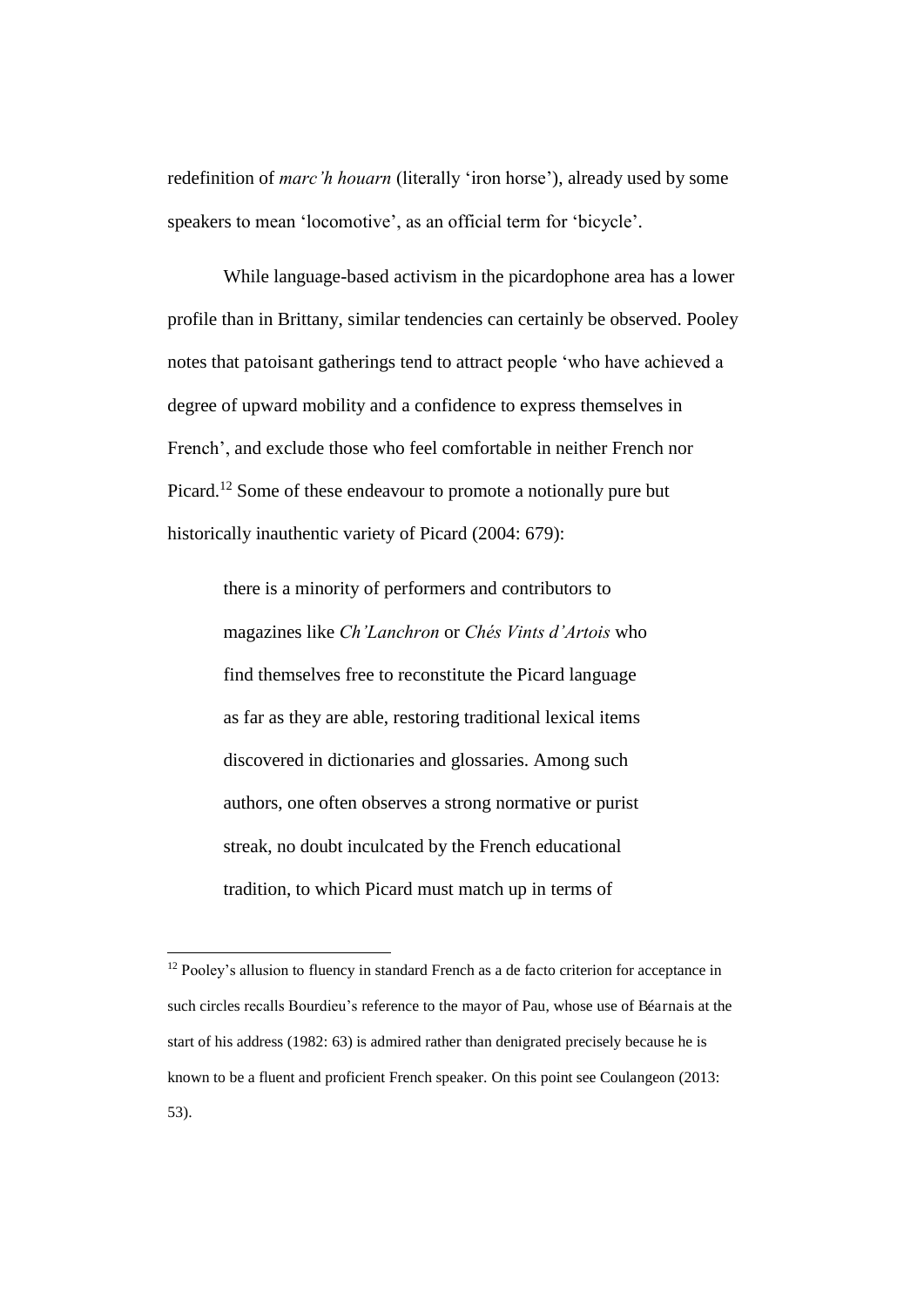linguistic legitimacy. The result may be considered as something new, a repicardised written Picard for which no historical attestation may be found.

Here as in Brittany we see evidence of a social divide between intellectuals promoting a pan-regional norm and generally less educated speakers who use their patois on a daily or sometime basis, for whom it expresses a more localized identity. At worst, the purist tendencies of the former can exclude the very native speakers in whose name they campaign. The Comité Régional Picard for example, cited by Pooley (2004: 642), lauds the traditional varieties of the Nord-Pas-de-Calais for their fidelity to a probably mythical Picard norm:

L'Atlas picard montre que les dialectes du Nord-Pas-de-Calais semblent plus archaïques que ceux du sud et mieux conservés car ils ont moins subi le contact du français de l'Île-de-France.

only to dismiss the mixed 'Ch'ti-mi' varieties of the industrial north in highly charged terms (p.644):

> Quant au 'chtimi', ce n'est pas une variété du picard mais un jargon vulgaire, du français argotique patoisé. Ce faux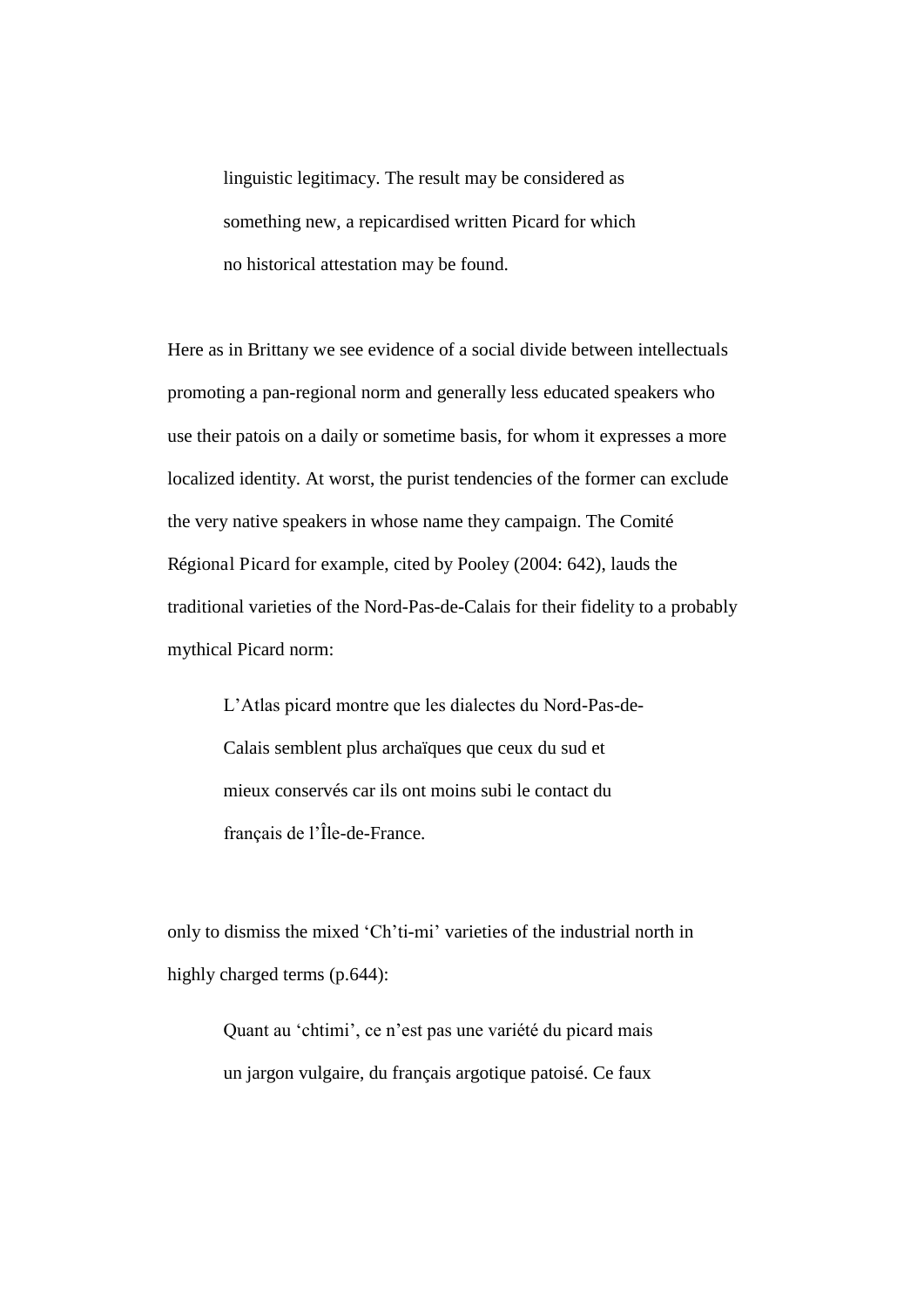patois génère un faux folklore, une vraie chienlit qui souille et offense l'éminente dignité des Picards.

*Ch'ti*-mi, then, is not 'pure' Picard, and therefore it is not Picard at all. Such reasoning ignores the fact that, as we have seen, 'pure' Picard in any historical era proves remarkably elusive, and is better viewed, as Carton suggests, as an abstraction which corresponds to no-one's actual usage. Indeed if, as Eloy (1997: 84) contends, 'l'étonnant est que le picard reste aujourd'hui une réalité', this is due in very large measure to those very Franco-Picard *Ch'ti*-mi koinés which emerged with industrialization through contact in the burgeoning towns of the north, and the close-knit social networks which maintained them, from the corons of towns such as Avion in the Pas-de-Calais (Author 2006: 12) to the courées of textile workers in Roubaix (see Pooley 1998: 30-34). To sacrifice such varieties on the altar of linguistic purity is both misguided and perverse.

#### **6. Conclusion**

At first blush, Picard, with its long history and medieval rivalry with French, and its relative health until quite recently even in industrial urban areas, would seem to present a strong case for recognition alongside France's more celebrated regional languages, as belatedly acknowledged by the Cerquiglini Report of 1999. But the historical and contemporary evidence attests to a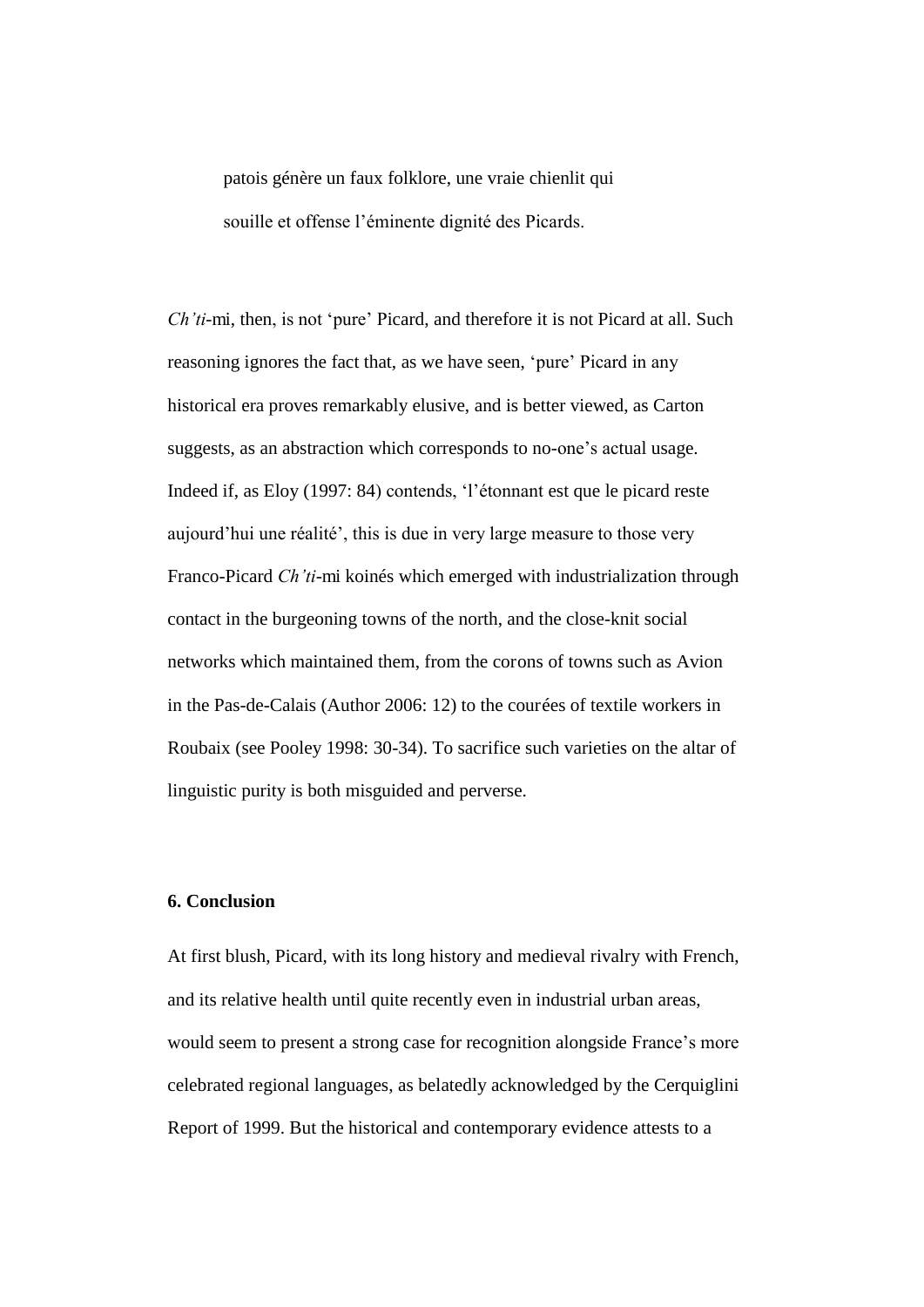Picard zone which is highly fragmented in linguistic terms, whose territorial boundaries as defined by linguists correspond to no clear administrative, provincial or national area which is at all meaningful to its speakers, and within which there is no sense of shared identity between the north and south. There is little language-based activism at the regional political level, nor consensus among putative Picard speakers on the need to reestablish intergenerational transmission - still less on creating institutions comparable to the Skolioù Diwan in Brittany or the Ikastolak of the Basque Country which might promote it. Speakers of patois in the Nord-Pas-de-Calais do not even recognize the glottonym 'picard' for their own speech, and patoisant associations generally avoid it. The most serious obstacle to the advancement or preservation of Picard varieties, however, may well be the aspiration to Picard languagehood itself. The latter promotes an unhelpful binary français-picard discourse which is at odds with the usage of the vast majority, if not the entirety, of Picard speakers, for whom mixing of local, supralocal and national elements is a normal mode of expression. It is not at all outlandish to claim, as does Pooley (2004: 593), that the insistence on 'pure' Picard speech, as measured against a mythical medieval yardstick, only replicates the very normative Republican ideology which regional language activists generally set out to oppose.

Ignoring or marginalizing mixed varieties is misguided for at least three reasons. Firstly, Picard forms are arguably better preserved in the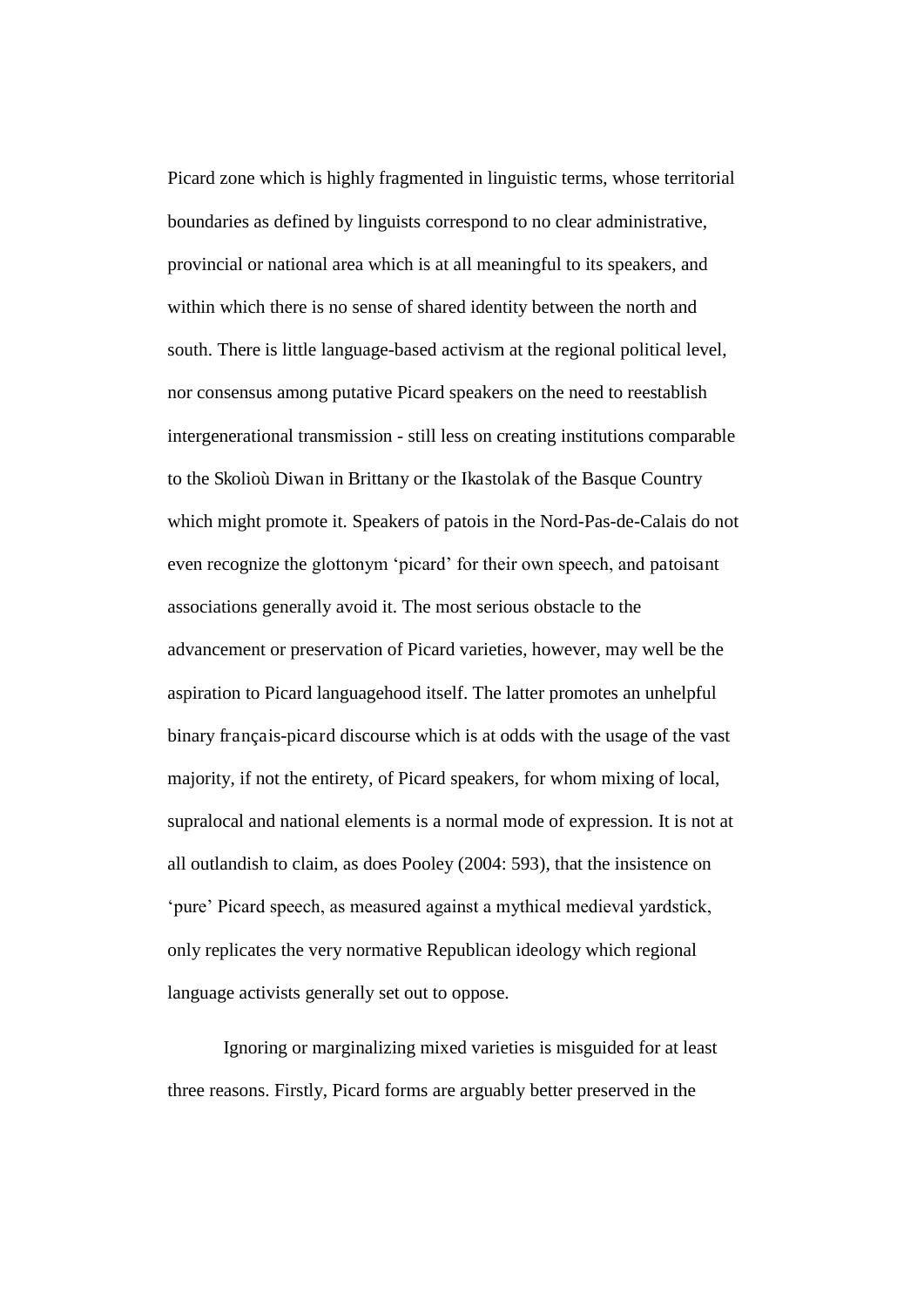Franco-Picard 'Ch'ti-mi' koinés of the industrial Nord-Pas-de-Calais (see Author 2006a) than south of the Somme, where rural-urban migration and proximity to the capital have favoured convergence with French. Secondly, a discourse of language death or language revitalization perpetuates a myth of language purity at some undefined point in the past, <sup>13</sup> which is again at odds with a long tradition of mixed Franco-Picard texts. Written evidence is of course no reliable guide to spoken usage, and it is highly likely that some spoken Picard varieties in the past showed considerably less influence from French than the texts themselves suggest. But it remains the case that we have no direct evidence of these, nor of anything resembling a pan-Picard norm, and some evidence that overly 'pure' versions of this collateral language are in fact viewed by speakers themselves as inauthentic.

Finally and perhaps most importantly, reinforcement of a binary model leaves many speakers in something of a double bind, as users of what, in the context of a modern nation-state with a highly codified standard language, can all too easily be caricatured simultaneously as both 'bad French' and 'bad patois'. The consequences of this are twofold, and potentially very serious. Firstly, it is entirely unsurprising that those who are

<sup>&</sup>lt;sup>13</sup> Or, indeed, at some equally mythical geographical location. During fieldwork for the Avion project (Author 2006) the researcher was frequently told of 'le vrai patois', which was spoken somewhere else, without there being any agreement or clear idea where this might be.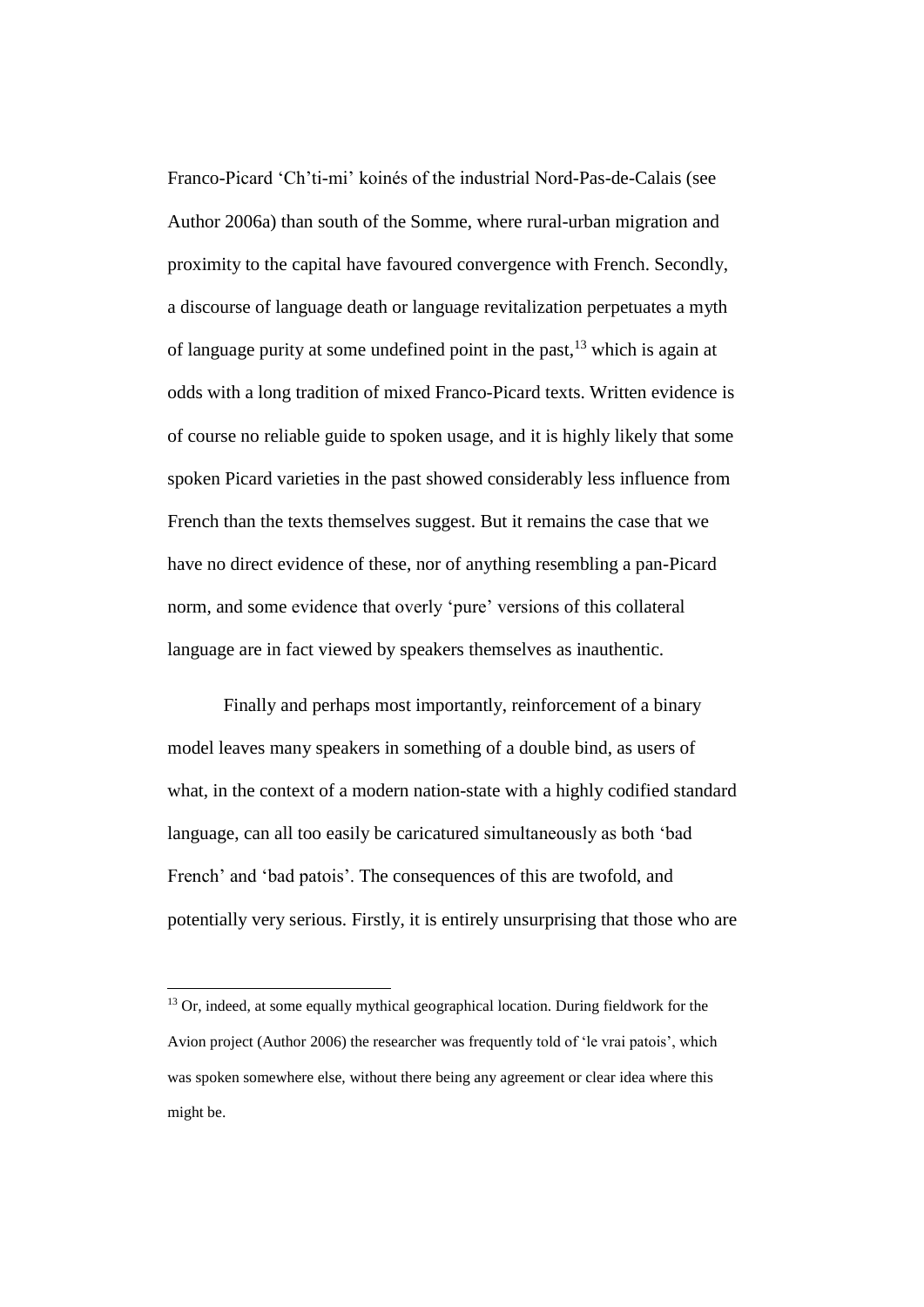made to feel their patois is impure or substandard are choosing not to transmit it to future generations. Equally importantly, such attitudes engender a sense of linguistic insecurity among speakers, which is known to be especially acute in the Nord-Pas-de-Calais in particular, prompting the decision by Gueunier et al (1978: 121-23) to select Lille as a fieldwork site for the Les Français devant la norme project, as a counterweight to linguistically secure Tours. Comments from working-class Lillois confirm this insecurity and reveal how readily negative public perceptions of regionally marked speech can be assimilated by speakers themselves. The expression 'coup de pied à la France', cited by Carton and Poulet (2006: 37) as a northern idiom and glossed as 'faute de français', is used repeatedly:

Je sens des barrières de langage en moi. Il y a des gens qui trouvent toujours ce qu'il y a à dire. Mais il est évident qu'on ne parle pas très bien le français dans cette région-ci (...) ça va pas, quoi, y a quelque chose qui cloche. (p. 139)

Nous, les gars du Nord, on fout des coups de pied à la France (...) s'appliquer, on peut y arriver, mais... on n'arrivera jamais à parler français, c'est pas vrai! C'est pas vrai, c'est pas possible! (...) Je pourrai (sic) aller à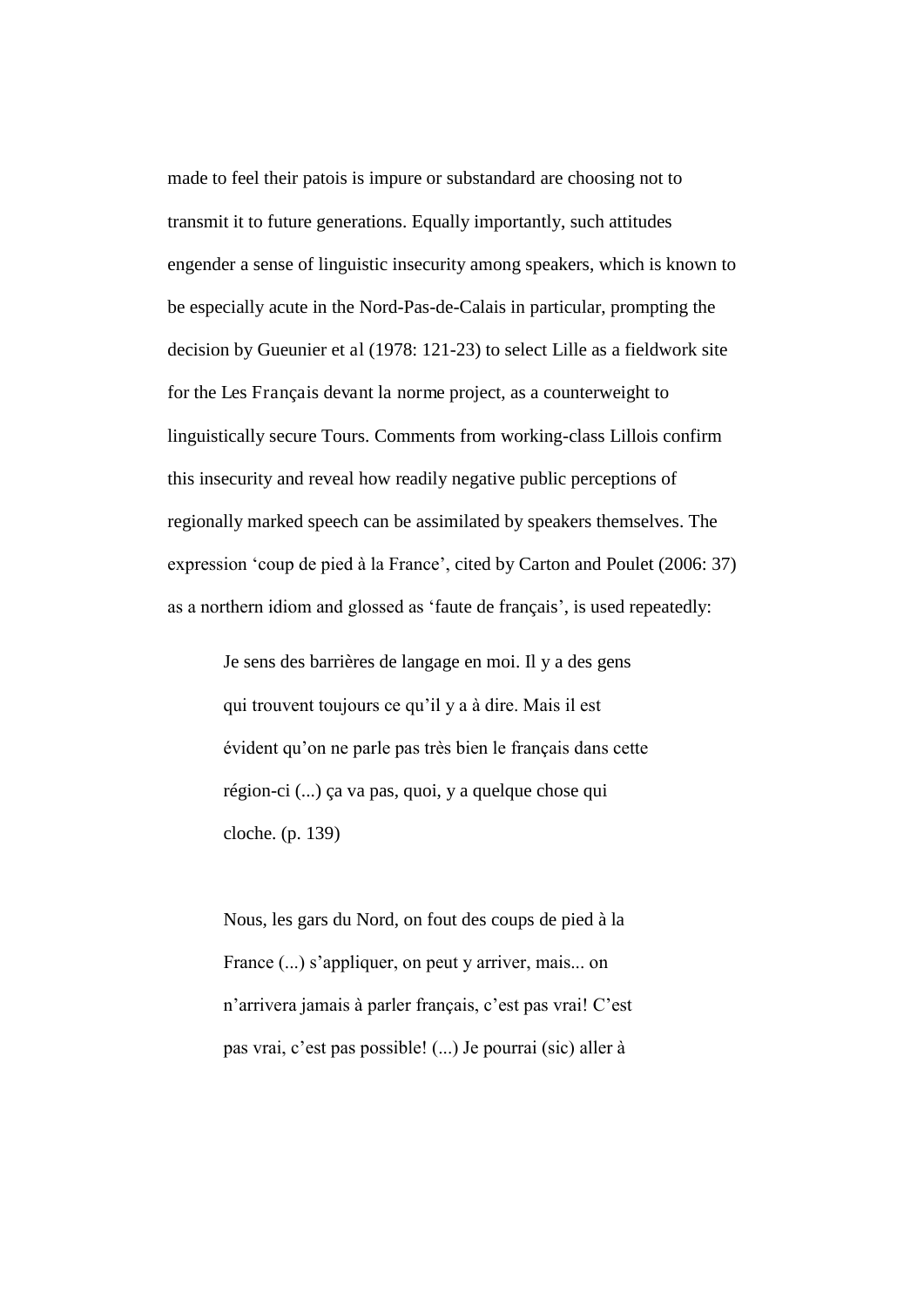l'école pendant dix ans, ben j'arriverai jamais à parler le français. (p.157)

The authors explicitly link linguistic insecurity to the persistence of patois even in urban areas (p.123), and it is noteworthy that some informants perceive themselves to be unable to separate patois from French:

> Le patois, j'évite. Mais *je ne peux pas m'en empêcher* quand je suis en colère. Alors là, ça part en patois. [Authors' emphasis] (p.155).

Par habitude, on place des mots de patois sans le vouloir. [Authors' emphasis] (p.155).

The case of Picard highlights the challenges facing Oïl varieties and collateral languages more generally, and in particular the dangers of a 'topdown' approach to language standardization which lays bare the gap between many native speakers on the one hand and intellectuals who - with the best of intentions - define language varieties and campaign on their behalf, on the other. While the dialectologists' glottonym 'Picard' has minimal traction in at least half of the zone in which its varieties are spoken, 'Ch'ti' (or 'Ch'ti-mi'), originally a pejorative term (see Carton and Poulet 2006: 113-15) and still disparaged in some quarters, as we saw above, has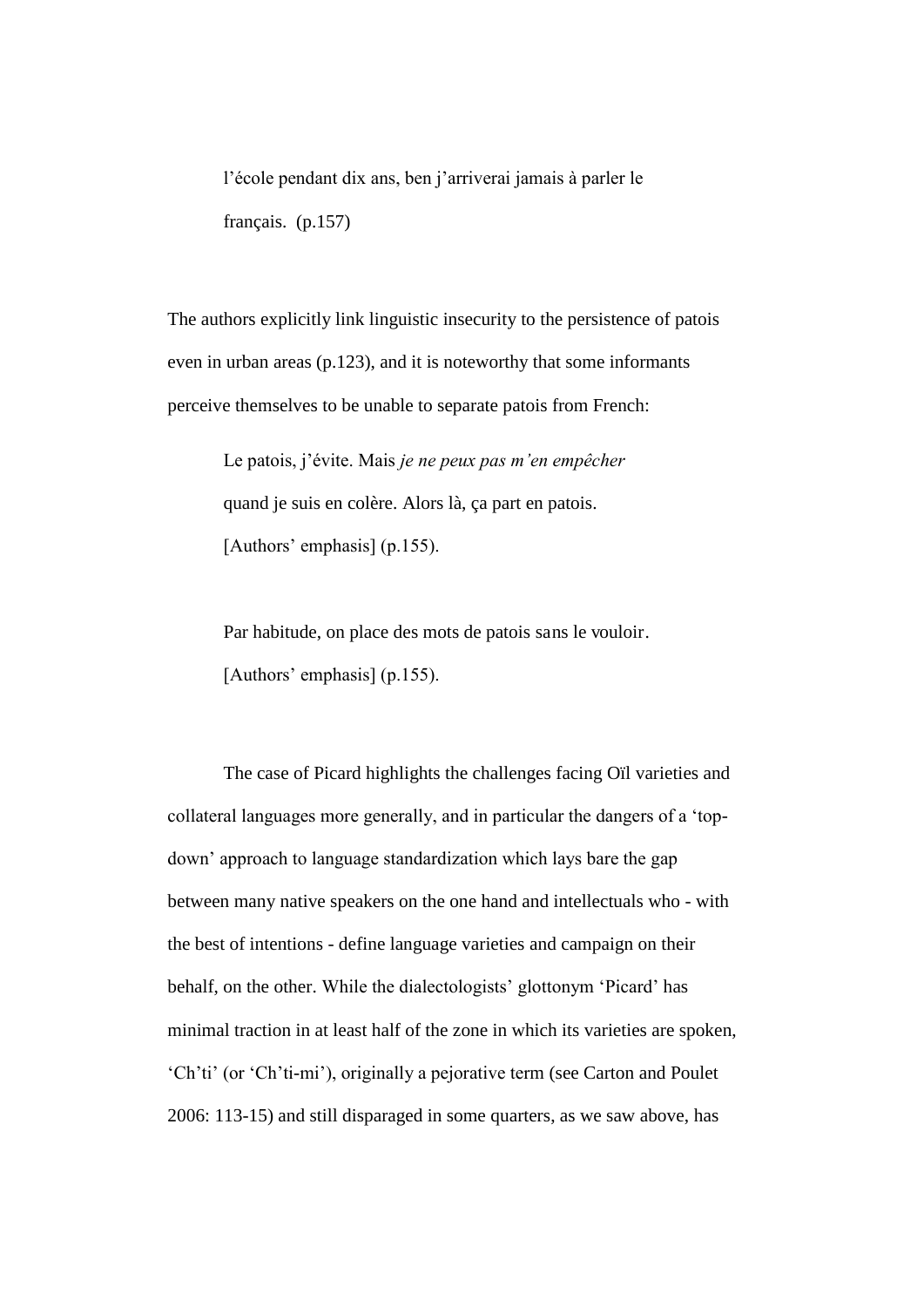been embraced and now adorns car stickers, t-shirts and a variety of other merchandise. Used to identify both a speech variety and the inhabitants of a region, and popularized by the success of the 2008 film Bienvenue chez les *Ch'tis*, it is probably the only term in general use which is comparable to English 'Geordie', 'Brummie' or 'Scouse', and has similarly become a badge of regional pride. 'Geordie' itself, like Picard, is best seen as a cover term for a group of dialects showing varying degrees of convergence with the national language at the lexical, grammatical and phonological levels. While these are subject to variation and change (see for example Milroy et al 1994), there is no imminent threat to their diversity in the Tyneside area where they are spoken, nor any serious suggestion that they require the formal status of a 'language' to secure their survival. Local and regional linguistic diversity here and in the Picard area is best served by more positive and inclusive attitudes to non-standard usage than by activism which can all too often engender the very purism it sets out to challenge.

Like many outsiders to northern France, I fell under the charm of Picard varieties and their famously warm and hospitable speakers, and was inspired both to celebrate this regional linguistic diversity and attempt to play a modest rôle in securing its maintenance. Aspiring to recognize Picard as a fully-fledged language, however – even potentiellement une vraie langue – makes maintenance less rather than more likely. We opened with the suggestion that Picard was unloved among France's regional languages.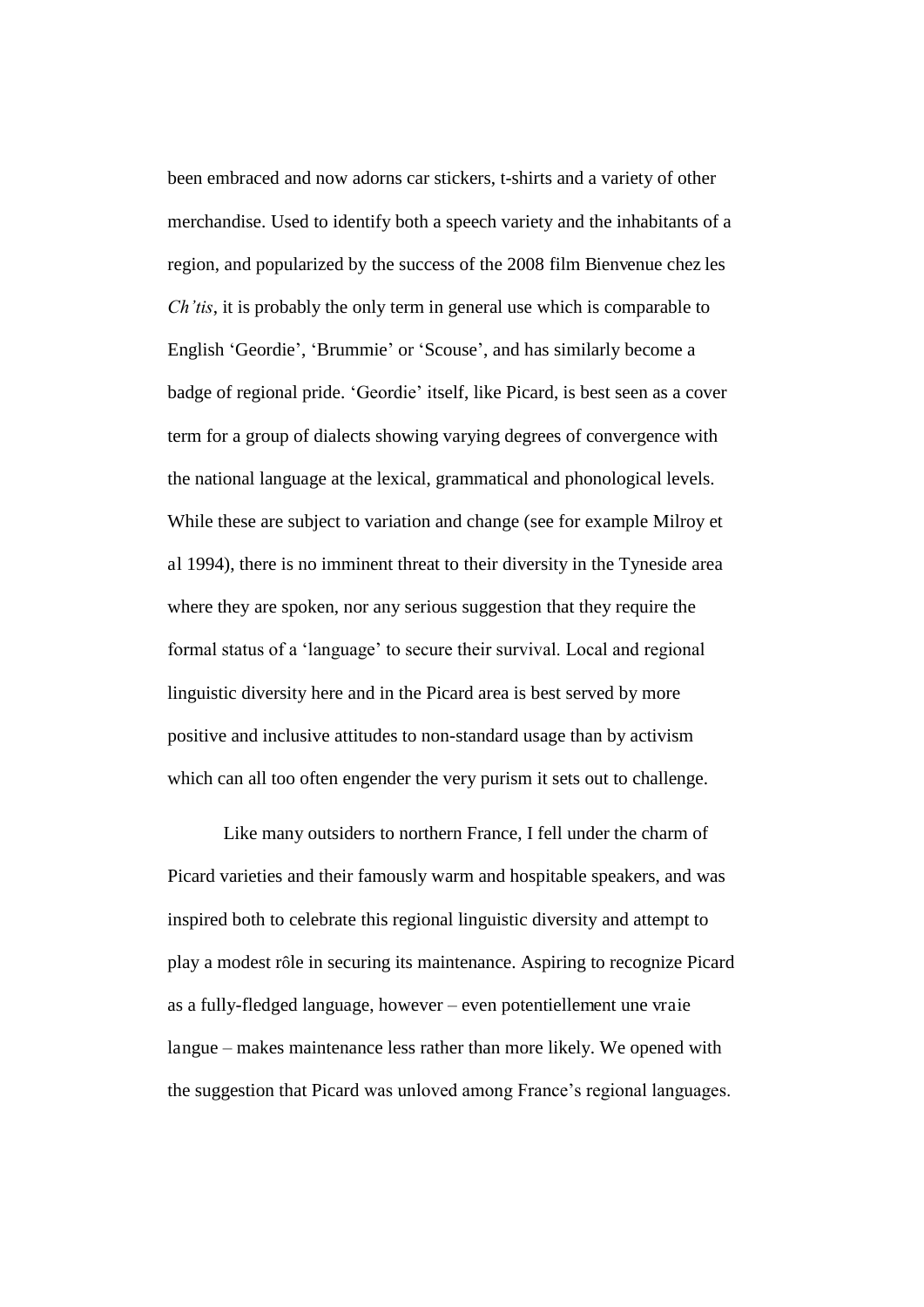We conclude, with heavy heart and apologies to Shakespeare, that as friends of Picard we may have loved it too well, but not wisely.

(8195 words)

## **References**

Auger, J. (2010). Picard et français : la grammaire de la différence. Langue Française 168: 19-34.

Auger, J. and Villeneuve, A-J. (2008). Ne deletion in Picard and in regional French: Evidence for distinct grammars. In: M. Meyerhoff and N. Nagy (eds), Social Lives in Language *–* Sociolinguistics in Multilingual Speech Communities: Celebrating the Work of Gillian Sankoff. Amsterdam; Philadelphia: Benjamins, pp. 223-247.

Auger, J. and Villeneuve, A-J. (2014). L'épenthèse vocalique en picard et en français. In: M. Barra-Jover, [G. Brun-Trigaud,](https://www.cairn.info/publications-de-Brun-Trigaud-Guylaine--107693.htm) [J-P. Dalbera,](https://www.cairn.info/publications-de-Dalbera-%20Jean-Philippe--143016.htm) [P. Sauzet](https://www.cairn.info/publications-de-Sauzet-%20Patrick--74024.htm)  and [T. Scheer](https://www.cairn.info/publications-de-Scheer-%20Tobias--74025.htm) (eds.), Études de linguistique gallo-romane. Presses universitaires de Vincennes, pp. 85-102.

**[Auger, J. and A-J. Villeneuve (date) 'Title.' Journal of French Language Studies. Vol/page numbers to be confirmed.]** 

Author (2006).

Author (2006a).

Author (2007).

Ayres-Bennett, W. (1996). A History of the French Language Through Texts. London: Routledge.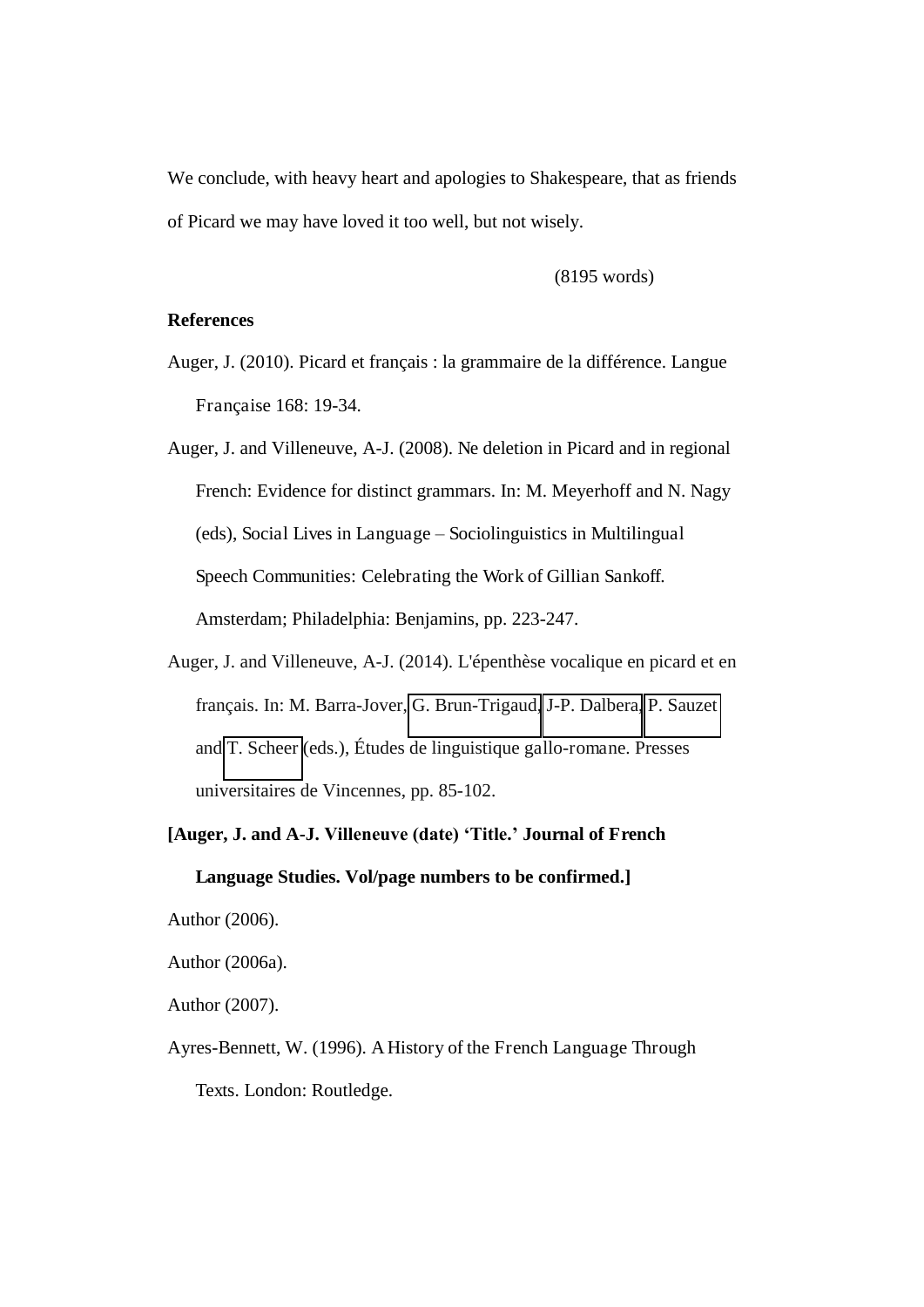- Bailey, C-J. (1973). Variation and Linguistic Theory. Arlington, Va.: Center for Applied Linguistics.
- Bickerton, D. (1975). Dynamics of a Creole System. Cambridge: Cambridge University Press.
- Boisier-Michaud, S. (2011). Étude du Livre Roisin : Recueil médiéval et moderne de la loi de Lille. Unpublished Masters dissertation, University of Montréal.

[https://papyrus.bib.umontreal.ca/xmlui/bitstream/handle/1866/5961/Bois](https://papyrus.bib.umontreal.ca/xmlui/bitstream/handle/1866/5961/Boisier-Michaud_Simon_2011_memoire.pdf) [ier-Michaud\\_Simon\\_2011\\_memoire.pdf](https://papyrus.bib.umontreal.ca/xmlui/bitstream/handle/1866/5961/Boisier-Michaud_Simon_2011_memoire.pdf) 

- Bourdieu, P. (1982). Ce que parler veut dire. Paris: Fayard.
- Brunot, F. (1966). Histoire de la langue française : des origines à 1900 (13 vols). Paris: Colin.
- Carton, F. (1981). Les parlers ruraux de la région Nord-Picardie: situation sociolinguistique. International Journal of the Sociology of Language 29: 15-28.
- Carton, F. (1992). L'essor de la poésie picarde à Lille. Nord 19: 22-34.
- Carton, F. (2004). Orthographier le picard : aperçu historique du débat entre « phonétistes » et partisans de graphies « françaises ». In: J-M. Eloy (ed.), Des langues collatérales : Problèmes linguistiques, sociolinguistiques et glottopolitiques de la proximité linguistique. Actes du Colloque international réuni à Amiens, du 21 au 24 novembre 2001 (2 vols.). Paris: L'Harmattan, pp.173-186.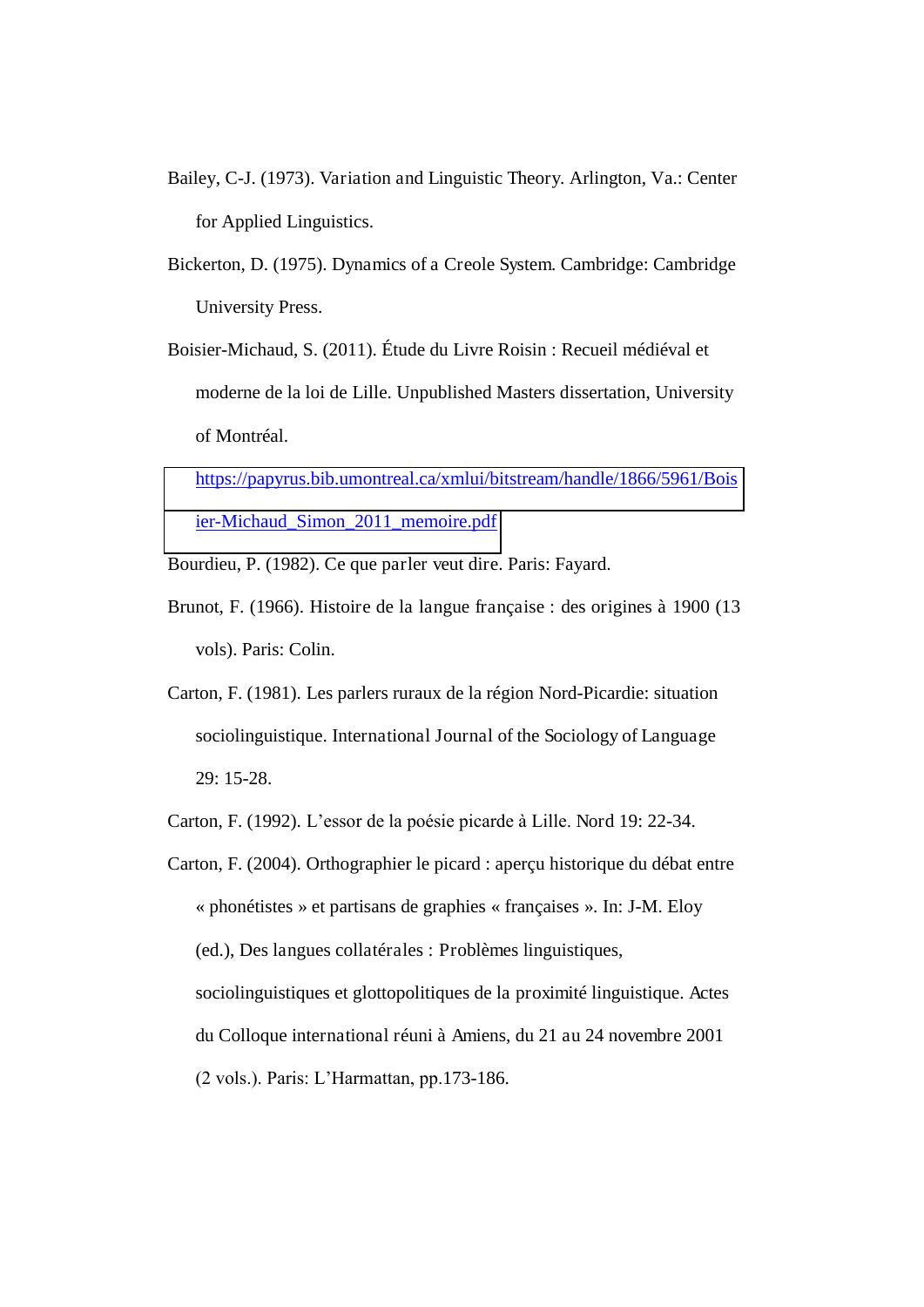- Carton, F. and Lebègue, M. (1989). Atlas linguistique et ethnographique picard. Vol. 1 : La vie rurale. Paris: Éditions du CNRS.
- Carton, F. and D. Poulet (2006). Dictionnaire du français régional du Nord-Pas-de-Calais (2nd edition). Paris: Bonneton.

Cerquiglini, B. (1999). Les Langues de France, Rapport au Ministre de l*'ÉA*ducation, de la Recherche et de la Technologie, et à la Ministre de la Culture et de la Communication.

[\(www.ladocumentationfrancaise.fr/var/storage/rapports-](http://www.ladocumentationfrancaise.fr/var/storage/rapports-publics/994000719.pdf)

[publics/994000719.pdf\)](http://www.ladocumentationfrancaise.fr/var/storage/rapports-publics/994000719.pdf)

- Cohen, M. (1967). *Histoire d'une langue*, le français : des origines à nos jours (3rd edition). Paris: Editions Sociales.
- Coulangeon, P. (2013). Class and culture in contemporary France. In: M. Jones and Author (eds), Language and Social Structure in Urban France. Oxford : Legenda, pp. 46-57.
- Dawson, A. (2002). Le « Chtimi » de poche, parler picard du Nord et du Pas-de-Calais. Chennevières-sur Marne: Assimil.

Dawson, A. (2003). Le Picard de poche. Chennevières-sur Marne: Assimil.

- Dawson A. (2012). Le picard est-il bienvenu chez les Chtis ? identité(s) régionale(s), marketing et conscience linguistique dans le Nord de la France. In : A-L. Dotte, V. Muni-Toke and J. Sibille (eds), Langues de France, langues en danger : aménagement et rôle des linguistes. *Cahiers de l'Observatoire des Pratiques Linguistiques (DGLFLF* 
	- *–* Ministère de la Culture et de la Communication) 3: 41-53.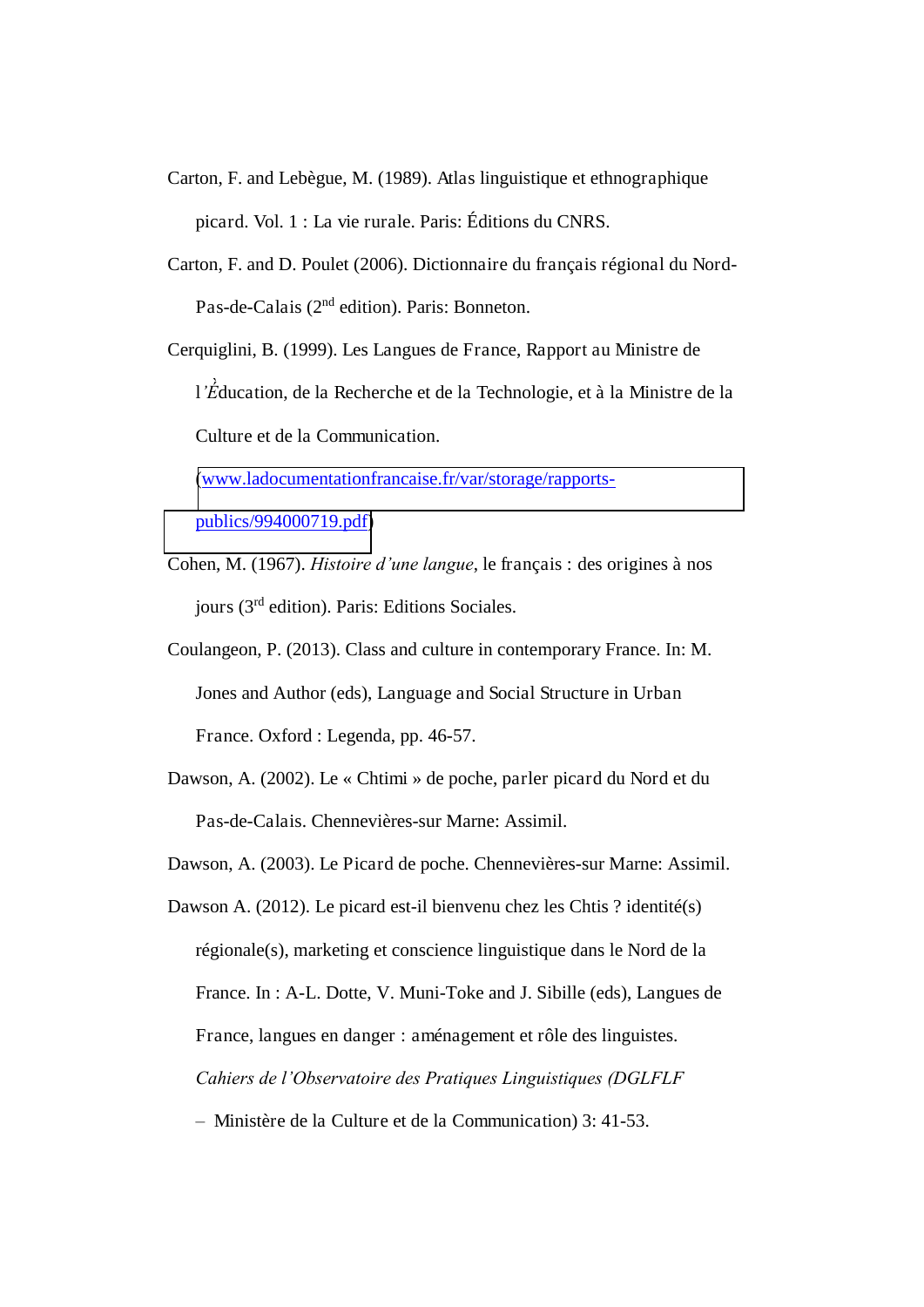- Debrie, R. (1983). Eche pikar bel et rade: le cours de picard pour tous. Amiens: Eliktra.
- De Certeau, M., Julia, D. and Revel J. (2002). Une politique de la langue. La Révolution française et les patois *: l'enquête de Grégoire* (2nd edition). Paris: Gallimard.
- Dees, A. (1980). Atlas des formes et des constructions des chartes du 13<sup>e</sup> siècle. Zeitschrift für Romanische Philologie 178. Tübingen: Niemeyer.
- Dees, A. (1985). Dialectes et scriptae à l'époque de l'ancien français. Revue de Linguistique Romane 49: 87-117.
- Delbouille, M. (1970). Comment naquit la langue française. In Phonétique et linguistique romanes : Mélanges offerts à M. Georges Straka (2 vols). Lyon ; Strasbourg : CNRS.
- Dubois, R. (1957). Le domaine picard : délimitation, carte systématique. Arras: Archives du Pas-de-Calais.
- Eloy, J-M. (1997). La Constitution du picard: une approche de la notion de langue. Louvain: Peeters.
- Eloy, J-M. (ed) (2004). Des langues collatérales : Problèmes linguistiques, sociolinguistiques et glottopolitiques de la proximité linguistique. Actes du Colloque international réuni à Amiens, du 21 au 24 novembre 2001 (2 vols). Paris: L'Harmattan.
- Eloy, J-M. (2004a). Des langues collatérales : problèmes et propositions. In: J-M. Eloy, (ed.): Des langues collatérales : Problèmes linguistiques, sociolinguistiques et glottopolitiques de la proximité linguistique. Actes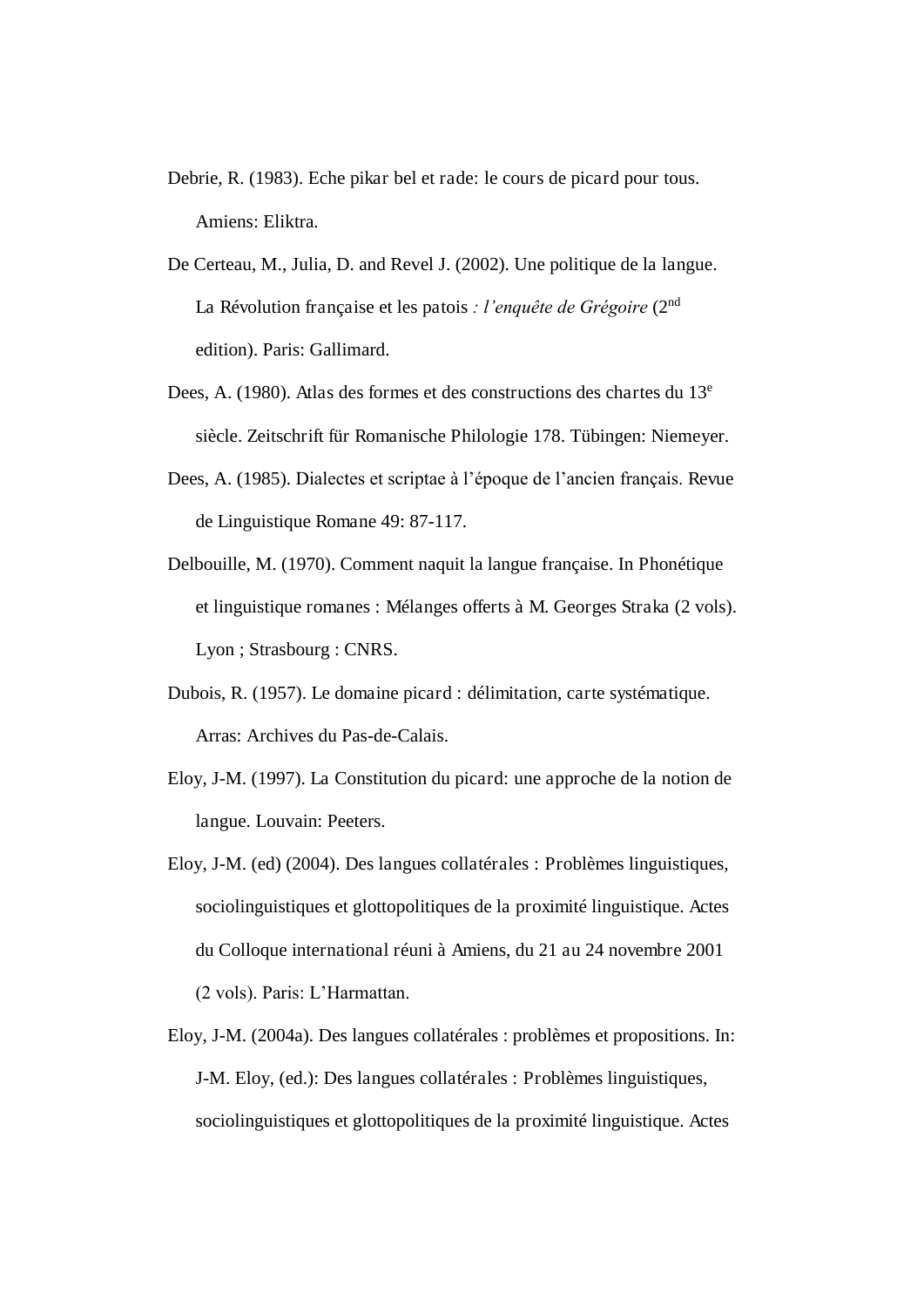du Colloque international réuni à Amiens, du 21 au 24 novembre 2001. Paris: L'Harmattan, pp. 5-25.

- Fishman, J. (1991). Reversing Language Shift. Clevedon: Multilingual Matters.
- Flutre, L-F. (1977). Du moyen picard au picard moderne. Amiens: Musée de Picardie.
- Gossen, Ch-T. (1970). *Grammaire de l'ancien picard.* Paris: Klincksieck.
- Gueunier, N., Genouvrier, E. and Khomsi, A. (1978). Les Français devant la norme. Paris: Champion.
- Haugen, E. (1966). Dialect, language, nation. American Antropologist 68: 922- 35. Reprinted in J.B. Pride and J. Holmes (eds), Sociolinguistics. Harmondsworth: Penguin, pp. 99-111.
- Hendrickson, R. (2014). Distinctive Features and the Liquids in Picard. In J. Kingston; C Moore-Cantwell; J. Pater and R. Staubs (eds) Proceedings of the 2013 Annual Meeting on Phonology. Linguistic Society of America, Washington, DC.

[https://journals.linguisticsociety.org/proceedings/index.php/amphonolog](https://journals.linguisticsociety.org/proceedings/index.php/amphonology/article/view/39/32) [y/article/view/39/32](https://journals.linguisticsociety.org/proceedings/index.php/amphonology/article/view/39/32)

- Holmes, U. and Schutz, A. (1935). A History of the French Language. New York: Farrar and Rinehart.
- Hornsby, J. and Quentel, G. (2013). Contested varieties and competing authenticities: neologisms in revitalized Breton. International Journal of the Sociology of Language 223: 71-86.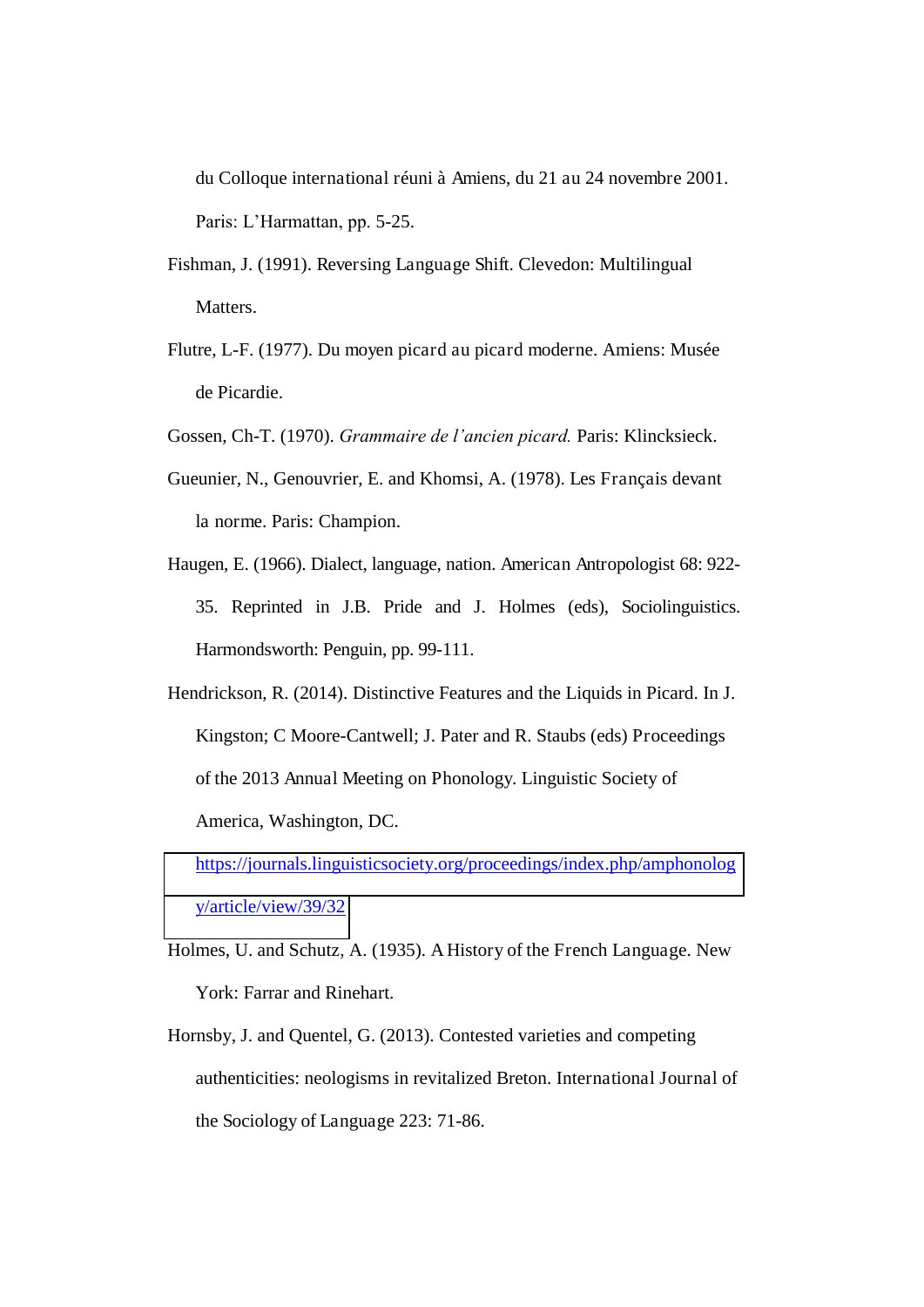Jones, M. C. (1996). Language obsolescence and revitalization: Linguistic Change in two sociolinguistically contrasting Welsh communities. Oxford: Oxford University Press.

Junkovic, Z. and Nicolai, R. (1987). Changement linguistique et interaction. GRILL (Groupe de recherche sur les interactions linguisticolangagières). Fasc 0.

- **[Kasstan, J. (date). Back in style? Emergent sociolinguistic variation in severe language endangerment. Journal of French Language Studies Volume/Pages.]**
- Kloss, H. (1967). Ausbau languages and Abstand languages. Anthropological Linguistics 9: 29-41.
- Kuter, L. (1989). Breton vs. French: Language and the opposition of political, economic, social and cultural values. In: N. Dorian (ed.), Investigating Obsolescence. Cambridge: Cambridge University Press, pp. 75-89.
- Landrecies, J. (1992). Un genre original : la littérature picarde du pays minier. Nord 19: 69-78.
- Le Page, R. and Tabouret-Keller, A. (1985). Acts of Identity : Creole-Based Approaches to Language and Ethnicity. Cambridge: Cambridge University Press.
- Lodge, R.A. (1993). French: from Dialect to Standard. London: Routledge.
- Loriot, R. (1967). La frontière linguistique en Haute Normandie. Amiens: Société de Linguistique Picarde.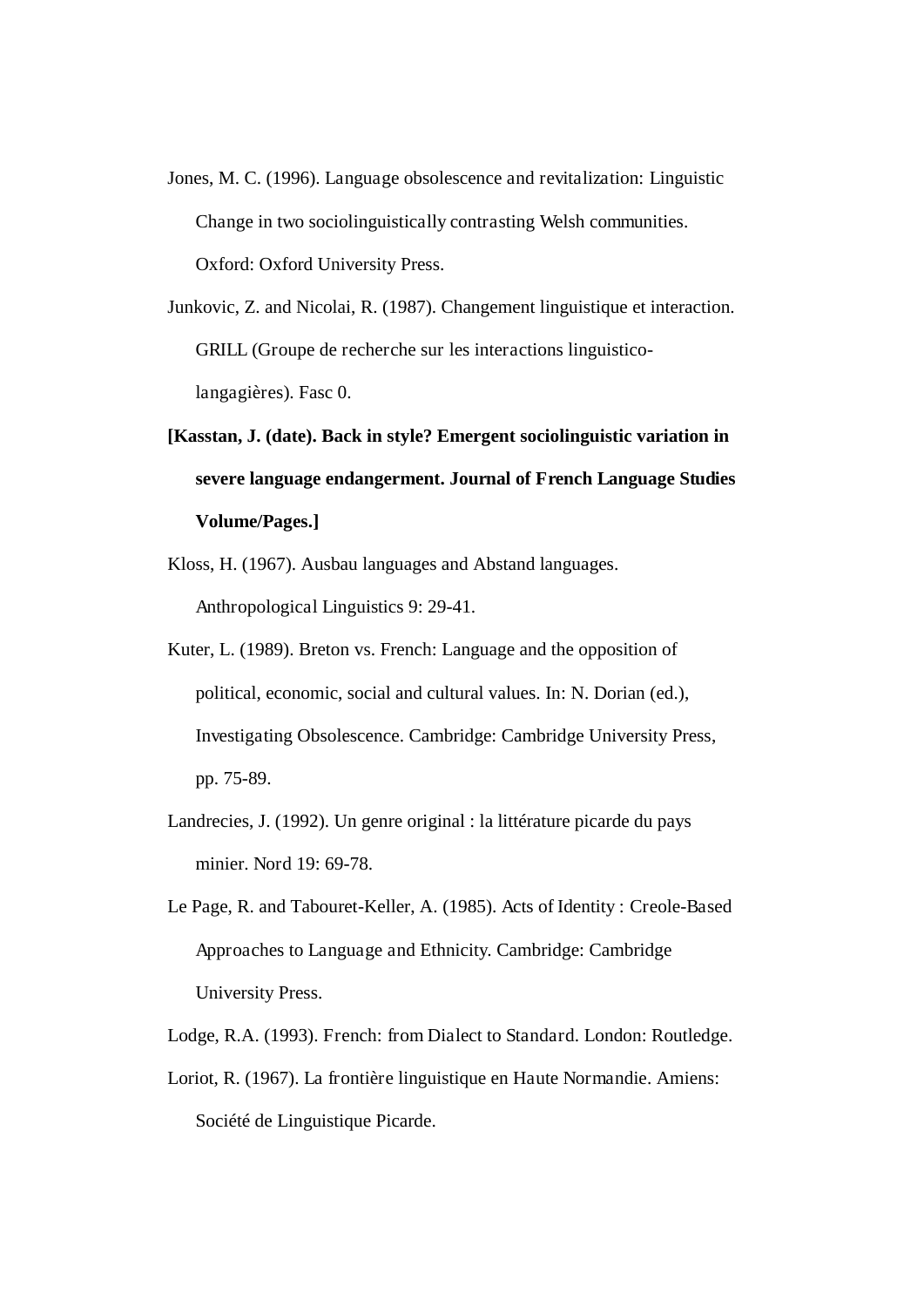- Lusignan, S. (2012). *Essai d'histoire sociolinguistique* : le français picard au moyen-âge. Paris : Garnier.
- Marcellesi, J-B., Bulot, T. and Blanchet, Ph. (2003). Sociolinguistique: Épistémologie, Langues Régionales, Polynomie. Paris: L'Harmattan.
- Milroy, J., Milroy, L., Hartley, S. and Walshaw, D. (1994). Glottal stops and Tyneside glottalisation: competing patterns of variation and change in British English. Language Variation and Change 6: 327-57.
- Offord, M. (1990). Varieties of Contemporary French. Basingstoke: Macmillan.
- Picoche, J. (1985). L'âge d'or de la Picardie littéraire : le Moyen-Age. In: J. Darras, J. Picoche, R. Debrie and P. Ivar (eds), La Forêt invisible. Au nord de la littérature française, le picard. Amiens: Editions des Trois Cailloux. 55-83.
- Picoche, J. and Marchello-Nizia, C. (1989). Histoire de la langue française. Paris: Nathan.
- Pierrard, P. (1966). Chansons populaires de Lille sous le Second Empire. Lille: Editions de l'Aube.
- Pooley, T. (1996). Chtimi: the urban vernaculars of northern France. Clevedon: Multilingual Matters.
- Pooley, T. (2004). Language, Dialect and Identity in Lille (2 Vols). Lampeter: Edwin Mellen Press.
- Rickard, P. (1995). A History of the French Language  $(2<sup>nd</sup> edition)$ . London: Routledge.